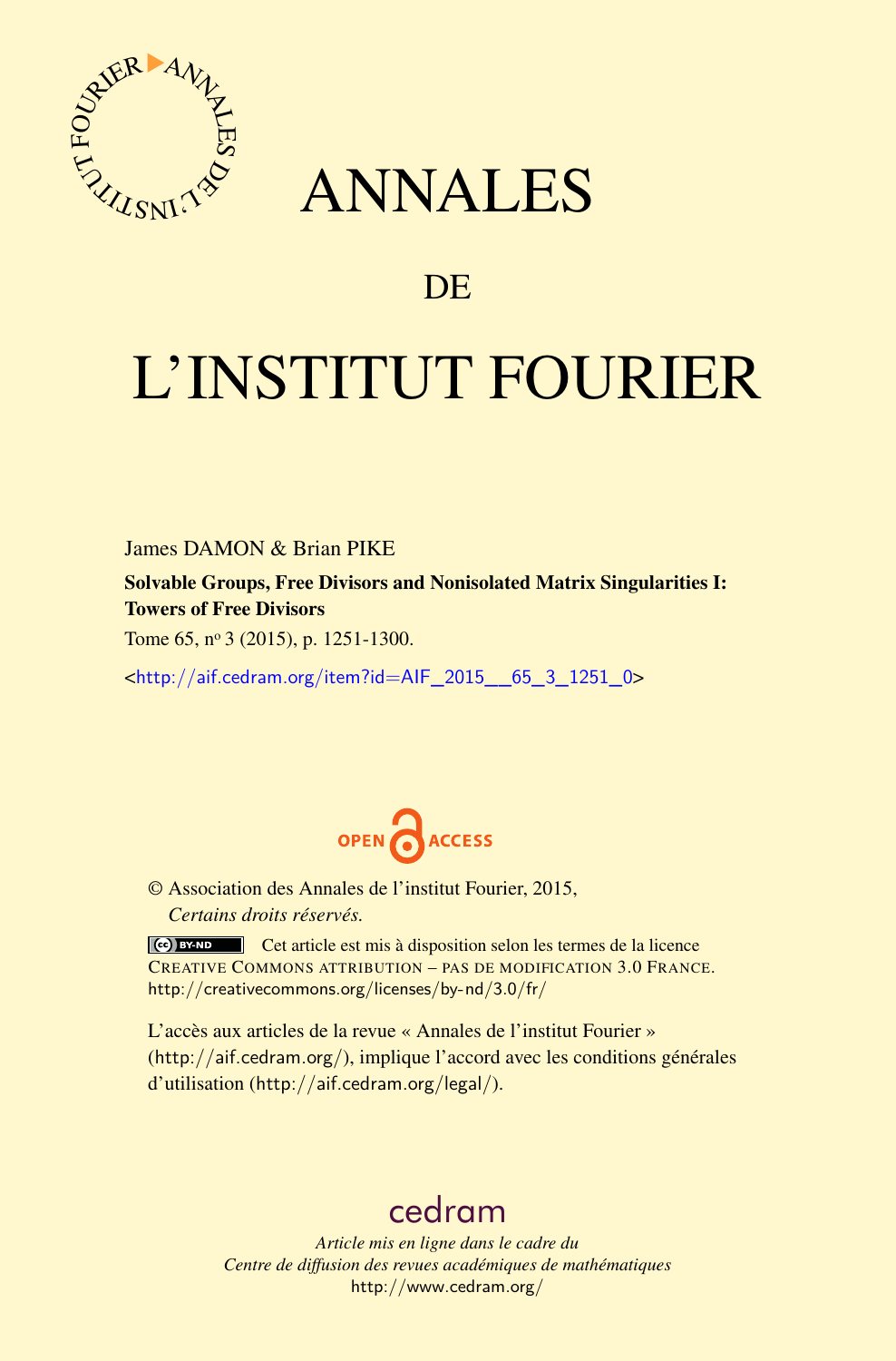#### SOLVABLE GROUPS, FREE DIVISORS AND NONISOLATED MATRIX SINGULARITIES I: TOWERS OF FREE DIVISORS

#### **by James DAMON & Brian PIKE (\*)**

ABSTRACT. — We introduce a method for obtaining new classes of free divisors from representations *V* of connected linear algebraic groups  $G$  where dim  $G =$  $\dim V$ , with *V* having an open orbit. We give sufficient conditions that the complement of this open orbit, the "exceptional orbit variety", is a free divisor (or a slightly weaker free\* divisor) for "block representations" of both solvable groups and extensions of reductive groups by them. These are representations for which the matrix defined from a basis of associated "representation vector fields" on *V* has block triangular form, with blocks satisfying certain nonsingularity conditions.

For towers of Lie groups and representations this yields a tower of free divisors, successively obtained by adjoining varieties of singular matrices. This applies to solvable groups which give classical Cholesky-type factorization, and a modified form of it, on spaces of  $m \times m$  symmetric, skew-symmetric or general matrices. For skew-symmetric matrices, it further extends to representations of nonlinear infinite dimensional solvable Lie algebras.

Keywords: prehomogeneous vector spaces, free divisors, linear free divisors, determinantal varieties, Pfaffian varieties, solvable algebraic groups, Cholesky-type factorizations, block representations, exceptional orbit varieties, infinite-dimensional solvable Lie algebras.

Math. classification: 17B66, 22E27, 11S90.

<sup>(\*)</sup> JD was partially supported by the National Science Foundation grants DMS-0706941 and DMS-1105470.

This paper contains work from BP's Ph.D. dissertation at Univ. of North Carolina.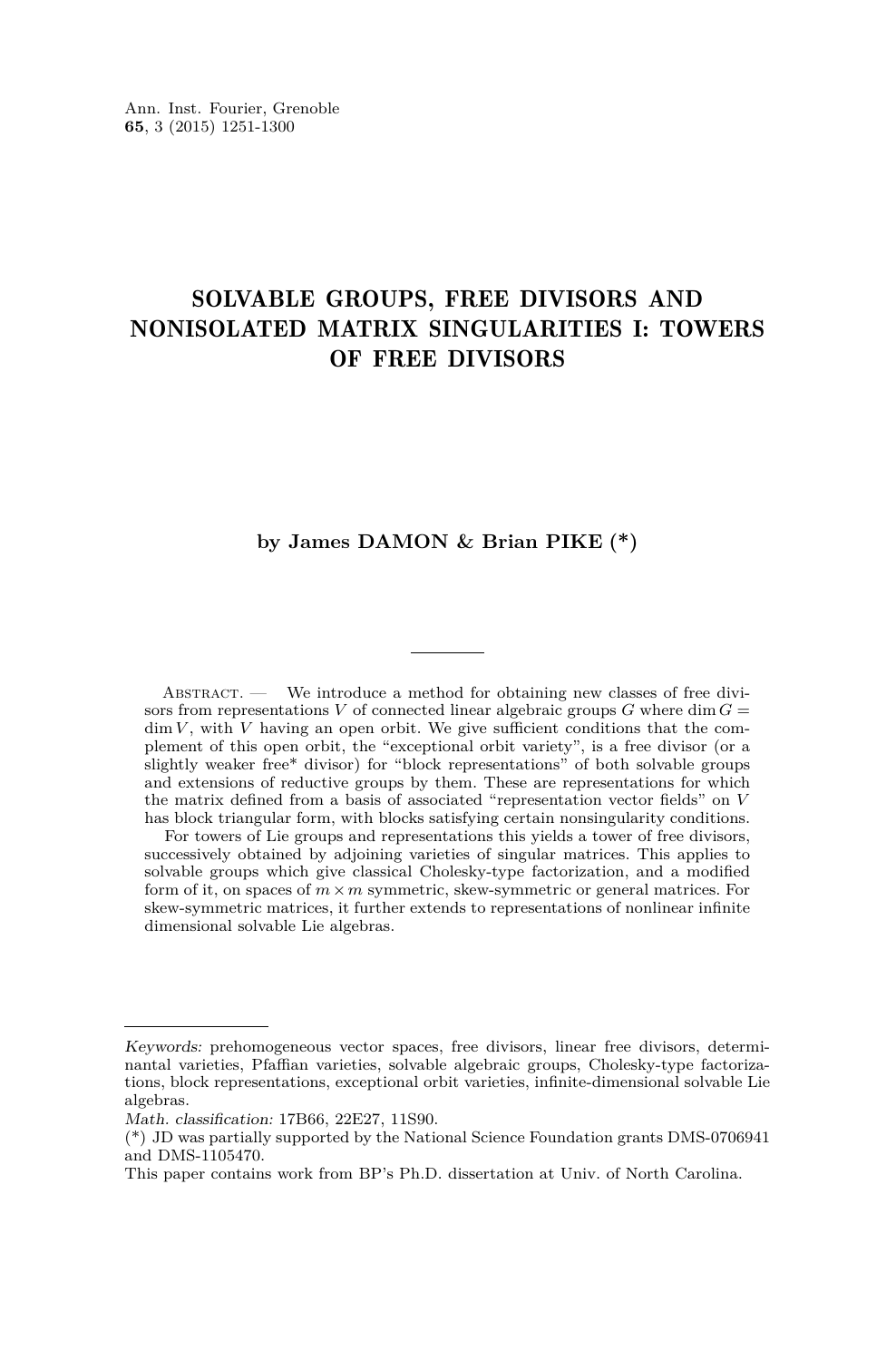Résumé. — Nous introduisons une méthode pour obtenir des nouvelles classes de diviseurs libres à partir de représentations *V* de groupes algébriques linéaires connexes *G* pour lesquelles dim  $G = \dim V$  et *V* a une orbite ouverte. Nous donnons des conditions suffisantes pour lesquelles le complémentaire de cette orbite ouverte, la « variété des orbites exceptionelles », est une diviseur libre (ou un diviseur libre\* plus faible) pour des « représentations par blocs »à la fois des groupes solvables et des extensions des groupes réductifs par ces groupes. Ce sont des représentations pour lesquelles la matrice définie à partir d'une base des « champs des vecteurs associés »de la représentation *V* , a une forme triangulaire bloc et les blocs satisfont certaines conditions de non-singularité.

Pour les tours de groupes de Lie et leurs représentations ce résultat donne une tour de diviseurs libres obtenue en avoisinant successivement des variétés de matrices singulières. Il s'applique aux groupes solvables qui donnent la factorisation classique du type Cholesky et une forme modifiée de celle ci, sur les espaces des matrices  $m \times m$  symétriques, antisymétriques, ou générales. Pour les matrices antisymétriques, il s'étend aussi aux représentations des algèbres de Lie solvables et non-linéaires de dimension infinie.

#### **Introduction**

In this paper and part II [\[13\]](#page-48-0), we introduce a method for computing the "vanishing topology" of nonisolated matrix singularities. A matrix singularity arises from a holomorphic germ  $f_0: \mathbb{C}^n, 0 \to M, 0$ , where M denotes a space of matrices. If  $V \subset M$  denotes the variety of singular matrices, then we require that  $f_0$  be transverse to  $V$  off 0 in  $\mathbb{C}^n$ . Then,  $V_0 = f_0^{-1}(V)$ is the corresponding matrix singularity. Matrix singularities have appeared prominently in the Hilbert–Burch theorem [\[24\]](#page-49-0), [\[7\]](#page-48-0) for the representation of Cohen–Macaulay singularities of codimension 2 and for their deformations by Schaps [\[32\]](#page-49-0), by Buchsbaum–Eisenbud [\[5\]](#page-48-0) for Gorenstein singularities of codimension 3, and in the defining support for Cohen–Macaulay modules, see e.g. Macaulay[\[26\]](#page-49-0) and Eagon–Northcott [\[16\]](#page-49-0). Considerable recent work has concerned the classification of various types of matrix singularities, including Bruce [\[3\]](#page-48-0), Haslinger [\[23\]](#page-49-0), Bruce–Tari [\[4\]](#page-48-0), and Goryunov–Zakalyukin [\[19\]](#page-49-0) and for Cohen–Macaulay singularities by Frühbis-Krüger–Neumer [\[17\]](#page-49-0) and [\[18\]](#page-49-0).

The goal of this first part of the paper is to use representation theory for connected solvable linear algebraic groups to place the variety of singular matrices in a geometric configuration of divisors whose union is a free divisor. In part two, we then show how to use the resulting geometric configuration and an extension of the method of Lê–Greuel [\[22\]](#page-49-0) to inductively compute the "singular Milnor number" of the matrix singularities in terms of a sum of lengths of determinantal modules associated to certain free divisors (see [\[11\]](#page-48-0) and [\[8\]](#page-48-0)). This will lead, for example, in part II to new formulas for the Milnor numbers of Cohen–Macaulay surface singularities.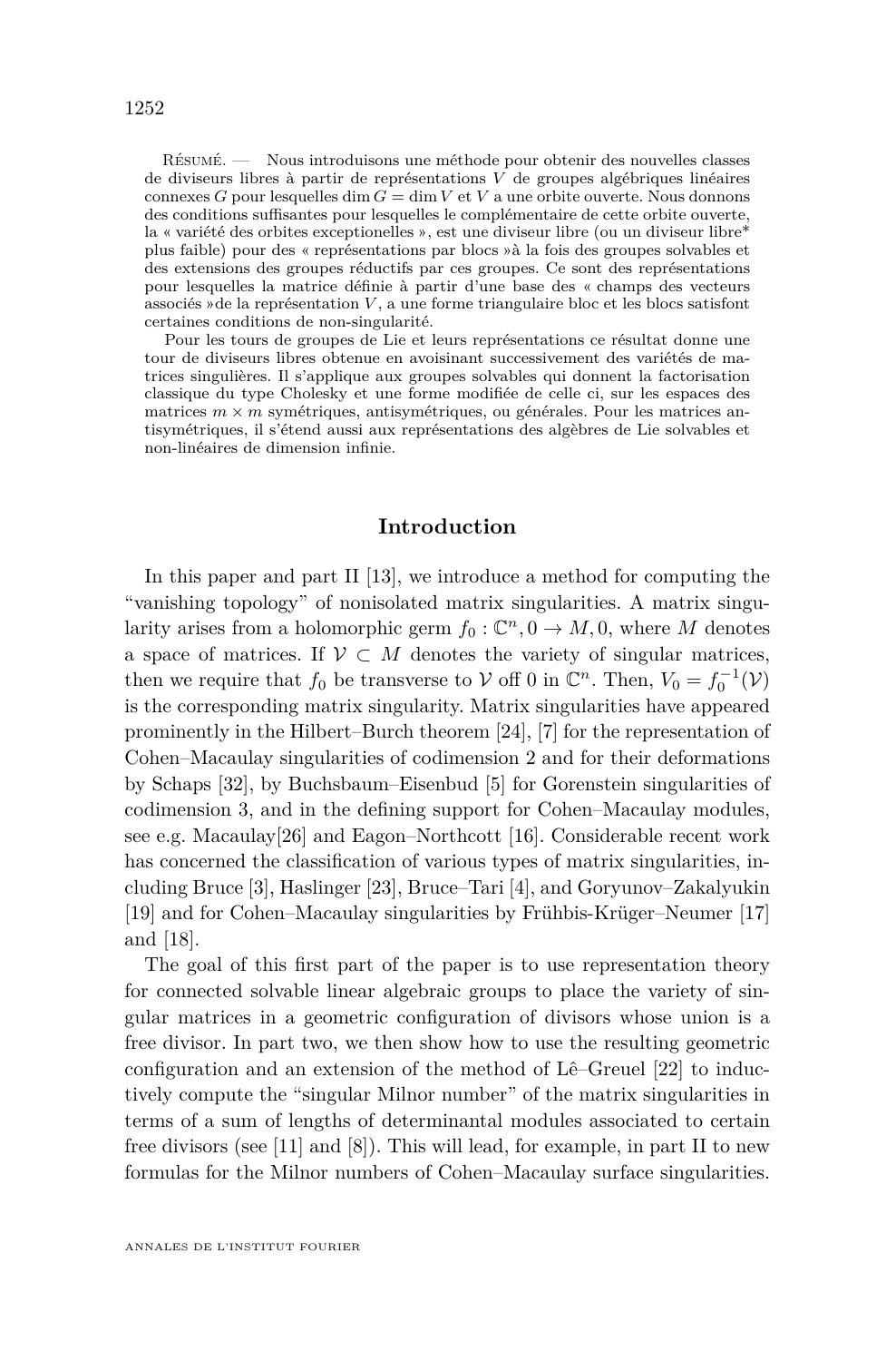Furthermore, the free divisors we construct in this way are distinguished topologically by both their complements and Milnor fibers being  $K(\pi, 1)$ 's [\[12\]](#page-48-0).

In this first part of the paper, we identify a special class of representations of linear algebraic groups (especially solvable groups) which yield free divisors. Free divisors arising from representations are termed "linear free divisors" by Mond, who with Buchweitz first considered those that arise from representations of reductive groups using quivers of finite type [\[6\]](#page-48-0). While reductive groups and their representations (which are completely reducible) are classified, this is not the case for either solvable linear algebraic groups nor their representations (which are not completely reducible). We shall see that this apparent weakness is, in fact, an advantage.

We consider an equidimensional (complex) representation of a connected linear algebraic group  $\rho : G \to GL(V)$ , so that dim  $G = \dim V$ , and for which the representation has an open orbit  $U$ . Then, the complement  $\mathcal{E} = V \backslash U$ , the "exceptional orbit variety", is a hypersurface formed from the positive codimension orbits. We introduce the condition that the representation is a "block representation", which is a refinement of the decomposition arising from the Lie–Kolchin theorem for solvable linear algebraic groups. This is a representation for which the matrix representing a basis of associated vector fields on *V* defined by the representation, using a basis for *V* , can be expressed as a block triangular matrix, with the blocks satisfying certain nonsingularity conditions. We use the Lie algebra structure of  $G$  to identify the blocks and obtain a defining equation for  $\mathcal{E}$ .

In Theorem [2.9](#page-13-0) we give a criterion that such a block representation yields a linear free divisor and for a slightly weaker version, we still obtain a free\* divisor structure (where the exceptional orbit variety is defined with nonreduced structure, see [\[10\]](#page-48-0)). We shall see more generally that the result naturally extends to "towers of groups acting on a tower of representations" to yield a tower of free divisors in Theorem [4.3.](#page-20-0) This allows us to inductively place determinantal varieties of singular matrices within a free divisor by adjoining a free divisor arising from a lower dimensional representation.

We apply these results to representations of solvable linear algebraic groups associated to Cholesky-type factorizations for the different types of complex matrices. We show in Theorem [6.2](#page-30-0) that the conditions for the existence of Cholesky-type factorizations for the different types of complex matrices define the exceptional orbit varieties which are either free divisors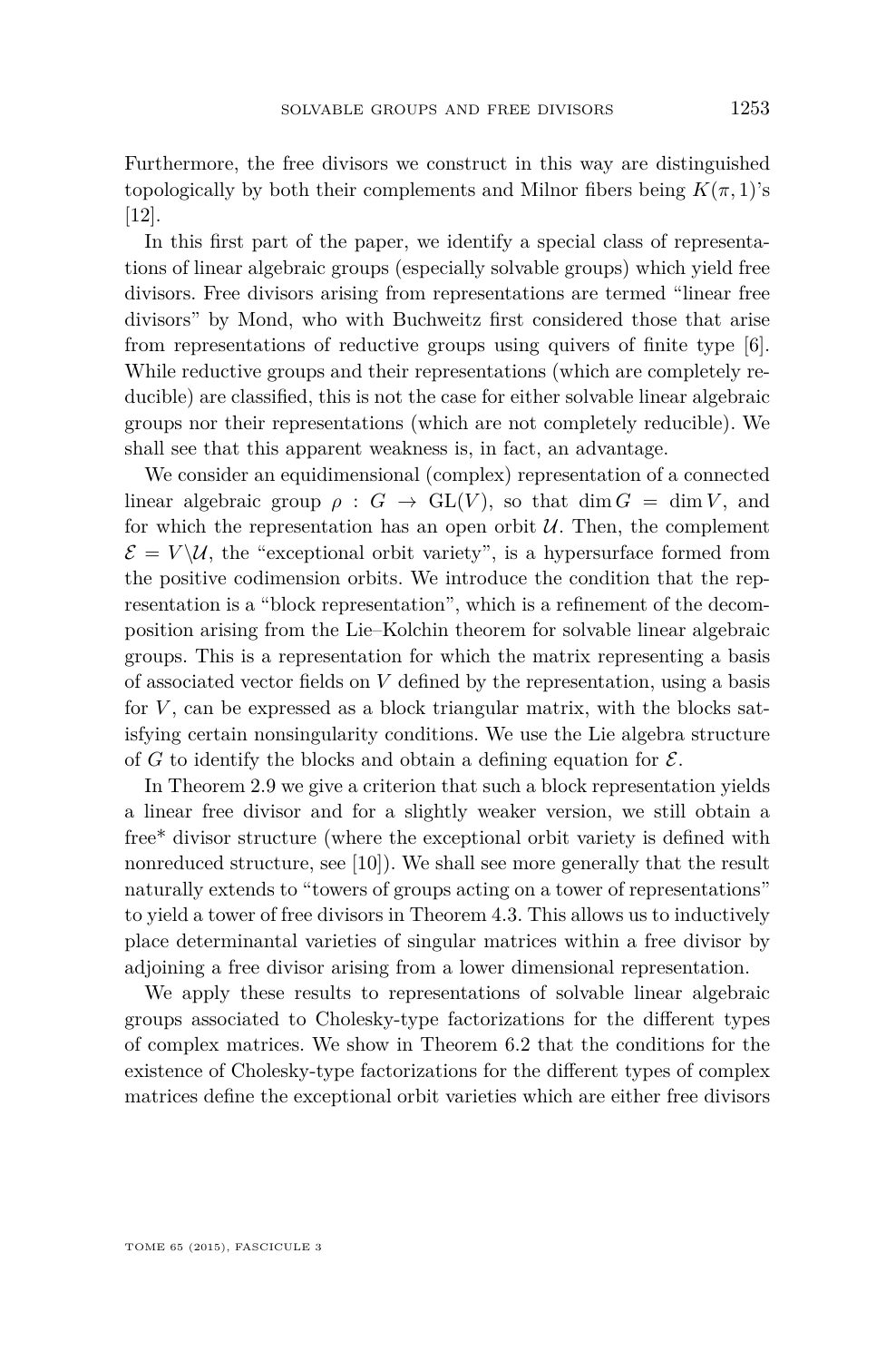or free\* divisors. For those cases with only free\* divisors, we next introduce a modified form of Cholesky factorization which modifies the solvable groups to obtain free divisors still containing the varieties of singular matrices. This method extends to factorizations for  $(n-1) \times n$  matrices (Theorem [7.1\)](#page-35-0).

A new phenomena arises in § [8](#page-37-0) for skew-symmetric matrices. We introduce a modification of a block representation which applies to infinite dimensional nonlinear solvable Lie algebras. Such algebras are examples of "holomorphic solvable Lie algebras" not generated by finite dimensional solvable Lie algebras. We again prove in Theorem [8.1](#page-39-0) that the exceptional orbit varieties for these block representations are free divisors.

Moreover, in § [3](#page-15-0) we give three operations on block representations which again yield block representations: quotient, restriction, and extension. In § [9](#page-43-0) the restriction and extension operations are applied to block representations obtained from (modified) Cholesky-type factorizations to obtain auxiliary block representations which will play an essential role in part II in computing the vanishing topology of the matrix singularities.

The representations we have considered so far for matrix singularities are induced from the simplest representations of  $GL_m(\mathbb{C})$ . These results will as well apply to representations of solvable linear algebraic groups obtained by restrictions of representations of reductive groups to solvable subgroups and extensions by solvable groups. These results are presently under investigation.

We wish to thank the referee for the careful reading of the paper and the number of useful suggestions which he made.

#### **1. Preliminaries on Free Divisors Arising from Representations of Algebraic Groups**

Our basic approach uses hypersurface germs  $V, 0 \subset \mathbb{C}^p, 0$  that are free divisors in the sense of Saito [\[29\]](#page-49-0), and his corresponding criteria.

#### **Free Divisors and Saito's Criteria**

Quite generally if  $I(V)$  is the defining ideal for a hypersurface germ  $V, 0 \subset$  $\mathbb{C}^p, 0$ , we let

 $Derlog(\mathcal{V}) = \{ \zeta \in \theta_p : \text{ such that } \zeta(I(\mathcal{V})) \subseteq I(\mathcal{V}) \}$ 

ANNALES DE L'INSTITUT FOURIER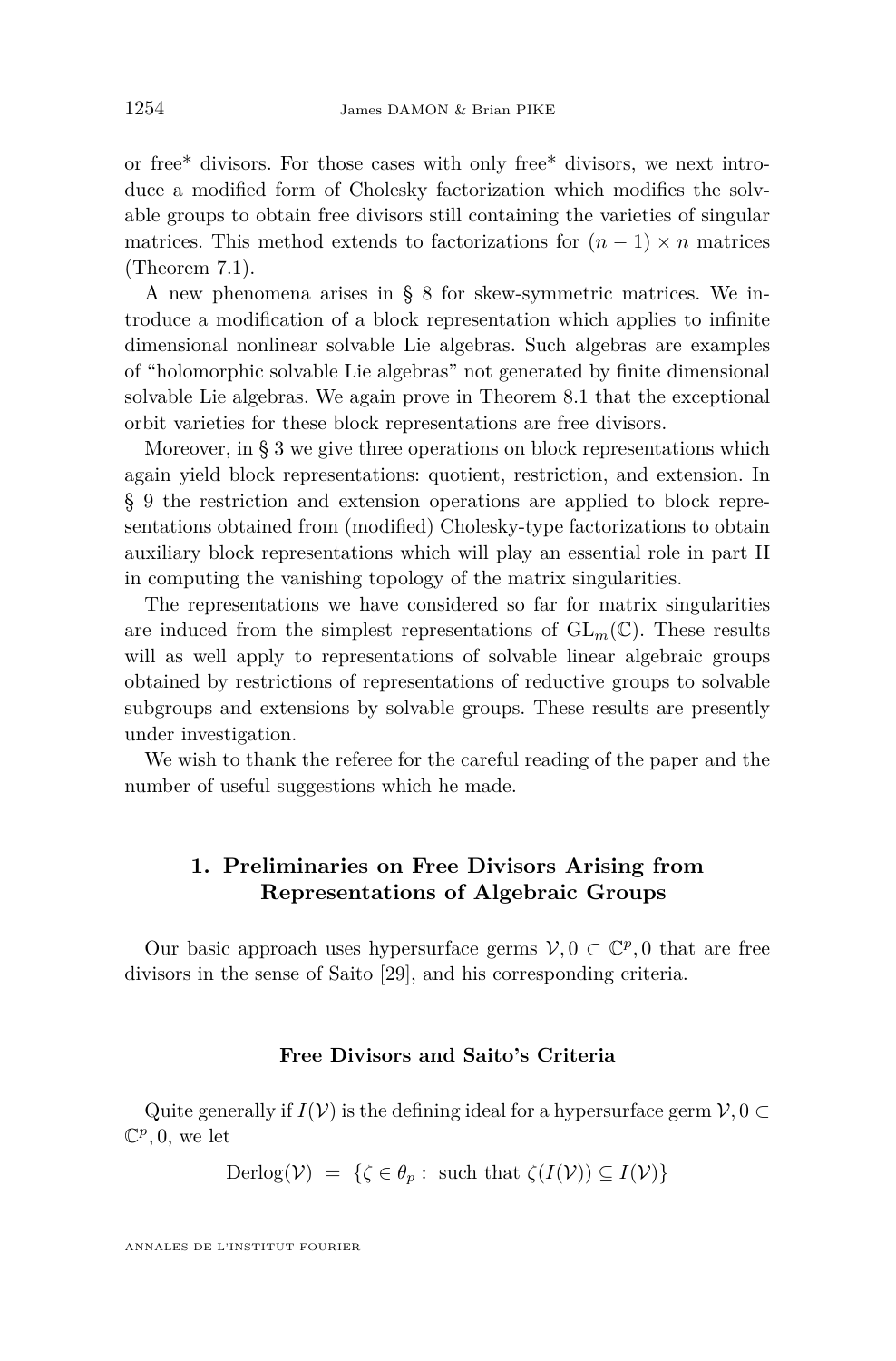<span id="page-5-0"></span>where  $\theta_p$  denotes the module of germs of holomorphic vector fields on  $\mathbb{C}^p$ , 0. Saito [\[29\]](#page-49-0) defines V to be a free divisor if  $Derlog(V)$  is a free  $\mathcal{O}_{\mathbb{C}^p,0}$ -module (necessarily of rank *p*).

Saito also gave two fundamental criteria for establishing that a hypersurface germ  $V, 0 \subset \mathbb{C}^p, 0$  is a free divisor. Suppose  $\zeta_i \in \theta_p$  for  $i = 1, \ldots, p$ . Then, for coordinates  $(y_1, \ldots, y_p)$  for  $\mathbb{C}^p$ , 0, we may write a basis

(1.1) 
$$
\zeta_i = \sum_{j=1}^p a_{j,i} \frac{\partial}{\partial y_j} \qquad i = 1, \dots, p
$$

with  $a_{j,i} \in \mathcal{O}_{\mathbb{C}^p,0}$ . We refer to the  $p \times p$  matrix  $A = (a_{j,i})$  as a coefficient matrix or Saito matrix for the vector fields  $\{\zeta_i\}$ , and we call the determinant det(*A*) the coefficient determinant.

A sufficient condition that  $V$ , 0 is a free divisor is given by Saito's criterion [\[29\]](#page-49-0) which has two forms.

THEOREM 1.1 (Saito's criterion).

(1) The hypersurface germ  $V, 0 \subset \mathbb{C}^p, 0$  is a free divisor if there are p elements  $\zeta_1, \ldots, \zeta_p \in \text{Derlog}(\mathcal{V})$  and a basis  $\{w_j\}$  for  $\mathbb{C}^p$  so that the coefficient matrix  $A = (a_{ij})$  has determinant which is a reduced defining equation for  $V$ , 0. Then,  $\zeta_1, \ldots, \zeta_p$  is a free module basis for  $Derlog(V)$ .

Alternatively,

(2) Suppose the set of vector fields  $\zeta_1, \ldots, \zeta_p$  is closed under Lie bracket, so that for all *i* and *j*

$$
[\zeta_i, \zeta_j] = \sum_{k=1}^p h_k^{(i,j)} \zeta_k
$$

for  $h_k^{(i,j)} \in \mathcal{O}_{\mathbb{C}^p,0}$ . If the coefficient determinant is a reduced defining equation for a hypersurface germ  $V, 0$ , then  $V, 0$  is a free divisor and  $\zeta_1, \ldots, \zeta_p$  form a free module basis of  $Derlog(\mathcal{V})$ .

We make several remarks regarding the definition and criteria. First, in the case of a free divisor  $V, 0$ , there are two choices of bases involved in the definition, the basis  $\frac{\partial}{\partial y_i}$  and the set of generators  $\zeta_1, \ldots, \zeta_p$ . Hence the coefficient matrix is highly nonunique. However, the coefficient determinant is well-defined up to multiplication by a unit as it is a generator for the 0–th Fitting ideal of the quotient module  $\theta_p/\text{Derlog}(\mathcal{V})$ . Second,  $Derlog(V)$  is more than a just finitely generated module over  $\mathcal{O}_{\mathbb{C}^p,0}$ ; it is also a Lie algebra. However, with the exception of the  $\{\zeta_i\}$  being required to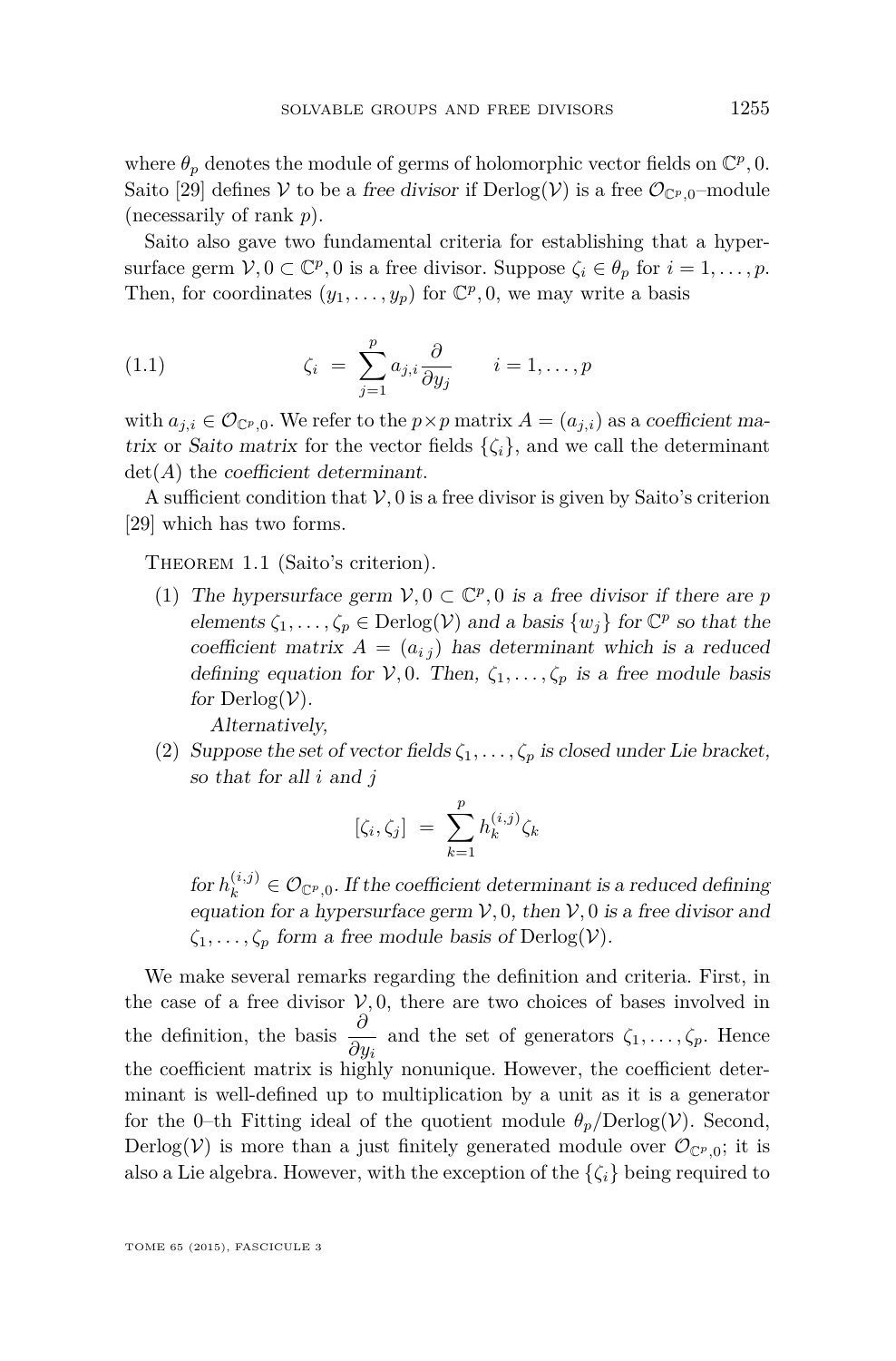<span id="page-6-0"></span>be closed under Lie bracket in the second criteria, the Lie algebra structure of  $Derlog(V)$  does not enter into consideration.

In Saito's second criterion, if we let  $\mathcal{L}$  denote the  $\mathcal{O}_{\mathbb{C}^p,0}$ -module generated by  $\{\zeta_i, i = 1, \ldots, p\}$ , then  $\mathcal L$  is also a Lie algebra. More generally we shall refer to any finitely generated  $\mathcal{O}_{\mathbb{C}^p,0}$ -module  $\mathcal L$  which is also a Lie algebra as a (local) holomorphic Lie algebra. We will consider holomorphic Lie algebras defined for certain distinguished classes of representations of linear algebraic groups and use the Lie algebra structure to show that the coefficient matrix has an especially simple form.

#### **Prehomogeneous Vector Spaces and Linear Free Divisors**

Suppose that  $\rho: G \to GL(V)$  is a rational representation of a connected complex linear algebraic group. If there is an open orbit  $U$  then such a space with group action is called a prehomogeneous vector space and has been studied by Sato and Kimura [\[31\]](#page-49-0), [\[30\]](#page-49-0), [\[25\]](#page-49-0) but from the point of view of harmonic analysis. They have effectively determined the possible prehomogeneous vector spaces arising from irreducible representations of reductive groups.

If  $\mathfrak g$  denotes the Lie algebra of *G*, then for each  $X \in \mathfrak g$ , there is a vector field on *V* defined by

(1.2) 
$$
\xi_X(v) = \frac{\partial}{\partial t} (\exp(t \cdot X) \cdot v)_{|t=0} \quad \text{for } v \in V.
$$

In the case dim  $G = \dim V = n$ , Mond observed that if  $\{X_i\}_{i=1}^n$  is a basis of the Lie algebra g and the coefficient matrix of these vector fields with respect to coordinates for *V* has reduced determinant, then Saito's criterion can be applied to conclude  $\mathcal{E} = V \backslash \mathcal{U}$  is a free divisor with Derlog( $\mathcal{E}$ ) generated by the  $\{\xi_{X_i}, i = 1, \ldots, n\}$ . This idea was applied by Buchweitz–Mond to reductive groups arising from quiver representations of finite type [\[6\]](#page-48-0), more general quiver representations in [\[20\]](#page-49-0) and [\[21\]](#page-49-0), and irreducible repre-sentations of reductive groups in [\[21\]](#page-49-0). In the case that  $\mathcal E$  is a free divisor, we follow Mond and call it a linear free divisor.

We shall call a representation with  $\dim G = \dim V$  an equidimensional representation. Also, the variety  $\mathcal{E} = V \backslash \mathcal{U}$  has been called the singular set or discriminant. We shall be considering in part II mappings into  $V$ , which also have singular sets and discriminants. To avoid confusion, we shall refer to  $\mathcal{E}$ , which is the union of the orbits of positive codimension, as the exceptional orbit variety.

ANNALES DE L'INSTITUT FOURIER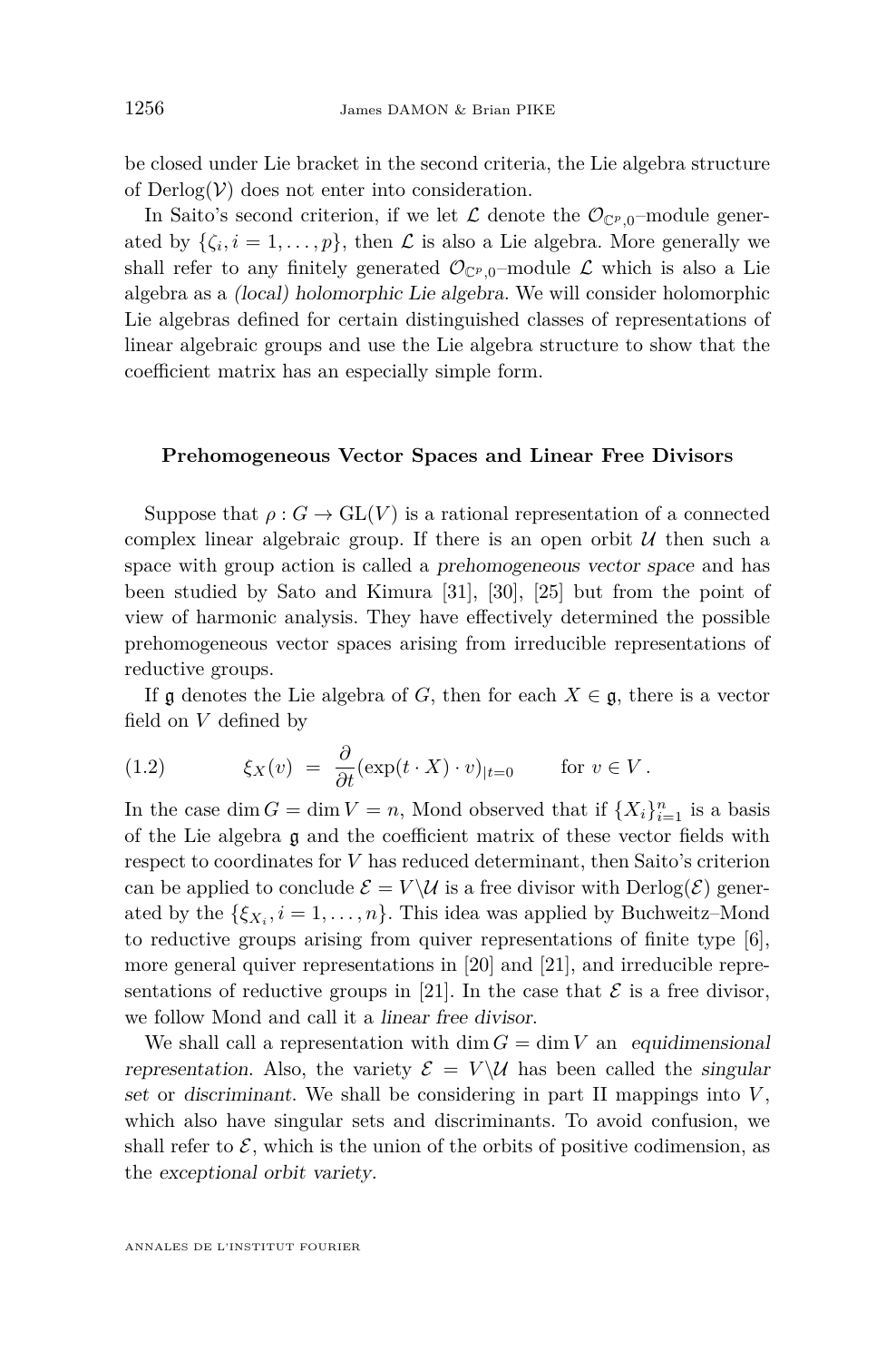Remark  $1.2$  — In the case of an equidimensional representation with open orbit, if there is a basis  $\{X_i\}$  for g such that the determinant of the coefficient matrix defines  $\mathcal E$  but with nonreduced structure, then we refer to  $\mathcal E$  as being a linear free\* divisor. A free\* divisor structure can still be used for determining the topology of nonlinear sections as is done in [\[11\]](#page-48-0), except correction terms occur due to the presence of "virtual singularities" (see [\[10\]](#page-48-0)). However, by  $[12]$ , the free\* divisors that occur in this paper will have complements and Milnor fibers with the same topological properties as free divisors.

In contrast with the preceding results, we shall be concerned with nonreductive groups, and especially connected solvable linear algebraic groups. The representations of such groups *G* cannot be classified as in the reductive case. Instead, we will make explicit use of the Lie algebra structure of the Lie algebra  $\mathfrak g$  and special properties of its representation on *V*. We do so by identifying it with its image in  $\theta(V)$ , which denotes the  $\mathcal{O}_{V,0}$ module of germs of holomorphic vector fields on *V,* 0, which is also a Lie algebra. We will view it as the Lie algebra of the group  $\text{Diff}(V, 0)$  of germs of diffeomorphisms of *V,* 0, even though it is not an infinite dimensional Lie group in the usual sense.

Let  $\xi \in m \cdot \theta(V)$ , with *m* denoting the maximal ideal of  $\mathcal{O}_{V,0}$ . Integrating  $\xi$ gives a local one-parameter group of diffeomorphism germs  $\varphi_t : V, 0 \to V, 0$ defined for  $|t| < \varepsilon$  for some  $\varepsilon > 0$ , which satisfy  $\frac{\partial \varphi_t}{\partial t} = \xi \circ \varphi_t$  and  $\varphi_0 = id$ . Because we are only interested in germs for  $t$  near  $0$ , we only need to consider the "exponential map" defined in terms of local one–parameter subgroups:

$$
\exp_{\xi} : (-\epsilon, \epsilon) \to \text{Diff}(V, 0)
$$
 where  $\exp_{\xi}(t) = \varphi_t$ .

Second, we have the natural inclusion  $i : GL(V) \hookrightarrow Diff(V, 0)$ , where a linear transformation  $\varphi$  is viewed as a germ of a diffeomorphism of *V*, 0. There is a corresponding map

(1.3) 
$$
\tilde{i}: \mathfrak{gl}(V) \longrightarrow m \cdot \theta(V)
$$

$$
A \mapsto \xi_A
$$

where the  $\xi_A(v) = A(v)$  are linear vector fields, whose coefficients are linear functions. Then,  $\tilde{i}$  is a bijection between  $\mathfrak{gl}(V)$  and the subspace of linear vector fields. A straightforward calculation shows that  $\tilde{i}$  is a Lie algebra homomorphism provided we use the negative of the usual Lie bracket for  $m \cdot \theta(V)$ .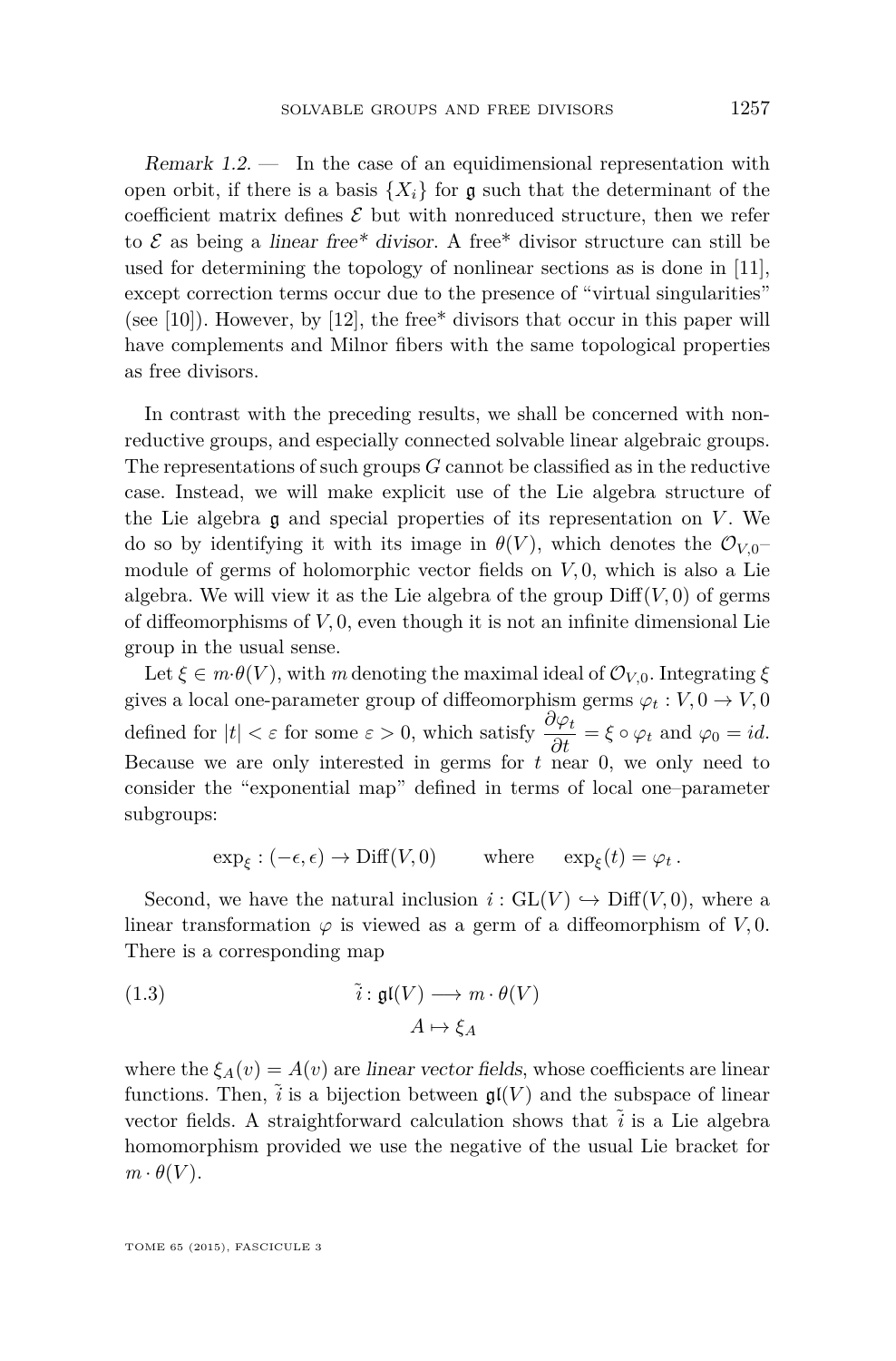Given a representation  $\rho: G \to GL(V)$  of a (complex) connected linear algebraic group *G* with associated Lie algebra homomorphism  $\tilde{\rho}$ , there is the following commutative exponential diagram.

Exponential Diagram for a Representation

(1.4) 
$$
\begin{array}{cccc}\n\mathfrak{g} & \xrightarrow{\tilde{\rho}} & \mathfrak{gl}(V) & \xrightarrow{\tilde{i}} & m \cdot \theta(V) \\
\exp \downarrow & \exp \downarrow & \exp \downarrow & \\
G & \xrightarrow{\rho} & \text{GL}(V) & \xrightarrow{i} & \text{Diff}(V,0)\n\end{array}
$$

where the exponential map for Lie groups is also viewed as a map to local one-parameter groups  $X \mapsto \exp(t \cdot X)$ .

If  $\rho$  has finite kernel, then  $\tilde{\rho}$  is injective. Even though it is not standard, we shall refer to such a representation as a faithful representation, as we could always divide by the finite group and obtain an induced representation which is faithful and does not alter the corresponding Lie algebra homomorphisms. Hence,  $\tilde{i} \circ \tilde{\rho}$  is an isomorphism from g onto its image, which we shall denote by  $\mathfrak{g}_V$ .

Hence,  $\mathfrak{g}_V \subset m \cdot \theta(V)$  has exactly the same Lie algebra theoretic properties as  $\mathfrak{g}$ . For  $X \in \mathfrak{g}$ , we slightly abuse notation by more simply denoting  $\xi_{\tilde{\rho}(X)}$  by  $\xi_X \in \mathfrak{g}_V$ , which we refer to as the associated representation vector fields. The  $\mathcal{O}_{V,0}$ -module generated by  $\mathfrak{g}_V$  is a holomorphic Lie algebra which has as a set of generators  $\{\xi_{X_i}\}\$ , as  $X_i$  varies over a basis of g. Saito's criterion applies to the  $\{\xi_{X_i}\}$ ; however, we shall use the correspondence with the Lie algebra properties of  $\mathfrak g$  to deduce the properties of the coefficient matrix.

Notational Convention.  $\qquad$  We will denote vectors in the Lie algebra g by  $X_i$  and vectors in the space  $V$  by either  $u_i$ ,  $v_i$ , or  $w_i$ .

#### **Naturality of the Representation Vector Fields**

The naturality of the exponential diagram leads immediately to the naturality of the construction of representation vector fields. Let  $\rho: G \to GL(V)$ and  $\rho': H \to GL(W)$  be representations of linear algebraic groups. Suppose there is a Lie group homomorphism  $\varphi : G \to H$  and a linear transformation  $\varphi' : V \to W$  such that when we view W as a G representation via  $\varphi$ , then  $\varphi'$  is a homomorphism of *G*–representations. We denote this by saying that  $\Phi = (\varphi, \varphi') : (G, V) \to (H, W)$  is homomorphism of groups and representations.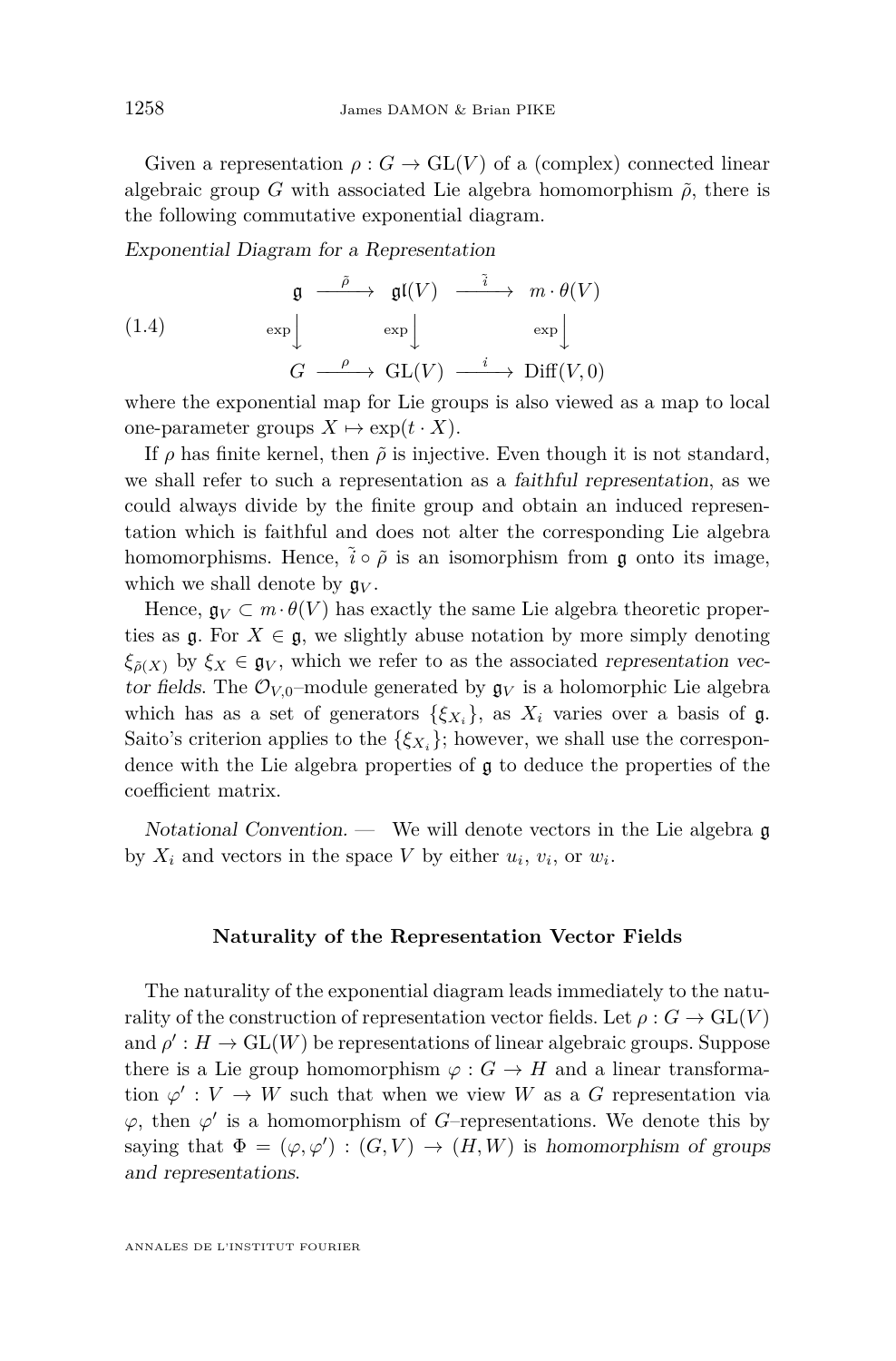<span id="page-9-0"></span>PROPOSITION  $1.3.$  — The construction of representation vector fields is natural in the sense that if  $\Phi = (\varphi, \varphi') : (G, V) \to (H, W)$  is a homomorphism of groups and representations, then for any  $X \in \mathfrak{g}$ , the representation vector fields  $\xi_X$  for *G* on *V* and  $\xi_{\tilde{\varphi}(X)}$  for *H* on *W* are  $\varphi'$ -related.

Proof. — By (1.2), for 
$$
v \in V
$$
  
\n
$$
d\varphi'_v(\xi_X(v)) = \frac{\partial}{\partial t} (\varphi'(\exp(t \cdot X) \cdot v))_{|t=0} = \frac{\partial}{\partial t} (\varphi(\exp(t \cdot X)) \cdot \varphi'(v))_{|t=0}
$$
\n(1.5) 
$$
= \frac{\partial}{\partial t} (\exp(t \cdot \tilde{\varphi}(X)) \cdot \varphi'(v))_{|t=0} = \xi_{\tilde{\varphi}(X)} (\varphi'(v)).
$$

Hence,  $\xi_X$  and  $\xi_{\tilde{\varphi}(X)}$  are  $\varphi'$ -related as asserted.

**2. Block Representations of Linear Algebraic Groups**

We consider representations *V* of connected linear algebraic groups *G* which need not be reductive. These may not be completely reducible; hence, there may be invariant subspaces  $W \subset V$  without invariant complements. It then follows that we may represent the elements of *G* by block upper triangular matrices; however, importantly, it does not follow that the corresponding coefficient matrix for a basis of representation vector fields need be block triangular nor that the diagonal blocks need be square.

There is a condition which we identify, which will lead to this stronger property and be the basis for much that follows. To explain it, we first examine the form of the representation vector fields for *G*. We choose a basis for *V* formed from a basis  $\{w_i\}$  for the invariant subspace *W* and a complementary basis  $\{u_j\}$  to W.

LEMMA  $2.1.$  — In the preceding situation,

i) any representation vector field  $\xi_X \in \mathfrak{g}_V$  has the form

(2.1) 
$$
\xi_X = \sum_{\ell} b_{\ell} u_{\ell} + \sum_j a_j w_j
$$

where  $a_j \in \mathcal{O}_{V,0}$  and  $b_\ell \in \pi^* \mathcal{O}_{V/W,0}$  for  $\pi : V \to V/W$  the natural projection;

ii) if *G* is connected, the representation of *G* on  $V/W$  is the trivial representation if and only if for each  $\xi_X \in \mathfrak{g}_V$ , the coefficients  $b_\ell = 0$ in (2.1).

Proof. — First, we know  $(id, \pi) : (G, V) \to (G, V/W)$  is a homomorphism of groups and representations. By Proposition 1.3, the representation vector fields  $\xi_X$  on  $V$  and  $\xi'_X$  on  $V/W$  for  $X \in \mathfrak{g}$  are  $\pi$ –related. Hence,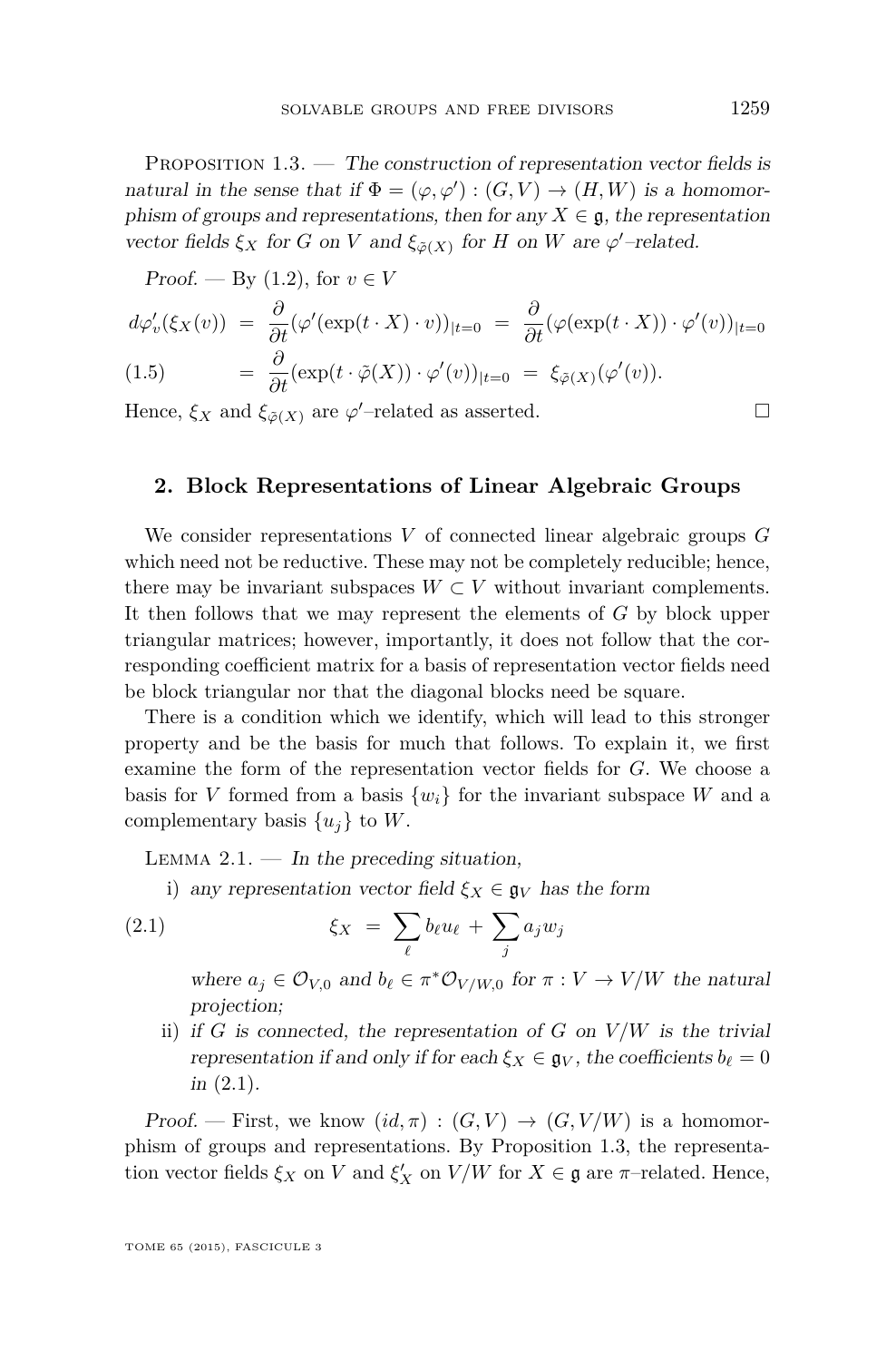for i), the representation vector field  $\xi_X'$  on  $V/W$  has the form of the first sum on the RHS of  $(2.1)$ . The coefficients for the  $w_j$  will be function germs in  $\mathcal{O}_{V,0}$ .

For ii), if *G* acts trivially on *V*/*W* then for  $X \in \mathfrak{g}$ ,  $\xi_X$  on *V* is  $\pi$ -related to  $\xi_X'$  on  $V/W$ , whose one parameter subgroup is the identity. Hence,  $\xi_X'$ on *V*/*W* is 0, so the  $b_{\ell} = 0$ . Conversely, if each  $\xi_X$  on *V* has the form [\(2.1\)](#page-9-0) with the coefficients  $b_{\ell} = 0$ , then  $\xi_X$  is  $\pi$ -related to  $\xi'_X = 0$ . Thus, the one parameter group generated by  $X$  on  $V/W$  is the identity. As this is true for all  $X \in \mathfrak{g}$ , it follows that the exponential map has image in the identity subgroup. Thus, a neighborhood of the identity of  $G$  acts trivially on  $V/W$ , hence so does  $G$  by the connectedness of  $G$ .

Next we introduce a definition.

DEFINITION 2.2. — Let G be a connected linear algebraic group which acts on *V* and which has a *G*–invariant subspace  $W \subset V$  with dim  $W =$  $\dim G$  such that *G* acts trivially on *V*/*W*. We say that *G* has a relatively open orbit in *W* if there is an orbit of *G* in *V* whose generic projection onto *W* is Zariski open.

This condition can be characterized in terms of the representation vector fields of *G*. We choose a basis  $\{\xi_{X_i} : i = 1, ..., k\}$  for  $\mathfrak{g}_V$ , with  $k = \dim(W) = \dim(G)$ . Then, as *G* acts trivially on  $V/W$ , by Lemma [2.1](#page-9-0) it follows that we can write

$$
\xi_{X_i} = \sum_j a_{ji} w_j
$$

where  $a_{ji} \in \mathcal{O}_{V,0}$ . We refer to the matrix  $(a_{ji})$  as a relative coefficient matrix for *G* and *W*. We also refer to  $\det(a_{ji})$  as the relative coefficient determinant for *G* and *W*.

We note that the composition of the projection  $V \to W$  with the orbit map  $G \to G \cdot v$  is a rational map. Since *G* acts trivially on  $V/W$ ,  $G \cdot v \subseteq$  $v + W$ . Then, *G* has a relatively open orbit in *W* if and only if *G* has an open orbit in  $v + W$  for some  $v \in V$ . Since the orbit through *v* has tangent space spanned by the set  $\{\xi_{X_i}(v) : i = 1, \ldots, k\}$ , the image is Zariski open if and only if  $\det(a_{ji})$  is nonzero at *v*. We conclude

Lemma 2.3. — The action of *G* on *V* has a relatively open orbit in *W* if and only if the relative coefficient determinant is not zero.  $\Box$ 

We also note that the relative coefficient determinant is also well-defined up to multiplication by a unit, as by  $(2.2)$  it is a generator for the 0-th Fitting ideal for the quotient module  $\mathcal{O}_{V,0} \cdot \theta_{W,0}/\mathcal{O}_{V,0} \cdot \mathfrak{g}_V$ .

ANNALES DE L'INSTITUT FOURIER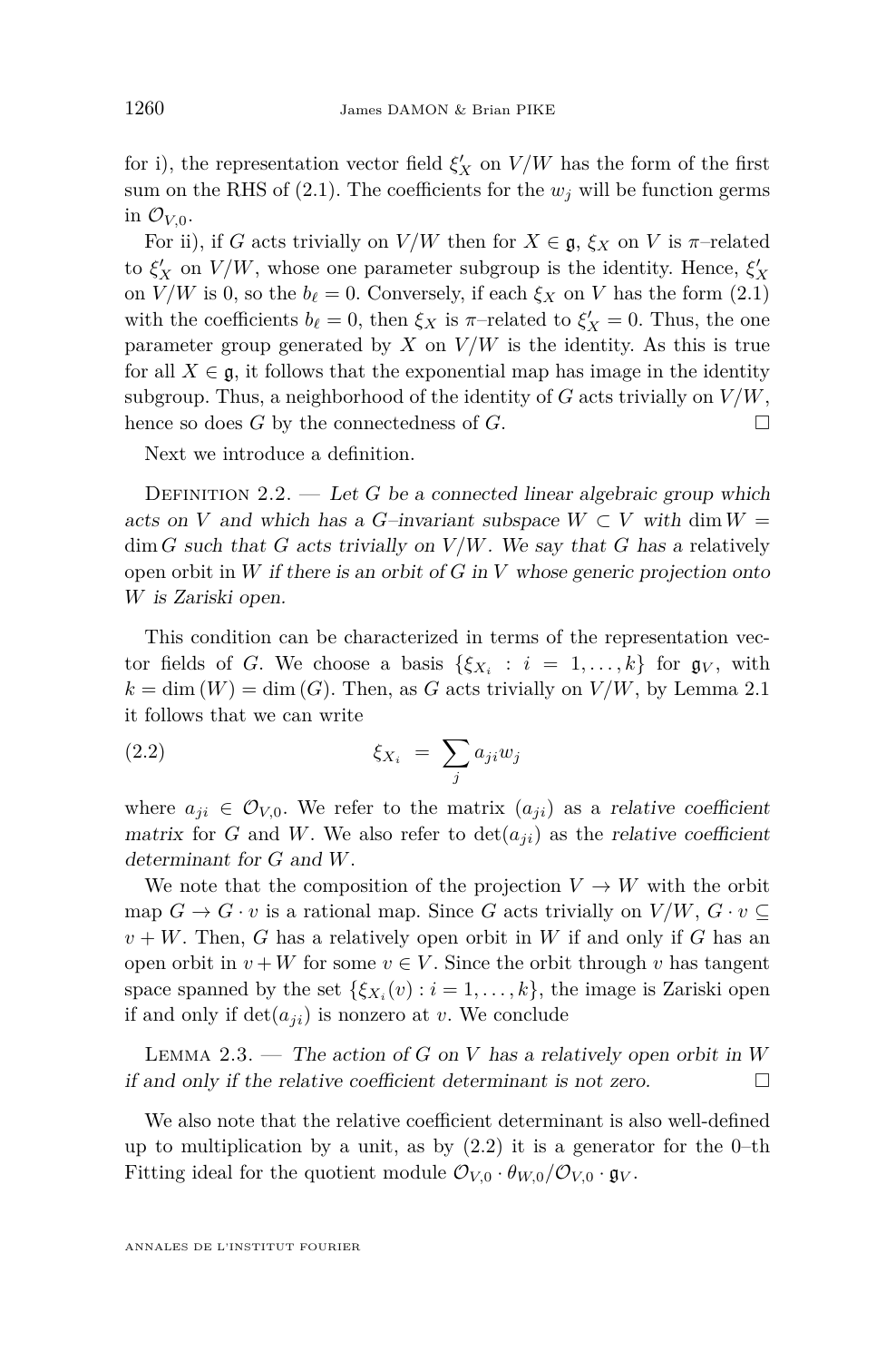<span id="page-11-0"></span>Now we are in a position to introduce a basic notion for us, that of a block representation.

DEFINITION 2.4.  $-$  An equidimensional representation *V* of a connected linear algebraic group *G* will be called a block representation if:

i) there exists a sequence of *G*–invariant subspaces

$$
V = W_k \supset W_{k-1} \supset \cdots \supset W_1 \supset W_0 = (0).
$$

- ii) for the induced representation  $\rho_i$  :  $G \to GL(V/W_i)$ , we let  $K_i$  $\ker(\rho_j)$ ; then for all *j*, dim  $K_j = \dim W_j$  and the action of  $K_j/K_{j-1}$ on  $V/W_{i-1}$  has a relatively open orbit in  $W_i/W_{i-1}$ .
- iii) the relative coefficient determinants  $p_i$  for the representations  $K_j/K_{j-1} \to GL(V/W_{j-1})$  and subspaces  $W_j/W_{j-1}$  are all reduced and relatively prime in pairs in  $\mathcal{O}_{V,0}$  (by Lemma [2.1,](#page-9-0)  $p_j \in \mathcal{O}_{V/W_{i-1},0}$ and we obtain  $p_i \in \mathcal{O}_{V,0}$  via pull-back by the projection map from *V* ).

We also refer to the decomposition of *V* using the  $\{W_i\}$  and *G* by the  $\{K_i\}$ with the above properties as the decomposition for the block representation. Along with i) in the definition, we note there is a corresponding sequence of subgroups

$$
G=K_k\supset K_{k-1}\supset\cdots\supset K_1\supset K_0.
$$

Furthermore, if each  $p_i$  is irreducible, then we will refer to it as a maximal block representation.

If in the preceding both i) and ii) hold, and the relative coefficient determinants are nonzero but may be nonreduced or not relatively prime in pairs, then we say that it is a nonreduced block representation.

#### **Block Triangular Form**

We deduce for a block representation  $\rho: G \to GL(V)$  (with subspaces and kernels as in Definition 2.4) a special block triangular form for its coefficient matrix with respect to bases respecting the invariant subspaces  $W_i$  and the corresponding kernels  $K_i$ .

Specifically, we first choose a basis  $\{w_i^{(j)}\}$  for *V* such that  $\{w_1^{(j)}, \ldots, w_{m_j}^{(j)}\}$ is a complementary basis to  $W_{j-1}$  in  $W_j$ , for each *j*. Second, letting  $\mathbf{k}_j$ denote the Lie algebra for  $K_j$ , we choose a basis  $\{X_i^{(j)}\}$  for  $\mathfrak g$  such that  ${X_1^{(j)}, \ldots, X_{m_j}^{(j)}}$  is a complementary basis to  $\mathbf{k}_{j-1}$  in  $\mathbf{k}_j$ , then we obtain (partially) ordered bases

(2.3) 
$$
\{w_1^{(k)}, \cdots, w_{m_k}^{(k)}, \cdots, \cdots, w_1^{(1)}, \cdots w_{m_1}^{(1)}\}
$$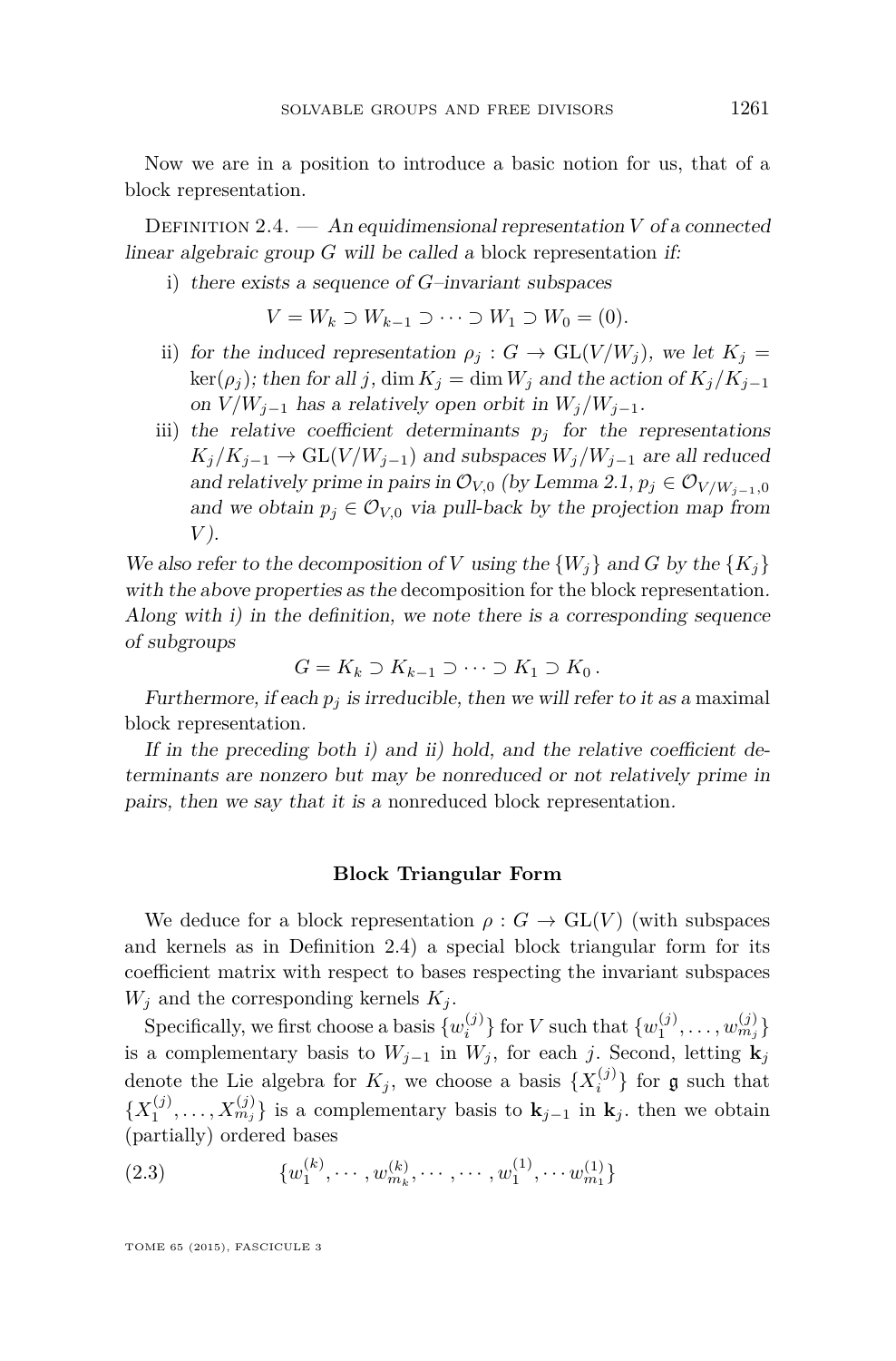<span id="page-12-0"></span>for *V* , and

(2.4) 
$$
\{X_1^{(k)}, \cdots, X_{m_k}^{(k)}, \cdots, \cdots, X_1^{(1)}, \cdots, X_{m_1}^{(1)}\}
$$

for  $\mathfrak{g}$ . These bases have the property that the subsets  $\{w_i^{(j)}: 1 \leqslant j \leqslant \ell, 1 \leqslant j \leqslant \ell\}$  $i \leqslant m_j$ } form bases for the subspaces  $W_\ell$ , and the subsets  $\{X_i^{(j)}: 1 \leqslant j \leqslant j \leqslant j \leqslant j \leqslant j \leqslant j \leqslant j \leqslant j \leqslant j \leqslant j \leqslant j \leqslant j \leqslant j \leqslant j \leqslant j \leqslant j \leqslant j \leqslant j \leqslant j \leqslant j \leqslant j \leqslant j \leqslant j \leqslant j \$  $\ell, 1 \leq i \leq m_j$ , for the Lie algebras  $\mathbf{k}_{\ell}$  of kernels  $K_{\ell}$ .

PROPOSITION 2.5. — Let  $\rho: G \to GL(V)$  be a block representation with the ordered bases for  $\mathfrak g$  and *V* given by  $(2.3)$  and  $(2.4)$ . Then, the coefficient matrix *A* has a lower block triangular form as in (2.5), where each  $D_i$  is a  $m_i \times m_j$  matrix.

Then,  $p_i = \det(D_i)$  are the relative coefficient determinants.

(2.5) 
$$
A = \begin{pmatrix} D_k & 0 & 0 & 0 & 0 \\ * & D_{k-1} & 0 & 0 & 0 \\ * & * & * & \ddots & 0 & 0 \\ * & * & * & * & \ddots & 0 \\ * & * & * & * & D_1 \end{pmatrix},
$$

In (2.5) if  $p_1 = \det(D_1)$  is irreducible, then we will refer to the variety  $\mathcal D$ defined by  $p_1$  as the generalized determinant variety for the decomposition.

As an immediate corollary we have

COROLLARY  $2.6.$  – For a block representation, the number of irreducible components in the exceptional orbit variety is at least the number of diagonal blocks in the corresponding block triangular form, with equality for a maximal block representation.

Proof of Proposition 2.5. — Since  $K_\ell$  acts trivially on  $V/W_\ell$ , by Lemma [2.1,](#page-9-0) for  $X \in \mathbf{k}_{\ell}$  the associated representation vector field may be written as

(2.6) 
$$
\xi_X = \sum_{j=1}^{\ell} \sum_{i=1}^{m_j} a_{ij} w_i^{(j)}
$$

where as mentioned above, the basis for  $W_{\ell}$  is given by  $\{w_i^{(j)}: 1 \leqslant j \leqslant j \leqslant j \leqslant j \leqslant j \leqslant j \leqslant j \leqslant j \leqslant j \leqslant j \leqslant j \leqslant j \leqslant j \leqslant j \leqslant j \leqslant j \leqslant j \leqslant j \leqslant j \leqslant j \leqslant j \leqslant j \leqslant j \leqslant j \leqslant$  $\ell, 1 \leqslant i \leqslant m_j$ . Thus, for  $\{X_i^{(\ell)} : i = 1, \ldots, m_j\}$  a complementary basis to **k**<sup> $\ell$ </sup> in **k**<sup>*j*</sup>, the columns corresponding to  $\xi_{X_i^{(\ell)}}$  will be zero above the block *i*  $D_{\ell}$  as indicated.

Furthermore, the quotient maps  $(\varphi, \varphi') : (K_{\ell}, V) \to (K_{\ell}/K_{\ell-1}, V/W_{\ell-1})$ define a homomorphism of groups and representations. Thus, again by

ANNALES DE L'INSTITUT FOURIER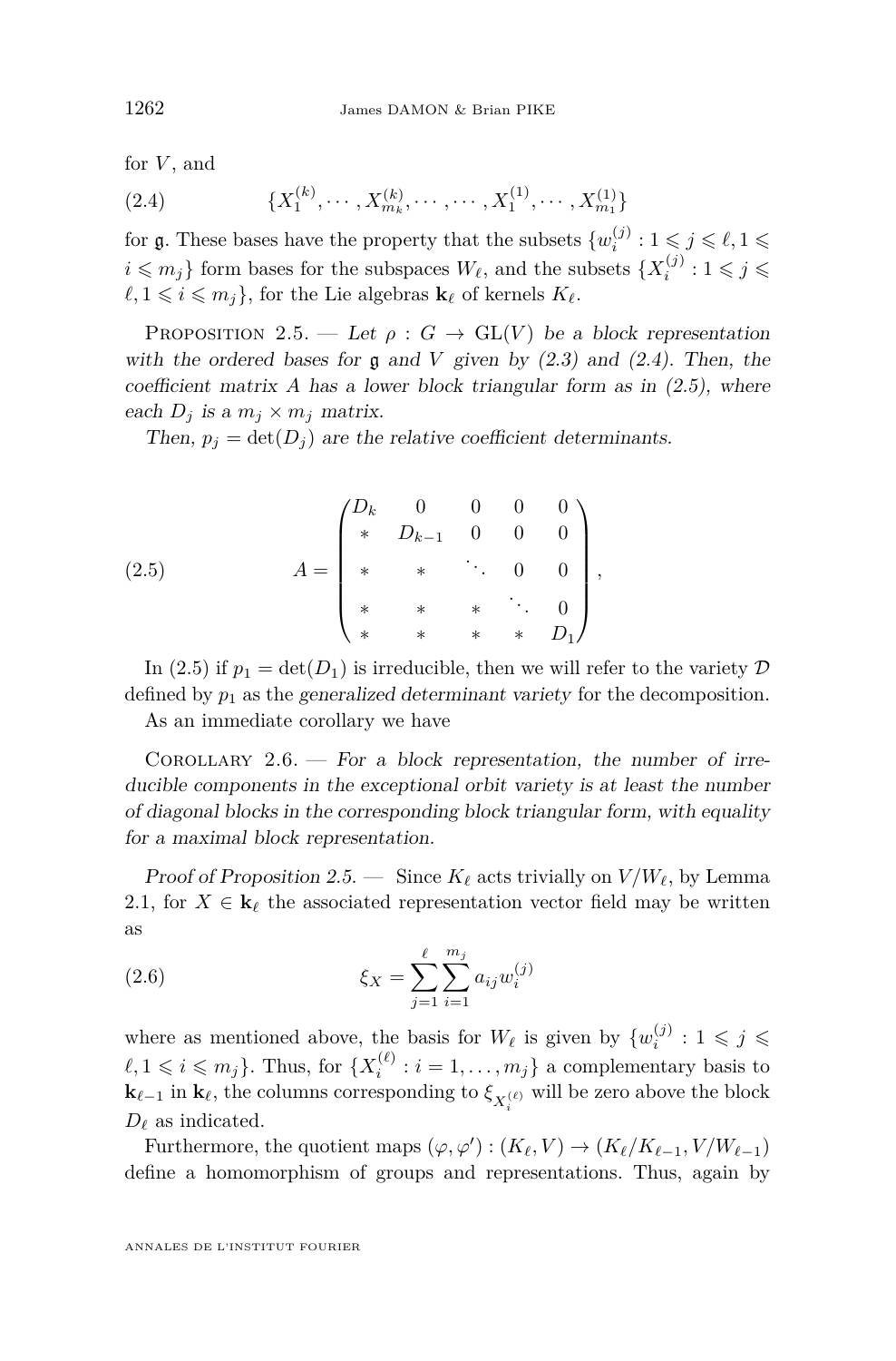<span id="page-13-0"></span>Lemma [2.1,](#page-9-0) the coefficients  $a_{j i}$  of  $w_j^{(\ell)}$ ,  $j = 1, \ldots, m_\ell$ , for the  $\xi_{X_i^{(\ell)}}$  are the same as those for the representation of  $K_{\ell}/K_{\ell-1}$  on  $V/W_{\ell-1}$ . Thus, we obtain  $D_{\ell}$  as the relative coefficient matrix for  $K_{\ell}/K_{\ell-1}$  and  $V/W_{\ell-1}$ . Thus  $p_\ell = \det(D_\ell)$ .

Remark 2.7.  $\qquad$  By Lemma [2.1](#page-9-0) and Proposition [2.5,](#page-12-0) in [\(2.5\)](#page-12-0) the entries of  $D_{\ell}$  and  $p_{\ell} = \det(D_{\ell})$  are polynomials in  $\mathcal{O}_{V/W_{\ell-1}}$  that may be pulled back by the quotient maps to give elements of  $\mathcal{O}_V$ . Then, in coordinates  $(x_i^{(j)})$  defined via the basis  $\{w_i^{(j)}\}$ , we have  $p_\ell \in R_\ell$ , which is the subring of  $\mathcal{O}_V$  generated by  $\{x_i^{(j)} : \ell \leqslant j \leqslant k, 1 \leqslant i \leqslant m_j\}$ . There is the resulting reverse sequence of subrings

$$
\mathcal{O}_V = R_1 \supset R_2 \supset \cdots \supset R_k \, ;
$$

and only  $D_1$  and  $p_1$  have entries in  $\mathcal{O}_V$ . Then, it follows that the determinant variety defined by  $p_1$  can be "completed" to the free divisor given by the exceptional orbit variety by adjoining the pull-back of the variety defined by  $\prod_{i=2}^{k} p_i$ . We use this idea in § [4](#page-19-0) to use towers of block representations to inductively place such determinantal varieties between two free divisors.

Remark 2.8. — We also remark that there is a converse to Proposition [2.5](#page-12-0) that given the invariant subspaces, associated kernels, and complementary bases, then the coefficient matrix is block lower triangular; if also the diagonal blocks are square and the determinants  $p_i$  are nonvanishing, then the dimension condition in Definition [2.4](#page-11-0) is satisfied and each induced representation has a relatively open orbit.

#### **Exceptional Orbit Varieties as Free and Free\* Divisors**

We can now easily deduce from Proposition [2.5](#page-12-0) the basic result for obtaining linear free divisors from representations of linear algebraic groups.

THEOREM 2.9. — Let  $\rho: G \to GL(V)$  be a block representation of a connected linear algebraic group *G*, with relative coefficient determinants  $p_j$ ,  $j = 1, \ldots, k$ . Then, the exceptional orbit variety  $\mathcal{E}, 0 \subset V$ , 0 is a linear free divisor with reduced defining equation  $\prod_{j=1}^{k} p_j = 0$ 

If instead  $\rho : G \to GL(V)$  is a nonreduced block representation, then  $\mathcal{E}, 0 \subset V, 0$  is a linear free\* divisor and  $\prod_{j=1}^{k} p_j = 0$  is a nonreduced defining equation for  $\mathcal{E}, 0$ .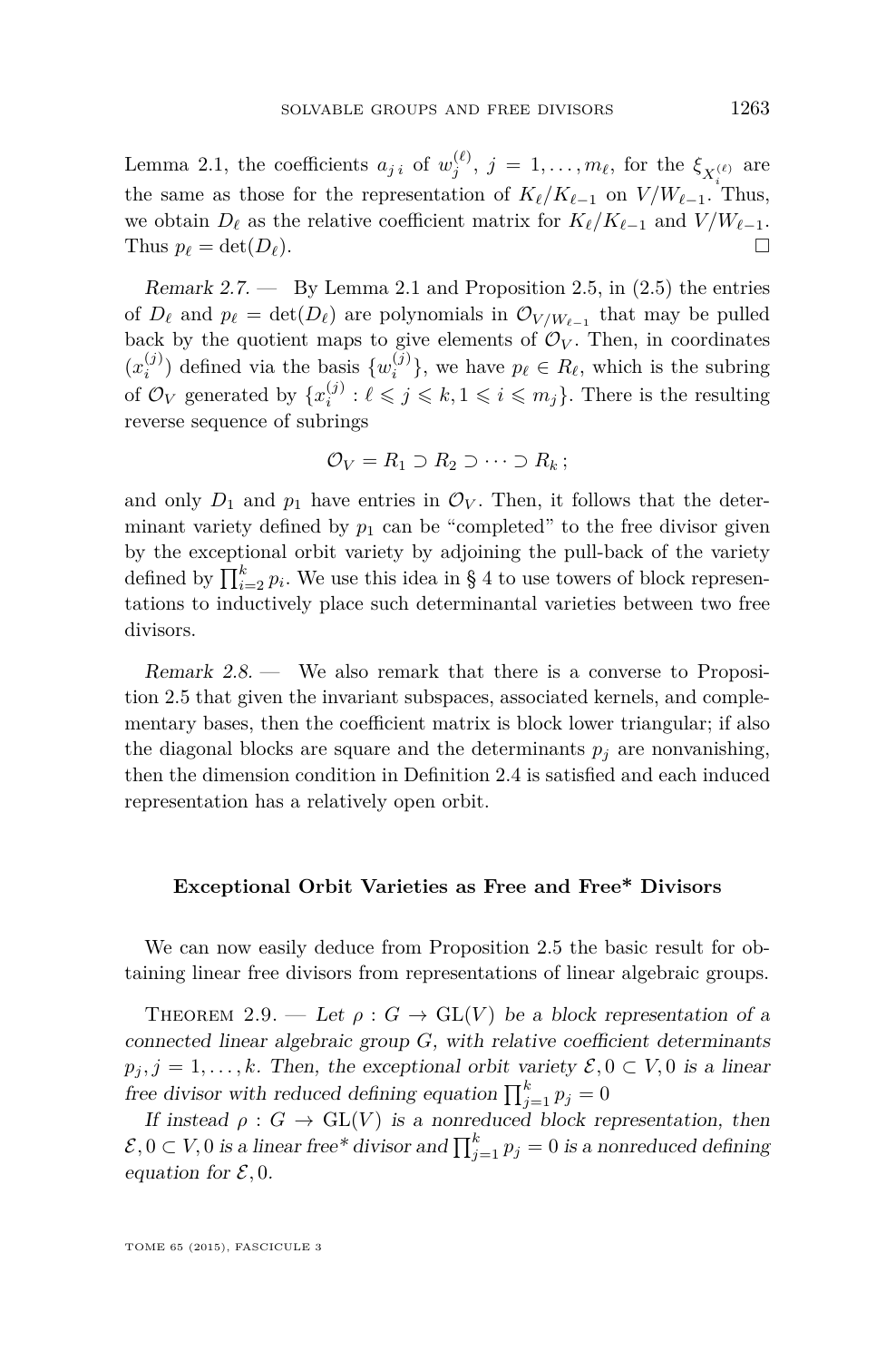Proof. — By Proposition [2.5,](#page-12-0) we may choose bases for g and *V* so that the coefficient matrix has the form [\(2.5\)](#page-12-0). Then, by the block triangular form, the coefficient determinant equals  $\prod_{j=1}^{k} p_j$ , which by condition iii) for block representations is reduced. As  $\rho$  is algebraic, for  $v \in V$ , the orbit map  $G \to G \cdot v \subset V$  is rational so the orbit of *v* is Zariski open if and only if the orbit map at  $v$  is a submersion, which is true if and only if the coefficient determinant is nonzero at *v*. As these Zariski open orbits are disjoint, there can be only one. Hence, its complement is the exceptional orbit variety  $\mathcal E$ defined by the vanishing of the coefficient determinant.

Since the representation vector fields belong to  $Derlog(\mathcal{E})$ , the first form of Saito's Criterion (Theorem [1.1\)](#page-5-0) implies that  $\mathcal E$  is a free divisor.

In the second case, if either the determinants of the relative coefficient matrices  $p_j$  are either nonreduced or not relatively prime in pairs then, although  $\prod_{j=1}^{k} p_j = 0$  still defines  $\mathcal{E}$ , it is nonreduced. Hence,  $\mathcal{E}$  is then only a linear free\* divisor.

The usefulness of this result comes from several features: its general applicability to non-reductive linear algebraic groups, especially solvable groups; the behavior of block representations under basic operations considered in § [3;](#page-15-0) the simultaneous and inductive applicability to a tower of groups and corresponding representations in [§4;](#page-19-0) and most importantly for applications, the abundance of such representations especially those appearing in complex versions of classical Cholesky-type factorization theorems § [6,](#page-27-0) their modifications § [7,](#page-34-0) § [8,](#page-37-0) and restrictions § [9.](#page-43-0)

Example  $2.10.$  — There is a significant contrast to be made between the coefficient matrices for representations of reductive groups versus those for block representations in the non-completely reducible case. For example, for an irreducible representation of a reductive group, such as is the case for quiver representations of finite type studied by Buchweitz–Mond [\[6\]](#page-48-0), it is not possible to represent the coefficient matrix in block lower triangular form, except as given by a single block. Hence, the components of the exceptional orbit variety are not directly revealed by the structure of the coefficient matrix.

More generally, consider the action of  $G = \prod_{i=1}^{m} G_i$  on  $V = \prod_{i=1}^{m} V_i$ induced by the product representation, where each  $G_i$  is reductive and  $V_i$ irreducible, with dim  $(G_i) = \dim(V_i)$  and  $G_i$  having an open orbit in  $V_i$  for all *i*. This defines a nonreduced block representation with  $W_j = \prod_{i=1}^j V_i$ and  $K_j = \prod_{i=1}^j G_i$ , and the coefficient matrix is just block diagonal. If each action of  $G_i$  on  $V_i$  defines a linear free divisor  $\mathcal{E}_i$ , then  $G$  acting on  $V$ defines a linear free divisor which is a product union of the  $\mathcal{E}_i$  in the sense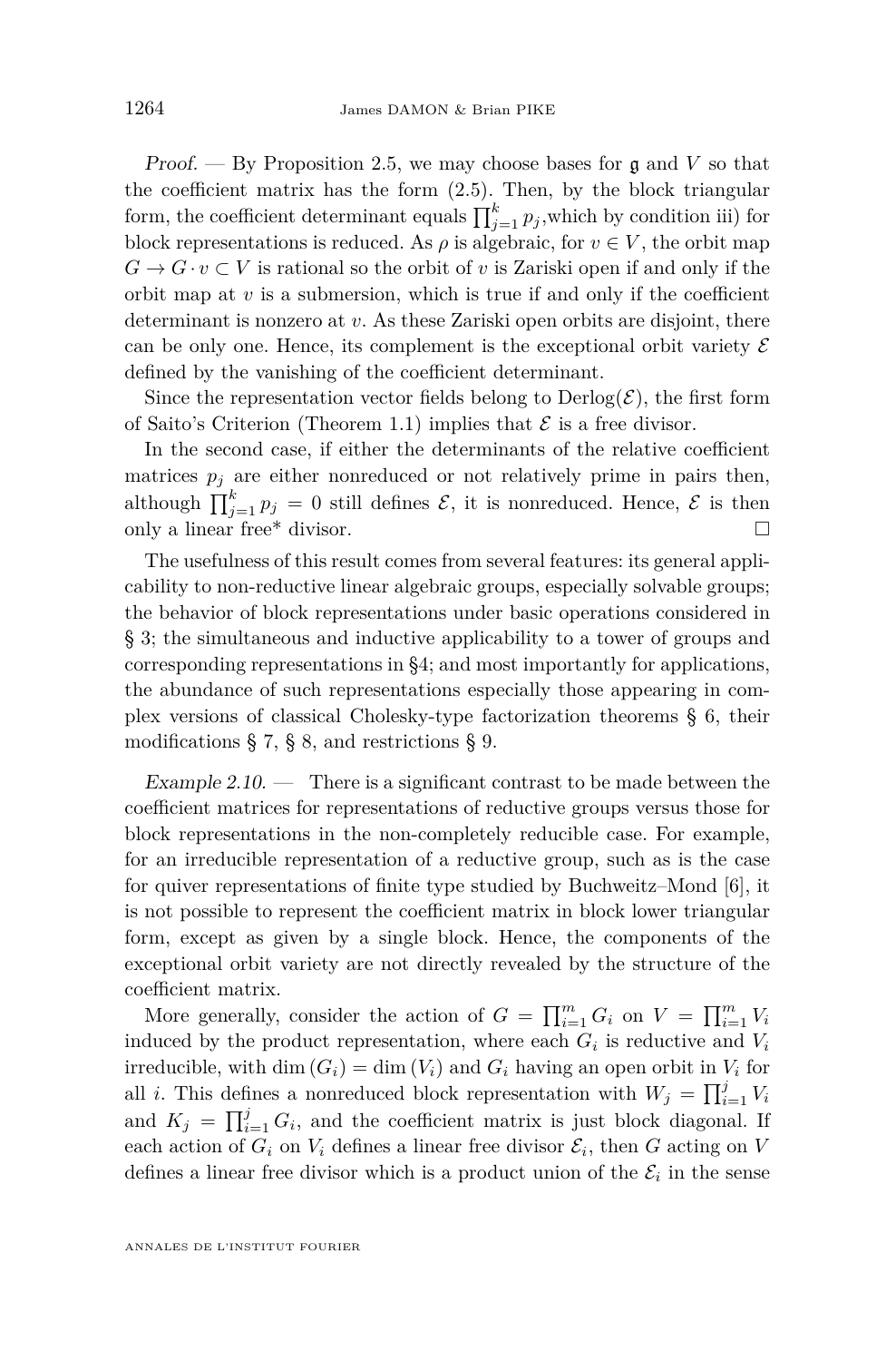<span id="page-15-0"></span>of [\[9\]](#page-48-0). However, again the structure of the individual  $\mathcal{E}_i$  is not revealed by the block structure. By contrast, as we shall see in subsequent sections, the block representations in the non-completely reducible case, especially for representations of solvable groups, will reveal a tower-like structure in successively larger subspaces which completely captures the structure of the exceptional orbit varieties.

#### **Representations of Solvable Linear Algebraic Groups**

The most important special case for us will concern representations of connected solvable linear algebraic groups. Recall that a linear algebraic group *G* is solvable if there is a series of algebraic subgroups  $G = G_0 \supset$ *G*<sub>1</sub> ⊃ *G*<sub>2</sub> ⊃ · · · ⊃ *G*<sub>*k*−1</sub> ⊃ *G*<sub>*k*</sub> = { $e$ } with *G*<sub>*j*+1</sub> normal in *G*<sub>*j*</sub> such that  $G_i/G_{i+1}$  is abelian for all *j*. Equivalently, if  $G^{(1)} = [G, G]$  is the (closed) commutator subgroup of G, and  $G^{(j+1)} = [G^{(j)}, G^{(j)}]$ , then for some *j*,  $G^{(j)} = \{1\}.$ 

Unlike reductive algebraic groups, representations of solvable linear algebraic groups need not be completely reducible. Moreover, neither the representations nor the groups themselves can be classified. Instead, the important property of solvable groups for us is given by the Lie-Kolchin Theorem (see e.g. [\[2,](#page-48-0) Cor. 10.5]), which asserts that a finite dimensional representation *V* of a connected solvable linear algebraic group *G* has a flag of *G*–invariant subspaces

$$
V = V_N \supset V_{N-1} \supset \cdots \supset V_1 \supset V_0 = \{0\},
$$

where dim  $V_i = j$  for all *j*. We shall be concerned with nontrivial block representations for the actions of connected solvable linear algebraic groups where the  $W_j$  form a special subset of a flag of  $G$ –invariant subspaces. Then, not only will we give the block representation, but we shall see that the diagonal blocks  $D_j$  will be given very naturally in terms of certain submatrices. These will be examined in Sections [6,](#page-27-0) [7,](#page-34-0) [8,](#page-37-0) and [9.](#page-43-0)

#### **3. Operations on Block Representations**

We next give several propositions which describe how block representations behave under basic operations on representations. These will concern taking quotient representations, restrictions to subrepresentations and subgroups, and extensions of representations. We will give an immediate application of the extension property Proposition [3.3](#page-18-0) in the next section. We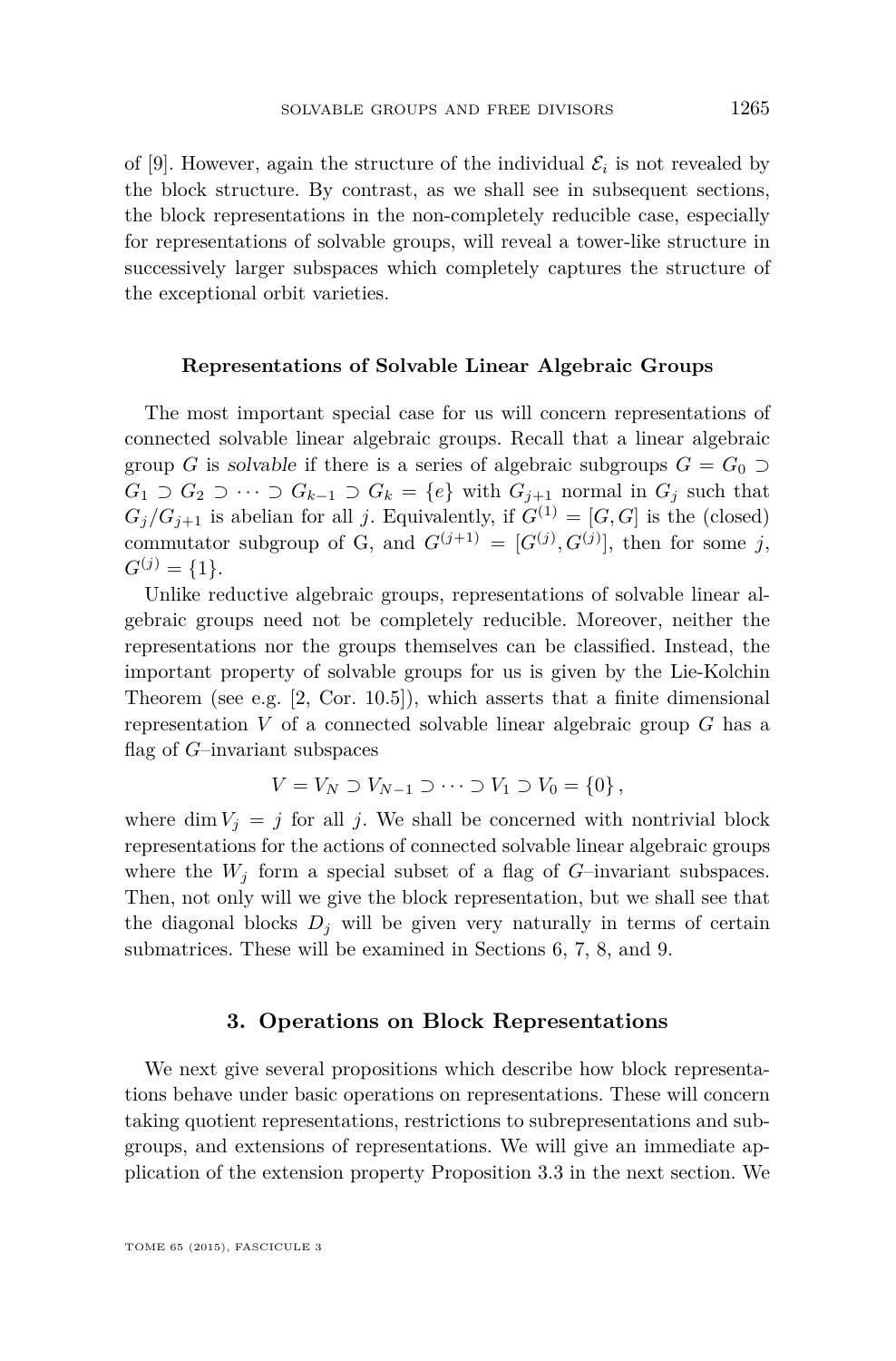<span id="page-16-0"></span>will also apply the restriction and extension properties in § [9](#page-43-0) to obtain auxiliary block representations which will be needed to carry out calculations in Part II.

Let  $\rho: G \to \mathrm{GL}(V)$  be a block representation with decomposition

$$
V = W_k \supset W_{k-1} \supset \cdots \supset W_1 \supset W_0 = (0)
$$

and normal algebraic subgroups

$$
G=K_k\supset K_{k-1}\supset\cdots\supset K_1\supset K_0\,,
$$

with  $K_i = \text{ker}(\rho_i : G \to \text{GL}(V/W_i))$  and dim  $K_i = \dim W_i$ , so  $K_0$  is a finite group. We also let  $p_j \in \mathcal{O}_{V/W_{j-1}}$  be the relative coefficient determinant for the action of  $K_i/K_{i-1}$  on  $W_i/W_{i-1}$  in  $V/W_{i-1}$ .

We first consider the induced quotient representation of  $G/K_\ell$  on  $V/W_\ell$ .

PROPOSITION 3.1 (Quotient Property). — For the block representation  $\rho: G \to \text{GL}(V)$  with its decomposition as above, the induced quotient representation  $G/K_{\ell} \to GL(V/W_{\ell})$  is a block representation with decomposition

$$
\overline{V} = V/W_{\ell} = \overline{W}_{k-\ell} \supset \overline{W}_{k-\ell-1} \supset \cdots \supset \overline{W}_1 \supset \overline{W}_0 = (0) \quad \text{and}
$$
  

$$
\overline{G} = G/K_{\ell} = \overline{K}_{k-\ell} \supset \overline{K}_{k-\ell-1} \supset \cdots \supset \overline{K}_1 \supset \overline{K}_0
$$

where  $\overline{W}_j = W_{j+\ell}/W_\ell$  and  $\overline{K}_j = K_{j+\ell}/K_\ell$ . Then, the coefficient determinant is given by  $\prod_{i=\ell+1}^{k} p_i$ .

If  $\rho$  is only a nonreduced block representation then the quotient representation is a (possibly) nonreduced block representation.

*Proof.* — Let  $\overline{p}_j \in \mathcal{O}_{\overline{V}}$  be the relative coefficient determinant of the representation  $\overline{K}_j/\overline{K}_{j-1} \to \text{GL}(\overline{V}/\overline{W}_{j-1})$  for the invariant subspace  $\overline{W}_j/\overline{W}_{j-1}$ . By the basic isomorphism theorems, this representation is isomorphic to the representation  $K_{i+\ell}/K_{i+\ell-1} \to GL(V/W_{i+\ell-1})$  with the invariant subspace  $W_{j+\ell}/W_{j+\ell-1}$ , which has relative coefficient determinant  $p_{j+\ell} \in \mathcal{O}_V$ . Each of the polynomials  $\bar{p}_i$  and  $p_j$  are pullbacks of polynomials on the respective isomorphic spaces  $\overline{V}/\overline{W}_{i-1}$  and  $V/W_{i+\ell-1}$ . As relative coefficient determinants are well-defined by the representation and invariant subspace up to multiplication by a unit, these polynomials agree via the isomorphism  $\overline{V}/\overline{W}_{j-1} \simeq V/W_{j+\ell-1}$  up to multiplication by a unit.

By hypothesis, then, the relative coefficient determinants for the blocks in the quotient representation are reduced and relatively prime. Hence, the quotient representation is a block representation.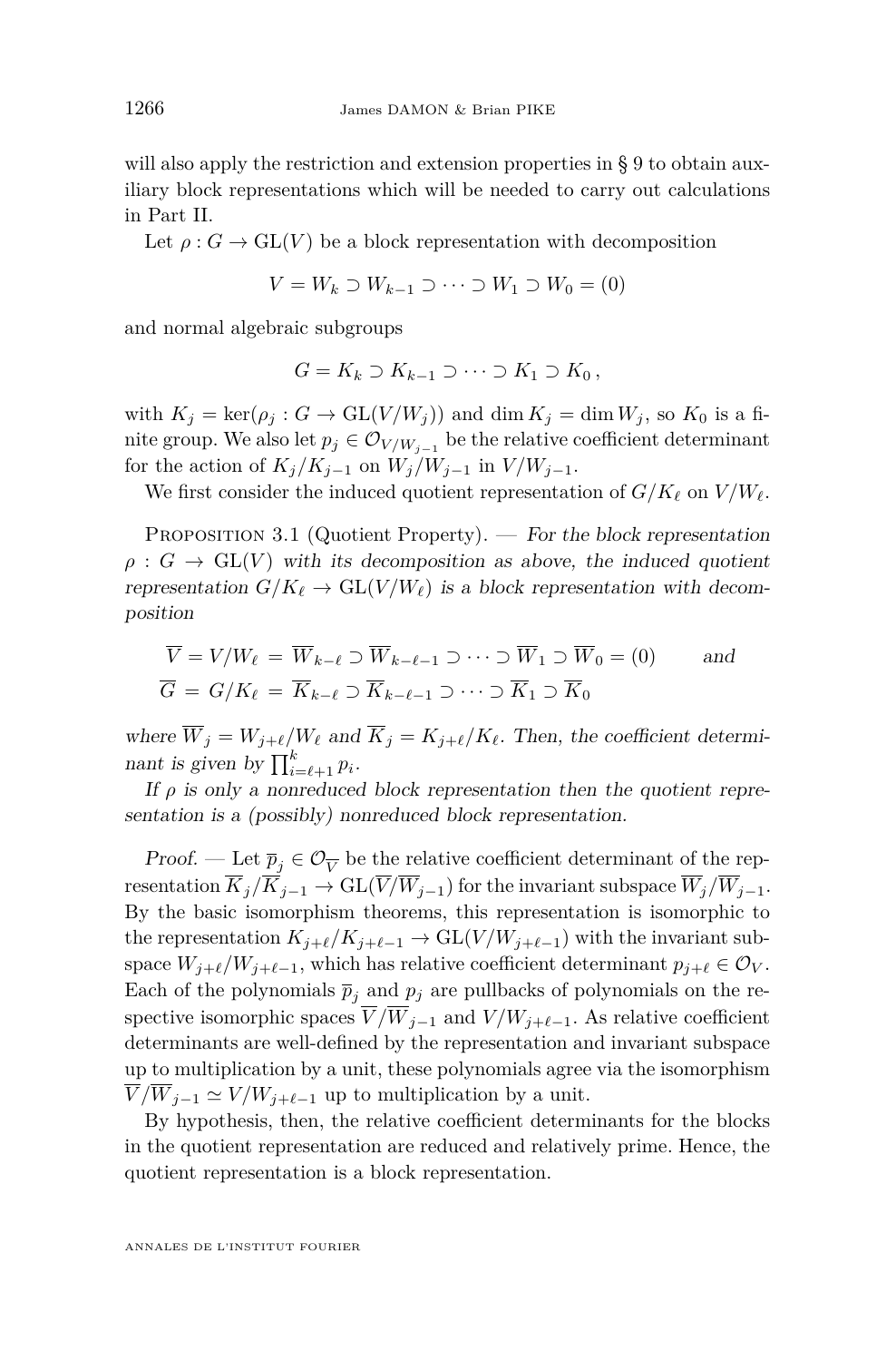<span id="page-17-0"></span>If the relative coefficient determinants for *ρ* are not necessarily reduced or relatively prime, then neither need be those for the quotient representation.  $\Box$ 

The second operation is that of restricting to an invariant subspace and subgroup.

PROPOSITION 3.2 (Restriction Property). — Let  $\rho: G \to GL(V)$  be a block representation with its decomposition as above, and let *K* be a connected linear algebraic subgroup with  $K_{\ell} \supset K \supset K_{\ell-1}$ . Suppose that *W* is a *K*–invariant subspace with  $W_{\ell} \supset W \supset W_{\ell-1}$  and dim  $K = \dim W$ . Suppose that the coefficient determinant *p* of  $K/K_{\ell-1}$  on  $W/W_{\ell-1}$  together with the restrictions of the relative coefficient determinants  $p_j|_W$  for the actions of  $K_j/K_{j-1}$  on the subspace  $W_j/W_{j-1}$  in  $V/W_{j-1}$  for  $j = 1, \ldots, \ell$ 1 are reduced, and relatively prime. Then, the restricted representation  $\overline{\rho}: K \to GL(W)$  is a block representation with decomposition

$$
W = \overline{W}_{\ell} \supset \overline{W}_{\ell-1} \supset \cdots \supset \overline{W}_1 \supset \overline{W}_0 = (0) \quad \text{and}
$$
  

$$
K = \overline{K}_{\ell} \supset \overline{K}_{\ell-1} \supset \cdots \supset \overline{K}_1 \supset \overline{K}_0
$$

where for  $0 \le j \le \ell$ ,  $\overline{W}_j = W_j$  and  $\overline{K}_j$  contains  $K_j$  as an open subgroup.

Proof. — We have given the subspaces and subgroups in the statement of the proposition where for  $j < \ell$ 

(3.1) 
$$
\overline{K}_j = \ker(K \to \text{GL}(W/\overline{W}_j)) = \ker(K \to \text{GL}(W/W_j)).
$$

To prove that this gives a block representation, it is sufficient to show that  $K_i$  is an open subgroup of  $\overline{K}_i$  for each *j*. It then follows first that  $\dim(\overline{K}_j) = \dim(K_j) = \dim(W_j)$  and that the Lie algebras of  $\overline{\mathfrak{k}}_j$  and  $\mathfrak{k}_j$ of  $\overline{K}_j$ , resp.  $K_j$ , agree. Also, by assumption dim  $(\overline{K}_\ell) = \dim(W_\ell)$ . Then, the relative coefficient determinant of  $K_i/K_{i-1}$  on the subspace  $W_i/W_{i-1}$ in  $W/W_{j-1}$  is  $p_j|_W$ , where  $p_j$  is the relative coefficient determinant of  $K_j/K_{j-1}$  on the subspace  $W_j/W_{j-1}$  in  $V/W_{j-1}$ . The conclusion of the proposition will then follow since, by assumption, the relative coefficient determinants are all reduced and relatively prime in  $\mathcal{O}_W$ .

Finally we prove that  $K_i$  is an open subgroup of  $K_i$ . Suppose not, so  $\dim(K_i) < \dim(\overline{K}_i)$ . By (3.1) and ii) of Lemma [2.1,](#page-9-0) if  $X \in \overline{\mathfrak{k}}_i$ , then a representation of  $\xi_X$  will have zero cofficients for the basis of  $W/W_i$ . If we then compute the relative coefficient matrix for the action of  $K/K<sub>j</sub>$ on  $W/W_j$ , by including a  $X \in \mathfrak{k}_j \backslash \mathfrak{k}_j$  in a complementary basis to  $\mathfrak{k}_j$  in  $\mathfrak{k}$ (the Lie algebra of *K*), then the relative coefficient matrix would have a column identically zero, and so the relative coefficient determinant would be 0. This contradicts it being equal to the product of nonzero relative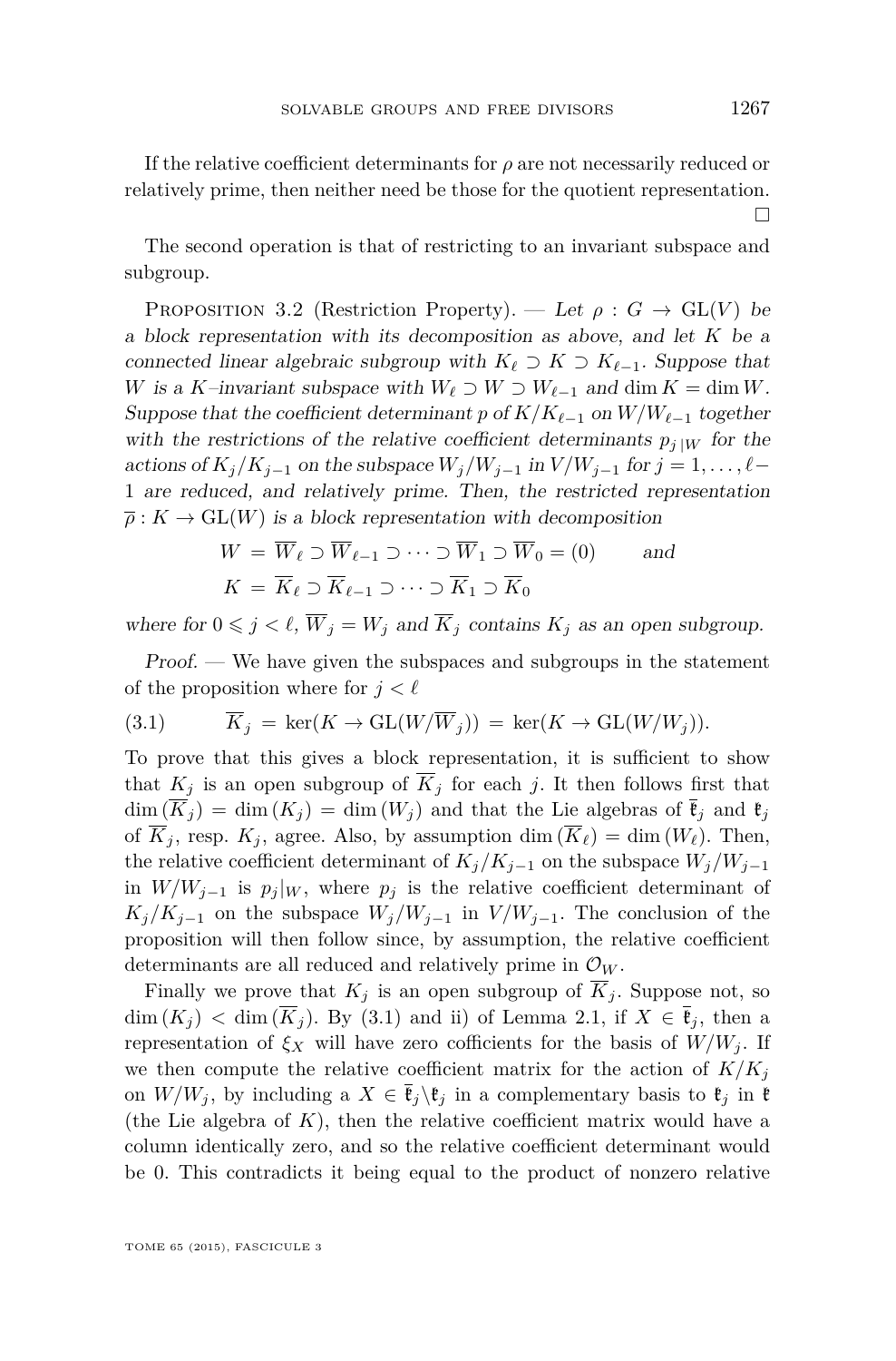<span id="page-18-0"></span>coefficient determinants appearing in the statement. Thus,  $\mathfrak{k}_j = \bar{\mathfrak{k}}_j$ , and the statement follows.

Third, we have the following proposition which allows for the extension of a block representation yielding another block representation, providing a partial converse to Proposition [3.1.](#page-16-0)

PROPOSITION 3.3 (Extension Property). — Let  $\rho: G \to GL(V)$  be a representation of a connected linear algebraic group, so that  $W \subset V$  is a *G*–invariant subspace and  $K = \text{ker}(G \to \text{GL}(V/W))$  with dim  $(K) =$ dim (*W*). Suppose that the quotient representation  $\bar{\rho}: G/K \to GL(V/W)$ is a block representation with decomposition

$$
V/W = \overline{W}_{\ell} \supset \overline{W}_{\ell-1} \supset \cdots \supset \overline{W}_1 \supset \overline{W}_0 = (0) \quad \text{and}
$$
  

$$
\overline{G} = G/K = \overline{K}_{\ell} \supset \overline{K}_{\ell-1} \supset \cdots \supset \overline{K}_1 \supset \overline{K}_0,
$$

for which the relative coefficient determinant for the action of *K* on the subspace  $W$  in  $V$  is reduced and relatively prime to the coefficient determinant for  $\bar{\rho}$ . Then,  $\rho$  is a block representation with decomposition

$$
V = W_{\ell+1} \supset W_{\ell} \supset \cdots \supset W_1 \supset W_0 = (0) \quad \text{and}
$$
  

$$
G = K_{\ell+1} \supset K_{\ell} \supset \cdots \supset K_1 \supset K_0 = \{Id\}.
$$

Here  $W_1 = W$ ,  $K_1 = K$ , and for  $j = 1, ..., \ell$ ,  $W_{j+1} = \pi^{-1}(\overline{W}_j)$  and  $K_{j+1} = \pi^{-1}(\overline{K}_j)$  for  $\pi : V \to V/W$  and  $\pi' : G \to G/K$  the projections.

If instead  $\bar{\rho}$  has a nonreduced block structure or the relative coefficient determinant for the action of *K* on *W* is nonreduced or not relatively prime to the coefficient determinant for  $\bar{\rho}$ , then,  $\rho$  is a nonreduced block representation.

Proof. — Again the proposition gives the form of the decomposition, provided we verify the properties. By our assumptions, dim  $K_j = \dim W_j$ for all *j*. For  $1 \leq j \leq \ell$ , with  $\pi' : G \to G/K$  as above,

$$
\ker(G \to \operatorname{GL}(V/W_j)) = \pi'^{-1}(\ker(G/K \to \operatorname{GL}(\overline{W}_{\ell}/\overline{W}_{j-1})))
$$

$$
= \pi'^{-1}(\overline{K}_{j-1})
$$

$$
= K_j.
$$

Finally, using the stated decomposition, the coefficient matrix has a lower block triangular form. Then, the coefficient determinant for the representation of  $\rho: G \to GL(V)$  is the nonzero product of the relative coefficient determinants, which equals the product of the relative coefficient determinant of *K* acting on *W* and the coefficient determinant of *G/K* acting on  $V/W$  (pulled back to *V*). Hence it is a block representation.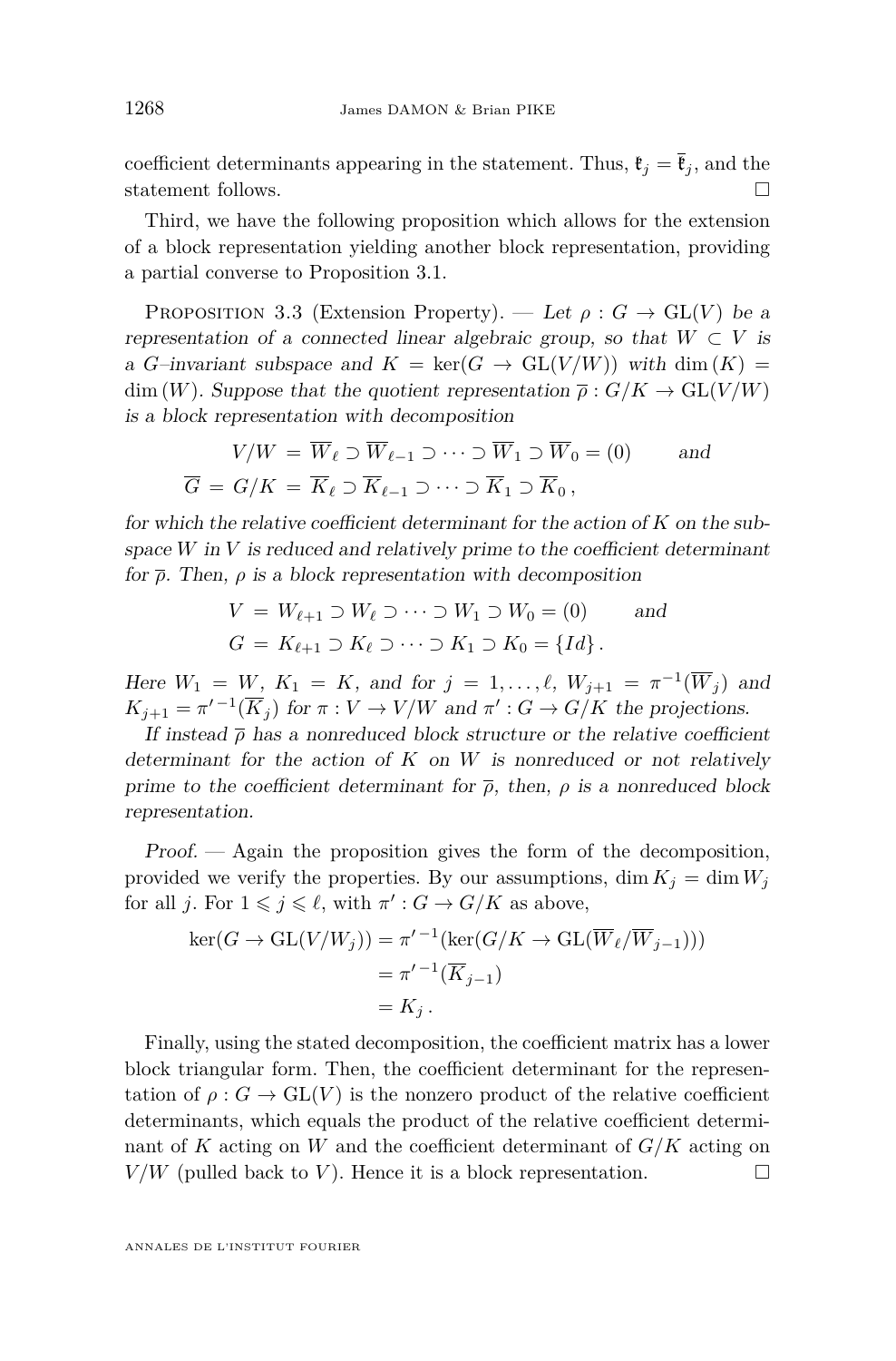<span id="page-19-0"></span>Remark 3.4. — If we extend a block representation as in Proposition [3.3](#page-18-0) and then form the quotient by *W* using Proposition [3.1,](#page-16-0) we recover the original block representation.

#### **4. Towers of Linear Algebraic Groups and Representations**

The two key questions concerning block representations are:

- i) How do we find the *G*–invariant subspaces  $W_i$ ?
- ii) Given the  $\{W_i\}$ , what specifically are the diagonal blocks  $D_i$ ?

The first question becomes more approachable when we have a series of groups with a corresponding series of representations.

DEFINITION  $4.1.$  – A tower of linear algebraic groups **G** is a sequence of such groups

$$
\{e\} = G_0 \subset G_1 \subset G_2 \subset \cdots \subset G_k \subset \cdots.
$$

Such a tower has a tower of representations  $\mathbf{V} = \{V_i\}$  if

$$
(0) = V_0 \subset V_1 \subset V_2 \subset \cdots \subset V_k \subset \cdots
$$

where each  $V_k$  is a representation of  $G_k$ , and for the inclusion maps  $i_k$ :  $G_k \leftrightarrow G_{k+1}$ , and  $j_k : V_k \hookrightarrow V_{k+1}$ , the mapping  $(i_k, j_k) : (G_k, V_k) \rightarrow$  $(G_{k+1}, V_{k+1})$  is a homomorphism of groups and representations.

Then, we identify within towers when the block representation structures are related.

DEFINITION  $4.2. - A$  tower of connected linear algebraic groups and representations  $(G, V)$  has a block structure if: for all  $\ell \geq 0$  the following hold:

i) Each  $V_{\ell}$  is a block representation of  $G_{\ell}$  via the decompositions

$$
G_{\ell} = K_{k}^{\ell} \supset K_{k-1}^{\ell} \supset \cdots \supset K_{1}^{\ell} \supset K_{0}^{\ell}
$$

where  $K_0^{\ell}$  is a finite group, and

 $V_{\ell} = W_{k}^{\ell} \supset W_{k-1}^{\ell} \supset \cdots \supset W_{1}^{\ell} \supset W_{0}^{\ell} = (0).$ 

ii) For each  $\ell > 0$  the composition of the natural homomorphisms of representations

$$
(G_{\ell-1}, V_{\ell-1}) \to (G_{\ell}, V_{\ell}) \to (G_{\ell}/K_1^{\ell}, V_{\ell}/W_1^{\ell})
$$

is an isomorphism of representations.

TOME 65 (2015), FASCICULE 3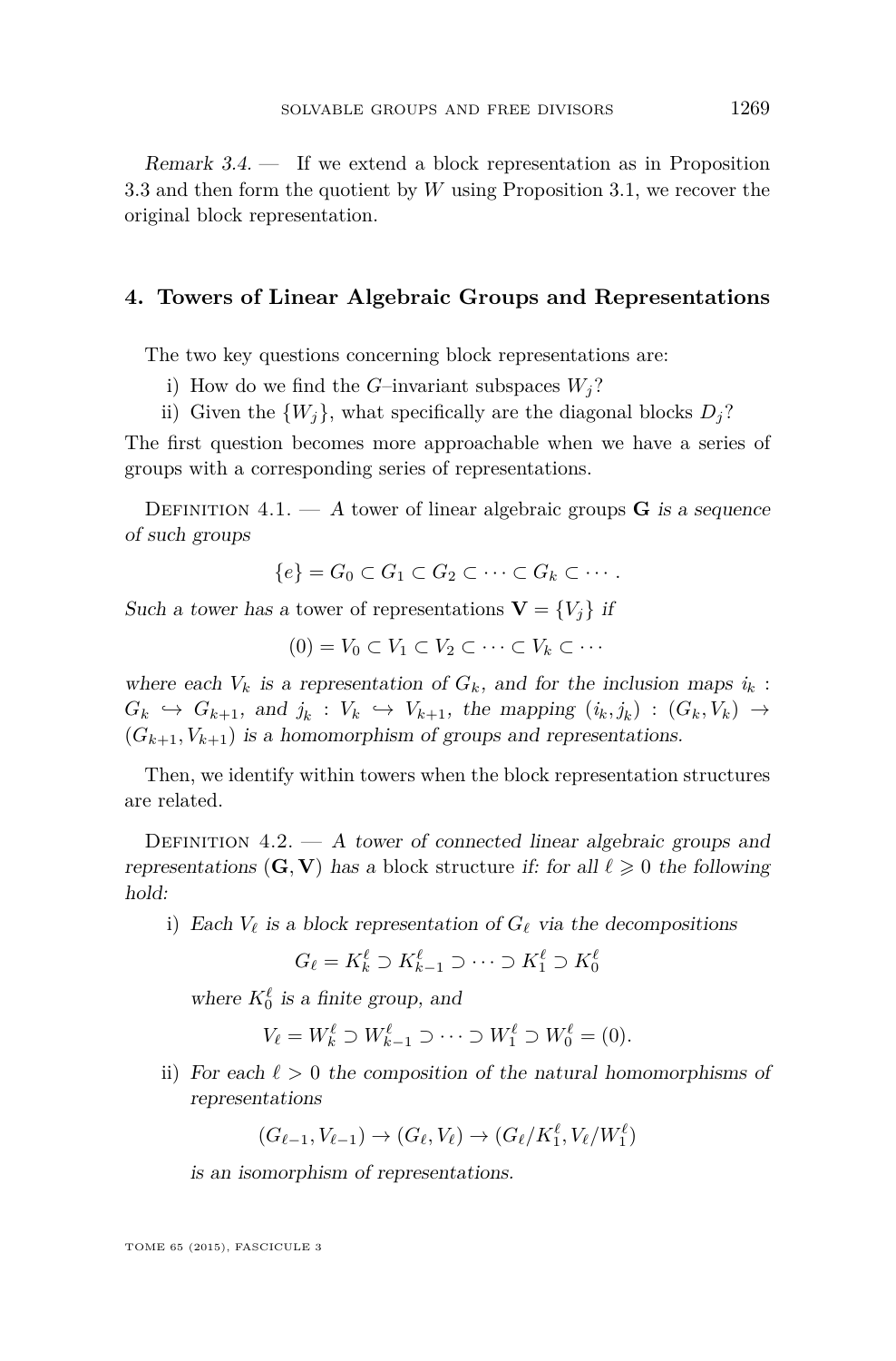<span id="page-20-0"></span>If instead in i) we only have nonreduced block representations, then we say that the tower has a nonreduced block structure.

In particular, for all  $\ell$  the sequence

 $0 \longrightarrow K_1^{\ell} \longrightarrow G_{\ell} \longrightarrow G_{\ell}/K_1^{\ell} \longrightarrow 0$ 

splits, as  $G_{\ell}/K_1^{\ell} \cong i_{\ell-1}(G_{\ell-1}) \subset G_{\ell}$ . Moreover, the representations of these groups and their collections of invariant subspaces are compatible. This will also allow us to use the properties of § [3](#page-15-0) to give inductive criteria at each stage to establish the tower block structure.

We first deduce an important consequence for the collection of exceptional orbit varieties. Specifically the tower structure will allow us to canonically decompose the exceptional orbit varieties for the representations in terms of those from lower dimensions together with the generalized determinant varieties.

Then, for such a tower of representations with a block structure (or nonreduced block structure) we have the following basic theorem which summarizes the key consequences and will yield the results for many spaces of matrices.

THEOREM 4.3. — Suppose  $(G, V)$  is a tower of connected linear algebraic groups and representations which has a block structure. Let  $\mathcal{E}_{\ell}$  be the exceptional orbit variety for the action of  $G_\ell$  on  $V_\ell$ .

- i) For each  $\ell$ ,  $\mathcal{E}_{\ell}$  is a linear free divisor.
- ii) The quotient space  $V_{\ell}/W_1^{\ell}$  can be naturally identified with  $V_{\ell-1}$  as  $G_{\ell-1}$ –representations.
- iii) The generalized determinant variety  $\mathcal{D}_{\ell}$  for the action of  $G_{\ell}$  on  $V_{\ell}$ satisfies  $\mathcal{E}_{\ell} = \mathcal{D}_{\ell} \cup \pi_{\ell}^* \mathcal{E}_{\ell-1}$ , where  $\pi_{\ell}$  denotes the projection  $V_{\ell} \to$  $V_{\ell-1}$  induced from ii).

If instead  $(G, V)$  has a nonreduced block structure, then each  $\mathcal{E}_i$  is a linear free\* divisor.

Proof. — First, it is immediate from Theorem [2.9](#page-13-0) that each  $\mathcal{E}_{\ell}$  is a linear free divisor. Furthermore, by property ii) for a block structure for towers, the composition  $V_{\ell-1} \to V_{\ell} \to V_{\ell}/W_1^{\ell}$  is an isomorphism which defines for each  $\ell$  a projection  $\pi_{\ell}: V_{\ell} \to V_{\ell-1}$  with kernel  $W_1^{\ell}$  which is equivariant for the induced  $G_{\ell-1}$ –action. This establishes ii).

To show iii), note that by property ii) we may view  $(G_{\ell}, V_{\ell})$  as an extension of  $(G_{\ell-1}, V_{\ell-1})$  in the sense of Proposition [3.3.](#page-18-0) By the proof of Proposition [3.3,](#page-18-0)  $\mathcal{E}_{\ell}$  is the union of  $\pi_{\ell}^*(\mathcal{E}_{\ell-1})$  and the locus defined by the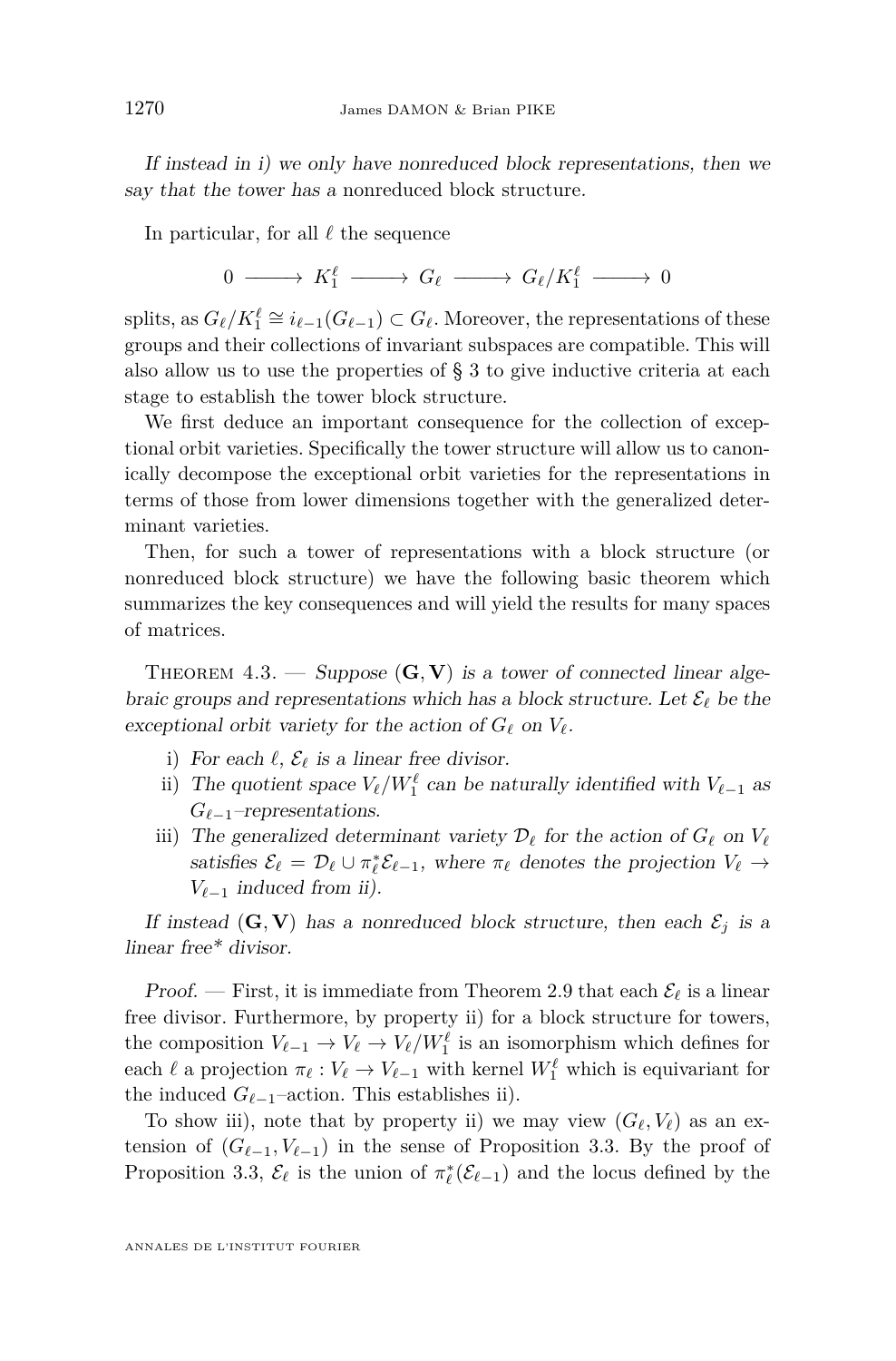<span id="page-21-0"></span>relative coefficient determinant for the action of  $K_1^{\ell}$  on the subspace  $W_1^{\ell}$  in  $V_{\ell}$ , i.e., the generalized determinant variety  $D_{\ell}$ .

We can also give a levelwise criterion that a tower have a block structure.

PROPOSITION  $4.4.$  — Suppose that a tower of linear algebraic groups and representations  $(G, V)$  satisfies the following conditions: the representation of  $G_1$  on  $V_1$  is a block representation and for all  $\ell \geq 1$  the following hold:

- i) The representation  $V_{\ell}$  of  $G_{\ell}$  is an equidimensional representation and has an invariant subspace  $W_\ell \subset V_\ell$  of the same dimension as  $K_\ell$ , the connected component of the identity of  $\ker(G_\ell \to \text{GL}(V_\ell/W_\ell)).$
- ii) The action of  $K_{\ell}$  on  $W_{\ell}$  has a relatively open orbit in  $V_{\ell}$ , and the relative coefficient determinant for  $K_{\ell}$  on  $W_{\ell}$  in  $V_{\ell}$  is reduced and relatively prime to the coefficient determinant of  $G_{\ell-1}$  acting on *V*<sub> $\ell-1$ </sub> (pulled back to *V*<sub> $\ell$ </sub> via projection along *W*<sub> $\ell$ </sub>).
- iii) The composition of the natural homomorphisms of representations

 $(G_{\ell-1}, V_{\ell-1}) \to (G_{\ell}, V_{\ell}) \to (G_{\ell}/K_{\ell}, V_{\ell}/W_{\ell})$ 

is an isomorphism of representations.

Then, the tower  $(G, V)$  has a natural block structure (with the decomposition for  $(G_\ell, V_\ell)$  given by  $(4.2)$  and  $(4.3)$  below).

If the representation of  $G_1$  on  $V_1$  only has a nonreduced block representation or in condition ii) the relative coefficient determinants are not all reduced or not relatively prime then the tower has a nonreduced block structure.

Remark 4.5.  $\frac{1}{2}$  If  $p_j$  denotes the relative coefficient determinant for the action of  $K_j$  on  $W_j$  in  $V_j$ , then it will follow by the proof of Theorem [4.3](#page-20-0) that it is sufficient that  $p_\ell$  is reduced and relatively prime to each of the  $p_j$ ,  $j = 1, \ldots, \ell - 1$  (pulled back to  $V_\ell$  by the projection  $\pi_i : V_\ell \to V_i$  consisting of the compositions of projections along the  $W_j$ ).

Proof. — We shall show by induction on  $\ell$  that each representation of  $G_{\ell}$  on  $V_{\ell}$  is a block representation. Each inductive step is an application of Proposition [3.3.](#page-18-0) We begin by defining the decomposition for  $(G_\ell, V_\ell)$ .

We first suppose that we have a trivial block decomposition (i.e. single block) for  $G_1$  on  $V_1$ . We let  $\pi_j : G_j \to G_{j-1}$  denote the projection obtained from the composition of the projection  $G_i \to G_i/K_i$  with the inverse of the isomorphism given by condition iii). We can analogously define  $\pi'_j : V_j \to$ *V*<sub>*j*</sub>-1. Composing successively the *π*<sup>*j*</sup> we obtain projections  $\pi_{\ell}^{j}: G_{\ell} \to G_j$ . Likewise we define  $\pi_{\ell}^{j'} : V_{\ell} \to V_j$  by successive compositions of the  $\pi'_{j}$ .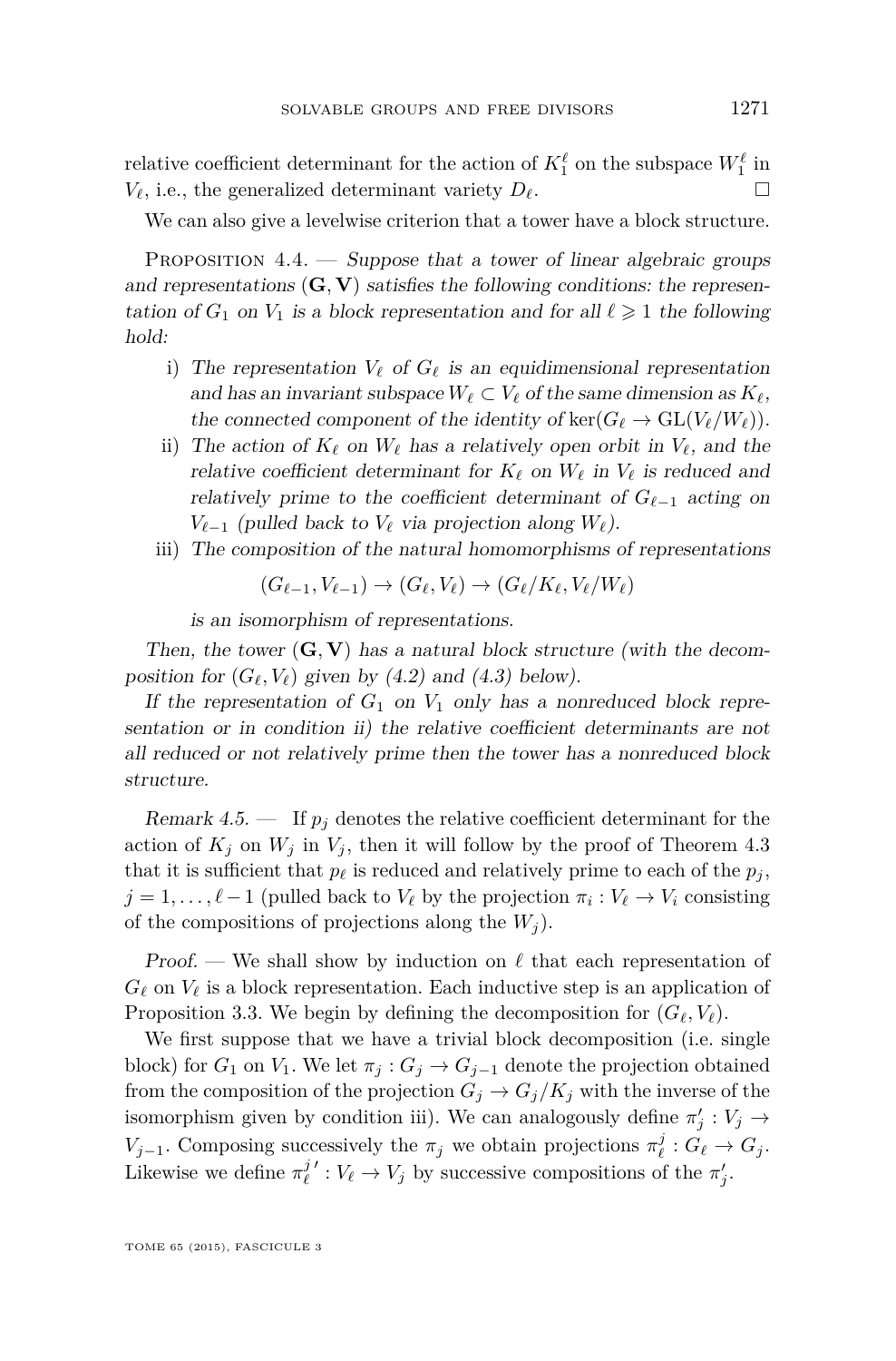<span id="page-22-0"></span>Then, we define for  $1 < j \leq \ell$ ,

(4.1) 
$$
W_j^{\ell} = \pi_{\ell}^{j' - 1}(W_j)
$$
 and  $K_j^{\ell} = \pi_{\ell}^{j - 1}(K_j)$ .

For  $j = 1$ , we let  $W_1^{\ell} = W_{\ell}$  and  $K_1^{\ell} = K_{\ell}$  (also  $K_0^{\ell} = \text{ker}(G_{\ell} \to \text{GL}(V_{\ell}))$ ). Then, the decomposition is given by

(4.2) 
$$
V_{\ell} = W_{\ell}^{\ell} \supset W_{\ell-1}^{\ell} \supset \cdots \supset W_{1}^{\ell} \supset W_{0}^{\ell} = (0) \quad \text{and}
$$

(4.3) 
$$
G_{\ell} = K_{\ell}^{\ell} \supset K_{\ell-1}^{\ell} \supset \cdots \supset K_{1}^{\ell} \supset K_{0}^{\ell}.
$$

Then, for  $\ell = 1$ , the decomposition given by (4.2) and (4.3) is that for  $G_1$ on  $V_1$ . We assume it is true for all  $j < \ell$ , and consider the representation of  $G_\ell$  on  $V_\ell$ .

By assumption,  $G_{\ell}/K_{\ell} \simeq G_{\ell-1}$  and  $V_{\ell}/W_{\ell} \simeq V_{\ell-1}$  as  $G_{\ell-1}$  representations. By the assumption, the relative coefficient determinant for the representation of  $K_{\ell}$  on  $W_{\ell}$  is reduced and relatively prime to the coefficient determinant of  $G_{\ell-1}$  acting on  $V_{\ell-1}$ . Hence, we may apply Proposition [3.3](#page-18-0) to conclude that the representation of  $G_\ell$  on  $V_\ell$  has a block representation obtained by pulling back that of  $G_{\ell-1}$  on  $V_{\ell-1}$  via the projections  $\pi_{\ell}: G_{\ell} \to G_{\ell-1}$  and  $\pi'_{\ell}: V_{\ell} \to V_{\ell-1}$ . Specifically, for  $j > 1$  we let

(4.4) 
$$
W_j^{\ell} = \pi_{\ell}^{\prime -1}(W_j^{\ell-1})
$$
 and  $K_j^{\ell} = \pi_{\ell}^{-1}(K_j^{\ell-1})$ .

For  $j = 1$ ,  $W_1^{\ell} = W_{\ell}$  and  $K_1^{\ell} = K_{\ell}$ , while  $K_0^{\ell} = \text{ker}(G_{\ell} \to \text{GL}(V_{\ell}))$  is a finite group. However, by the inductive assumption, (4.4) gives exactly  $W_j^{\ell}$  and  $K_j^{\ell}$  defined for (4.1). This establishes the inductive step. Then, assumption iii) establishes the second condition for the tower having a block structure.

If instead of having a trivial block decomposition for  $G_1$  on  $V_1$ ; we have a full block representation for  $G_1$  on  $V_1$ , involving say  $N$  blocks for  $(G_1, V_1)$ , then we can refine the block representation given here for  $(G_{\ell}, V_{\ell})$  by pulling the block decomposition for  $(G_1, V_1)$  back via the  $\pi_\ell^1$  and  $\pi_\ell^{1'}$  to obtain a block representation with  $N + \ell - 1$  blocks.

If  $(G_1, V_1)$  only has a nonreduced block structure or the relative coefficient determinants are not reduced or not relatively prime, then the above proof only shows the  $(G_{\ell}, V_{\ell})$  have nonreduced block structures.

The use of this Proposition to establish that certain towers of representations have block structure will ultimately require that we establish that the relative coefficient determinants are irreducible and relatively prime. The following Lemma will be applied in later sections for each of the families that we consider.

LEMMA 4.6. — Suppose  $f \in \mathbb{C}[x_1, \ldots, x_n, y]$ , and  $g = \frac{\partial f}{\partial y} \in \mathbb{C}[x_1, \ldots, x_n]$ . i) If  $gcd(f, g) = 1$  then *f* is irreducible.

ANNALES DE L'INSTITUT FOURIER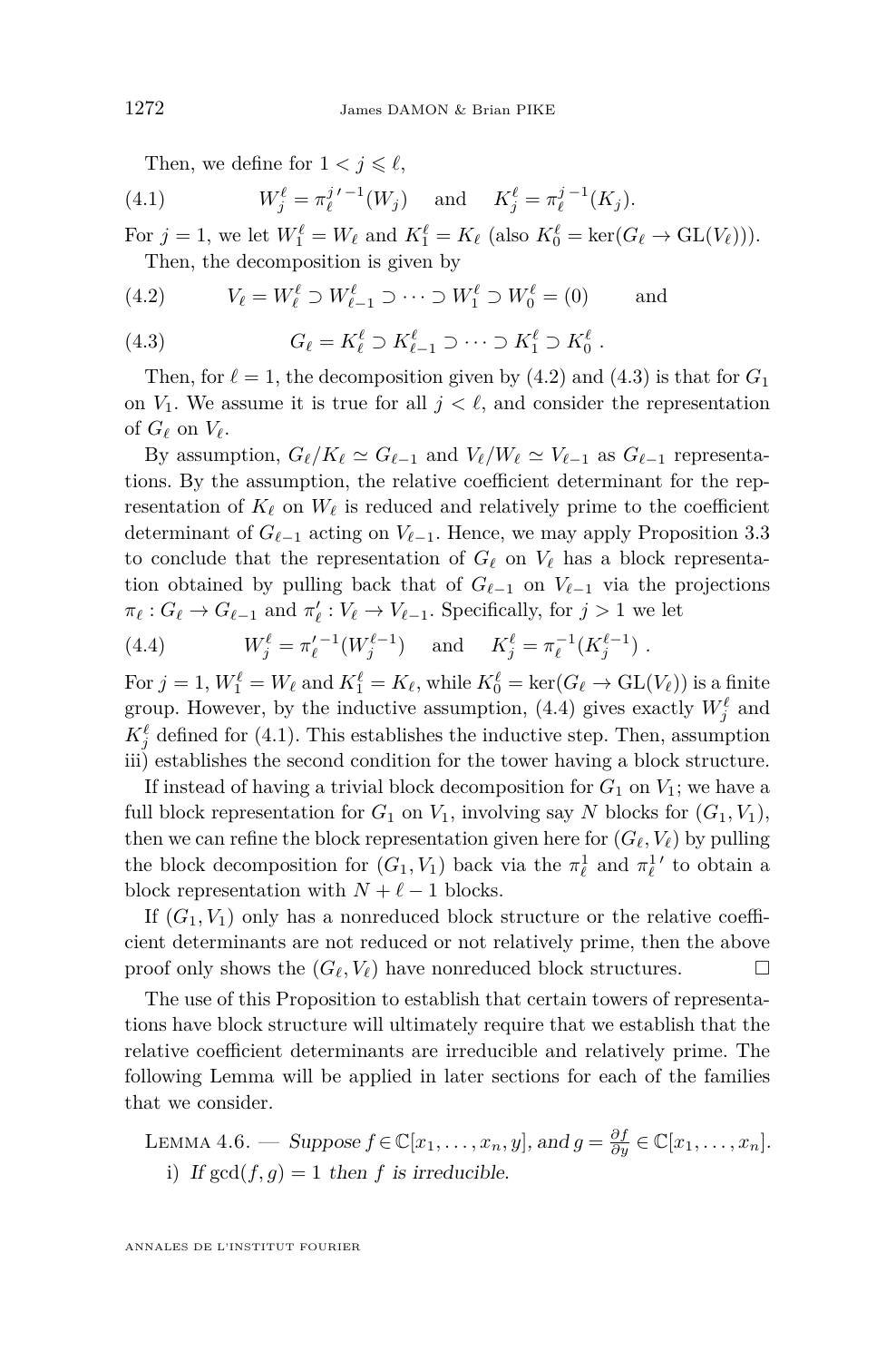<span id="page-23-0"></span>ii) If for each irreducible factor  $g_1$  of  $g$ , there is a  $(x_{10}, \ldots, x_{n0}, y_0)$  so that  $g_1(x_{10},...,x_{n0}) = 0$  while  $f(x_{10},...,x_{n0},y_0) \neq 0$ , then *f* is irreducible.

Proof of Lemma  $4.6. - 1$  $4.6. - 1$  is a consequence of the Gauss lemma applied to the polynomial ring  $R[y] = \mathbb{C}[x_1, \ldots, x_n, y]$  where  $R = \mathbb{C}[x_1, \ldots, x_n]$ . By the hypothesis,  $f = g \cdot y + g_0$  has degree 1 in *y* with  $g_0, g \in R$ . Then, content( $f$ ) = 1 provided  $gcd(g_0, g)$ (=  $gcd(f, g)$ ) = 1. The assumptions in ii) imply  $gcd(f, g) = 1$ .

#### **5. Basic Matrix Computations for Block Representations**

To apply the results of the preceding sections, we must first perform several basic calculations for two basic families of representations. While the calculations themselves are classical and straightforward, we collect them together in a form immediately applicable to the towers of representations we consider. We let  $M_{m,p}$  denote the space of  $m \times p$  complex matrices. We consider the following representations:

i) the linear transformation representation on  $M_{m,p}$ : defined by

(5.1) 
$$
\psi : GL_m(\mathbb{C}) \times GL_p(\mathbb{C}) \to GL(M_{m,p})
$$

$$
\psi(B, C)(A) = BA C^{-1}
$$

ii) the bilinear form representation on  $M_{m,m}$ : defined by

(5.2) 
$$
\theta : GL_m(\mathbb{C}) \to GL(M_{m,m})
$$

$$
\theta(B)(A) = BA B^T.
$$

We will then further apply these computations to the restrictions to families of solvable subgroups and subspaces which form towers  $\rho_{\ell}: G_{\ell} \to$  $GL(V_{\ell})$  of representations. For these representations and their restrictions, we will carry out the following:

- (1) identify a flag of invariant subspaces  $\{V_i\};$
- (2) from among the invariant subspaces, identify distinguished subspaces  $W_j$  and the corresponding normal subgroups  $K_j = \text{ker}(G \rightarrow$  $GL(V/W_i)$ ;
- (3) compute the representation vector fields for a basis of the Lie algebra; and
- (4) compute the relative coefficient matrix for the representation of  $K_j/K_{j-1}$  on  $W_j/W_{j-1}$  in  $V/W_{j-1}$  using special bases for the Lie algebra  $\mathbf{k}_i / \mathbf{k}_{i-1}$  (the Lie algebra of  $K_i / K_{i-1}$ ) and  $W_i / W_{i-1}$  to determine the diagonal blocks in the block representation.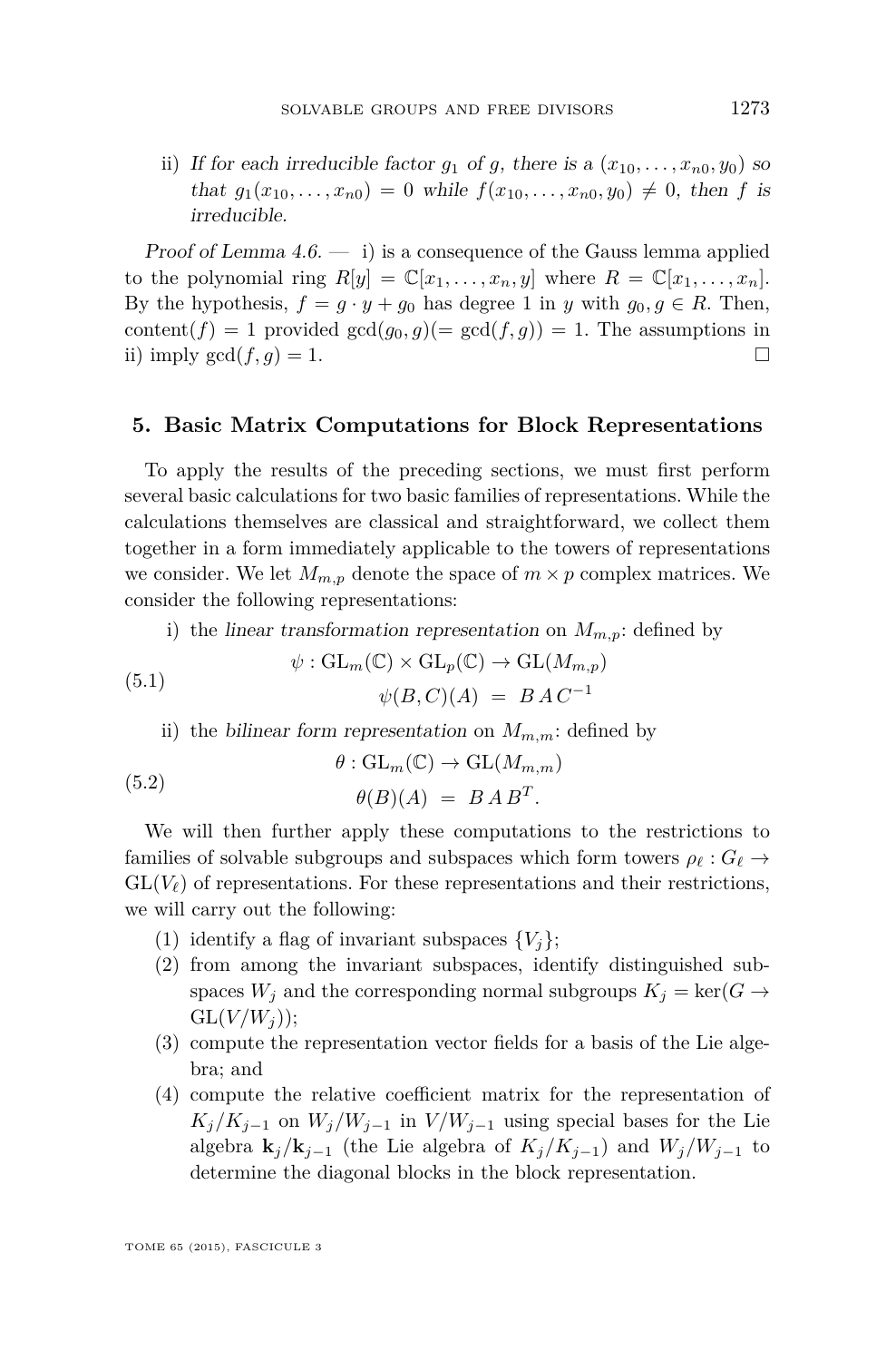#### **Linear Transformation Representations**

<span id="page-24-0"></span>Next, we let  $B_m$  denote the Borel subgroup of  $\text{GL}(\mathbb{C}^m)$  consisting of invertible lower triangular matrices, and  $B_p^T$  denote the subgroup of  $\mathrm{GL}(\mathbb{C}^p)$ consisting of invertible upper triangular matrices (this is the transpose of *B*<sub>*p*</sub>). We consider the representation  $\rho$  of  $B_m \times B_p^T$  on  $M_{m,p}$  obtained by restricting the linear transformation representation  $\psi$ . Eventually we will be interested in the cases  $p = m$  or  $m + 1$ .

Invariant Subspaces and Kernels of Quotient Representations

To simplify notation, for fixed  $m$  and  $p$  we denote  $M_{m,p}$  as  $M$ . We first define for given  $0 \le \ell \le m$  and  $0 \le k \le p$  the subspace  $M^{(\ell,k)}$  of M which consists of matrices for which the upper left-hand  $(m - \ell) \times (p - k)$ submatrix is 0. Thus, dim  $M^{(\ell,k)}$  decreases with decreasing  $\ell$  and  $k$ . Given *m* and *p* we let  $E_{i,j}$  denote the elementary  $m \times p$  matrix with 1 in the *i, j*–th position, and 0 elsewhere.

We first observe

LEMMA 5.1. — The subspaces  $M^{(\ell,k)}$  are invariant subspaces for the representation of  $B_m \times B_p^T$ .

Proof. — We partition *m* into  $m - \ell$  and  $\ell$ , and *p* into  $p - k$  and *k*, and write our matrices in block forms with the rows and columns so partitioned. Then,

$$
(5.3) \qquad \begin{pmatrix} B' & 0 \\ * & * \end{pmatrix} \cdot \begin{pmatrix} A' & * \\ * & * \end{pmatrix} \cdot \begin{pmatrix} C'^{-1} & * \\ 0 & * \end{pmatrix} = \begin{pmatrix} B'A'C'^{-1} & * \\ * & * \end{pmatrix}.
$$

Then, (5.3) shows that if  $A' = 0$  then so is  $B' A' C'^{-1}$ 

Then, we obtain an induced quotient representation

$$
\rho_{\ell,k}: B_m \times B_p^T \to \mathrm{GL}(M/M^{(\ell,k)}).
$$

.

We consider the subgroup  $K^{(\ell,k)}$  consisting of elements of  $B_m \times B_p^T$  of the form

(5.4) 
$$
\left( \begin{pmatrix} \lambda \cdot I_{m-\ell} & 0 \\ * & * \end{pmatrix}, \begin{pmatrix} \lambda \cdot I_{p-k} & * \\ 0 & * \end{pmatrix} \right), \lambda \in \mathbb{C}^*.
$$

This subgroup has the following role.

LEMMA 5.2. — For the quotient representation  $\rho_{\ell,k}$ , ker( $\rho_{\ell,k}$ ) =  $K^{(\ell,k)}$ .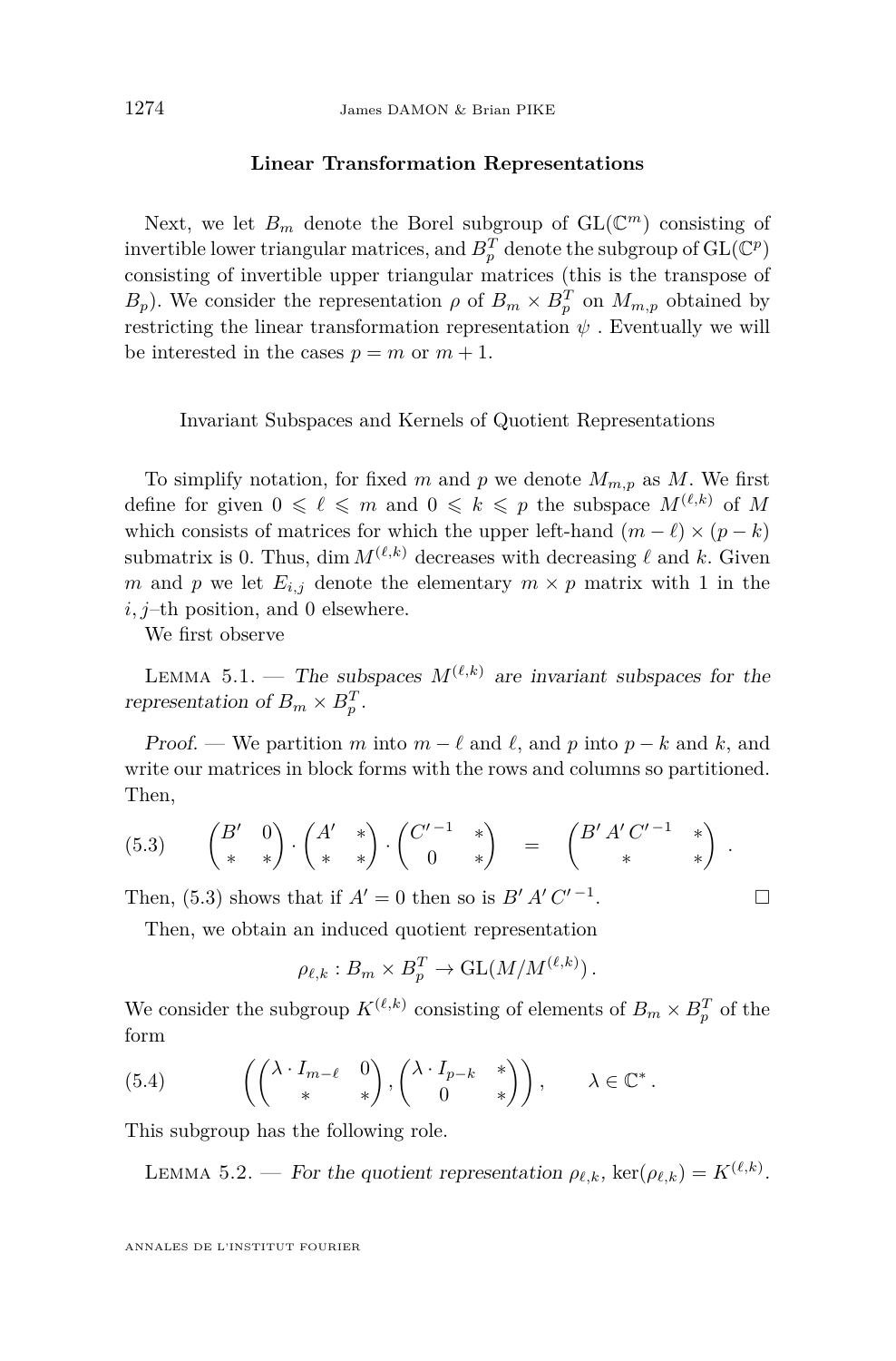<span id="page-25-0"></span>Proof of Lemma  $5.2.$  — We use the partition as in equation  $(5.3)$ . The product is in  $\ker(\rho_{\ell,k})$  if and only if

$$
(5.5) \t\t B' A' C'^{-1} = A'
$$

for all  $(m - \ell) \times (p - k)$  matrices A'. It follows that  $K^{(\ell, k)} \subseteq \text{ker}(\rho_{\ell, k})$ .

For the reverse inclusion, we let  $B' = (b_{i,j})$  and  $C' = (c_{i,j})$  and examine (5.5) for  $A' = E_{i,j}$ , the  $(m - \ell) \times (p - k)$ –elementary matrices for  $1 \leq i \leq k$ *m* −  $\ell$ , and 1 ≤ *j* ≤ *p* − *k*. We see that  $b_{i,j} = 0$  and  $c_{i,j} = 0$  for  $i \neq j$ , and then  $b_{i,i} = b_{j,j}$  and  $c_{i,i} = c_{j,j}$  for all *i* and *j*. This implies  $B' = \lambda I_{m-\ell}$ ,  $C' = \kappa I_{p-k}$ , and [\(5.3\)](#page-24-0) implies  $\lambda = \kappa$ .

We note that a consequence of Lemma [5.2,](#page-24-0) is that the representation  $\rho$  is not faithful, and hence cannot be an equidimensional representation. We shall see in the next section that by restricting to appropriate solvable subgroups we can overcome this in different ways. First, we determine the associated representation vector fields.

#### Representation Vector Fields

The derivative of  $\rho$  at  $(I_m, I_p)$  is given by straightforward calculation to be

$$
(5.6) \qquad d\rho(B,C)(A) = BA - AC
$$

for  $(B, C) \in \mathfrak{gl}_m \oplus \mathfrak{gl}_p$  and  $A \in M$ . This computes

$$
\frac{\partial}{\partial t}(\exp(tB) A \, \exp(tC)^{-1})_{|t=0} ,
$$

and hence is the representation vector field corresponding to  $(B, C)$  evaluated at *A*. We obtain two sets of vector fields

(5.7) 
$$
\xi_{i,j} = \xi_{(E_{i,j},0)}
$$
 and  $\zeta_{i,j} = \xi_{(0,E_{i,j})}$ .

We calculate them using (5.6) to obtain for  $A = (a_{i,j})$ ,

(5.8) 
$$
\xi_{k,\ell}(A) = E_{k,\ell} A = \sum_{s=1}^{p} a_{\ell,s} E_{k,s} \text{ and}
$$

$$
\zeta_{k,\ell}(A) = -A E_{k,\ell} = -\sum_{s=1}^{m} a_{s,k} E_{s,\ell} .
$$

These can be described as follows:  $\xi_{k,\ell}$  associates to the matrix *A* the matrix all of whose rows are zero except for the  $k$ –th which is the  $\ell$ –row of *A*. Similarly  $\zeta_{k,\ell}$  associates to the matrix *A* the matrix all of whose columns are zero except for the  $k$ –th column which is minus the  $\ell$ –th column of  $A$ .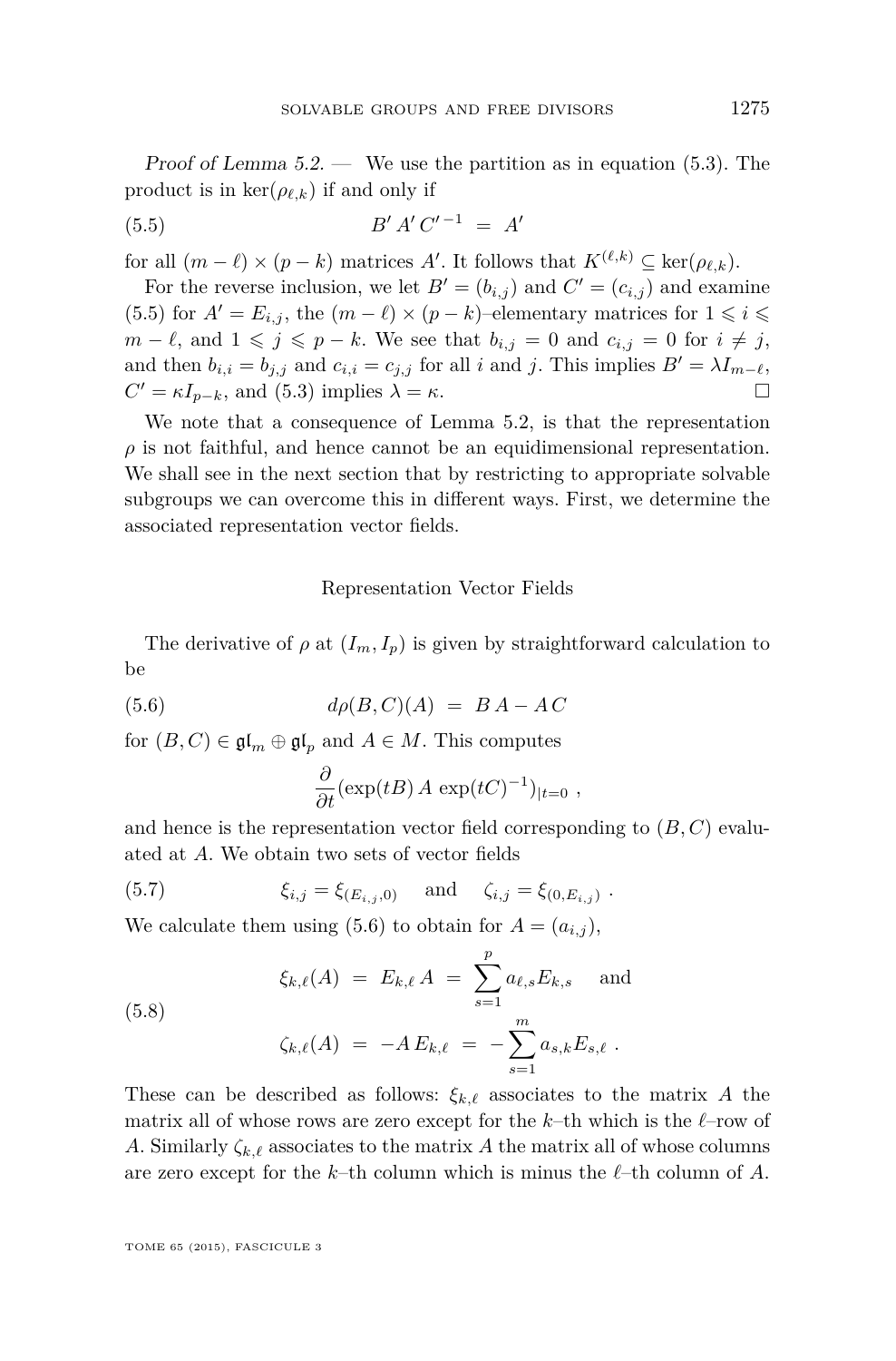#### **Bilinear Form Representations**

<span id="page-26-0"></span>We next make analogous computations for the bilinear form representations.

Invariant Subspaces and Kernels of Quotient Representations

For the bilinear form representation  $\theta$  on  $M = M_{m,m}$ , we observe that it is obtained by composition of  $\rho$  (for the case  $p = m$ ) with the Lie group homomorphism  $\sigma : B_m \to B_m \times B_m^T$  defined by  $\sigma(B) = (B, (B^{-1})^T)$ . Since  $\theta = \rho \circ \sigma$ , it is immediate that the invariant subspaces  $M^{(\ell,k)}$  for  $B_m \times B_m^T$  via  $\rho$  are also invariant for  $B_m$  via  $\theta$ . Also, it immediately follows that for the quotient representation  $\theta_{\ell,k}: B_m \to GL(M/M^{(\ell,k)}),$  $\ker(\theta_{\ell,k}) = \sigma^{-1}(\ker(\rho_{\ell,k}))$ . However, by Lemma [5.2,](#page-24-0)  $\ker(\rho_{\ell,k}) = K^{(\ell,k)}$ . Thus, an element  $B \in \ker(\theta_{\ell,k}) = \sigma^{-1}(K^{(\ell,k)})$  has the form

(5.9) 
$$
B = \begin{pmatrix} \lambda \cdot I_{\ell} & 0 \\ * & * \end{pmatrix}, \qquad \lambda \in \mathbb{C}^*.
$$

Also, by [\(5.4\)](#page-24-0)

$$
(5.10) \qquad (B^{-1})^T = \begin{pmatrix} \lambda^{-1} \cdot I_\ell & * \\ 0 & * \end{pmatrix} = \begin{pmatrix} \lambda \cdot I_k & * \\ 0 & * \end{pmatrix}.
$$

Hence,  $\lambda = \pm 1$ , and

(5.11) 
$$
B = \begin{pmatrix} \pm I_r & 0 \\ * & * \end{pmatrix}, \text{ where } r = \max\{\ell, k\}.
$$

We summarize this in the following Lemma.

LEMMA  $5.3.$  — For the bilinear form representations,

- (1) The  $M^{(\ell,k)}$  are invariant subspaces.
- (2) The kernel of the quotient representation  $\theta_{\ell,k}$  consists of the elements of the form (5.11).

#### Representation Vector Fields

We can compute the representation vector fields either by using the naturality of the exponential diagram or by directly computing  $d\theta$ . In the first case, we see that corresponding to  $E_{k,\ell}$  is the vector field  $\xi_{E_{k,\ell}} = \xi_{k,\ell} - \zeta_{\ell,k}$ using the notation of [\(5.7\)](#page-25-0).

Alternatively, the corresponding representation for Lie algebras  $\mathbf{b}_m$  sends  $B \in \mathbf{b}_m$  to the linear transformation sending  $A \mapsto BA + AB^T$ . This also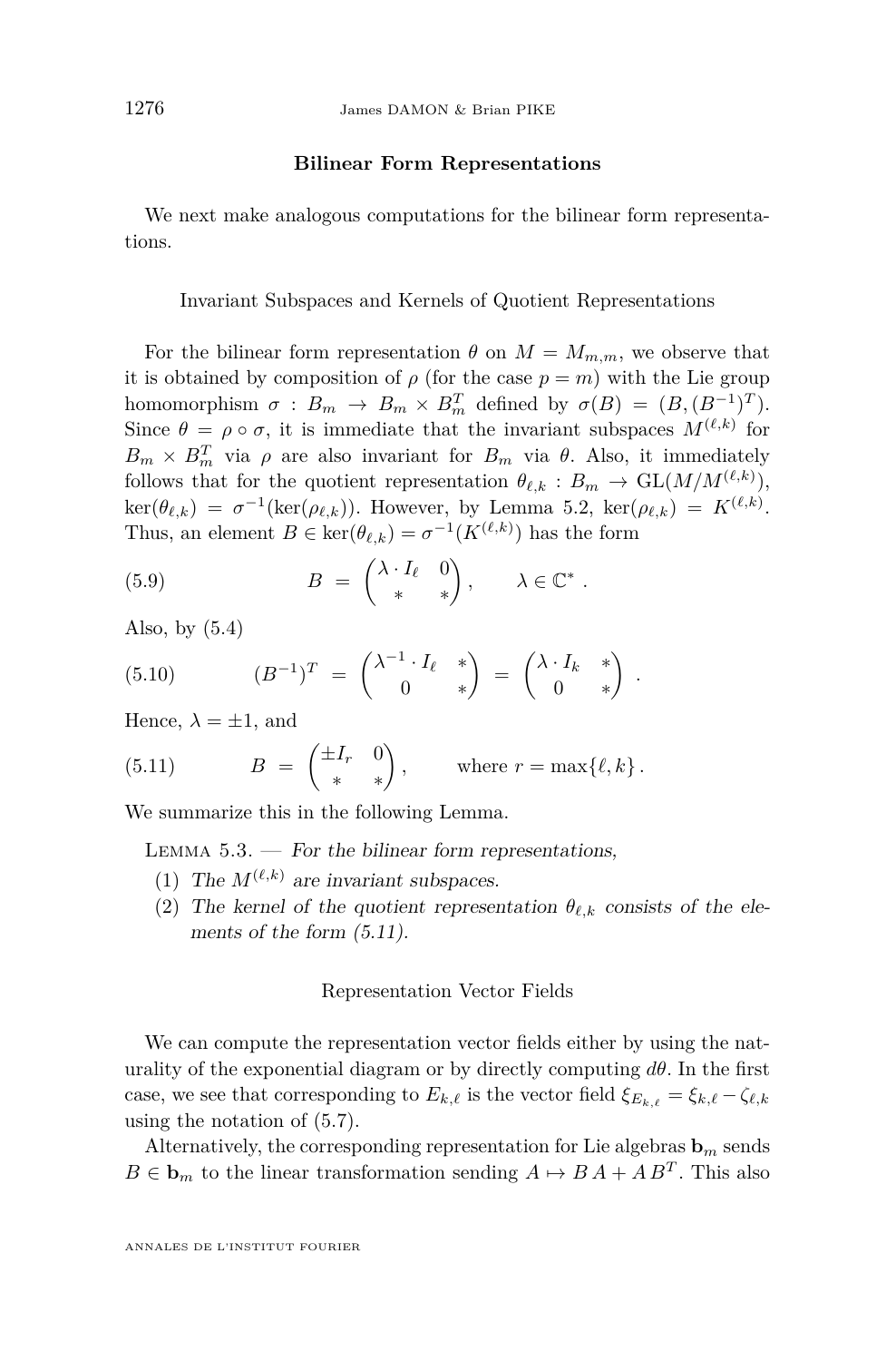<span id="page-27-0"></span>defines the corresponding representation vector field *ξ<sup>B</sup>* at *A*. Applied to  $E_{k,\ell}$ , we obtain

(5.12) 
$$
\xi_{E_{k,\ell}}(A) = E_{k,\ell} A + A E_{\ell,k} .
$$

This action can be viewed as the action on bilinear forms defined by matrices *A*. We will eventually restrict this action to symmetric and skewsymmetric bilinear forms. We apply the above analysis to this representation.

To continue further, we next identify the solvable subgroups to which we will restrict the representations in order to obtain equidimensional representations.

#### **6. Cholesky-Type Factorizations as Block Representations of Solvable Linear Algebraic Groups**

In this section, we explain how the various forms of classical "Choleskytype factorization" can be understood via representations of solvable groups on spaces of matrices leading to the construction of free (or free\*) divisors containing the variety of singular matrices.

Traditionally, it is well–known that certain matrices can be put in normal forms after multiplication by appropriate matrices. The basic example is for symmetric matrices, where a symmetric matrix *A* can be diagonalized by composing it with an appropriate invertible matrix  $B$  to obtain  $B \cdot A \cdot B^T$ . The choice of *B* is highly nonunique. For real matrices, Cholesky factorization gives a unique choice for *B* provided *A* satisfies certain determinantal conditions. More generally, by Cholesky-type factorization we mean a general collection of results for factoring real matrices into products of upper and lower triangular matrices. These factorizations are traditionally used to simplify the solution of certain problems in applied linear algebra. For the cases of symmetric matrices and LU decomposition for general  $m \times m$ matrices see [\[14\]](#page-48-0) and for skew symmetric matrices see [\[1\]](#page-48-0).

Here we state the versions of these theorems for complex matrices. The complex versions can be proven either by directly adapting the real proofs, as in [\[28\]](#page-49-0), or they will also follow from Theorem [6.2.](#page-30-0)

Let  $A = (a_{ij})$  denote an  $m \times m$  complex matrix which may be symmetric, general, or skew-symmetric. We let  $A^{(k)}$  denote the  $k \times k$  upper left hand corner submatrix.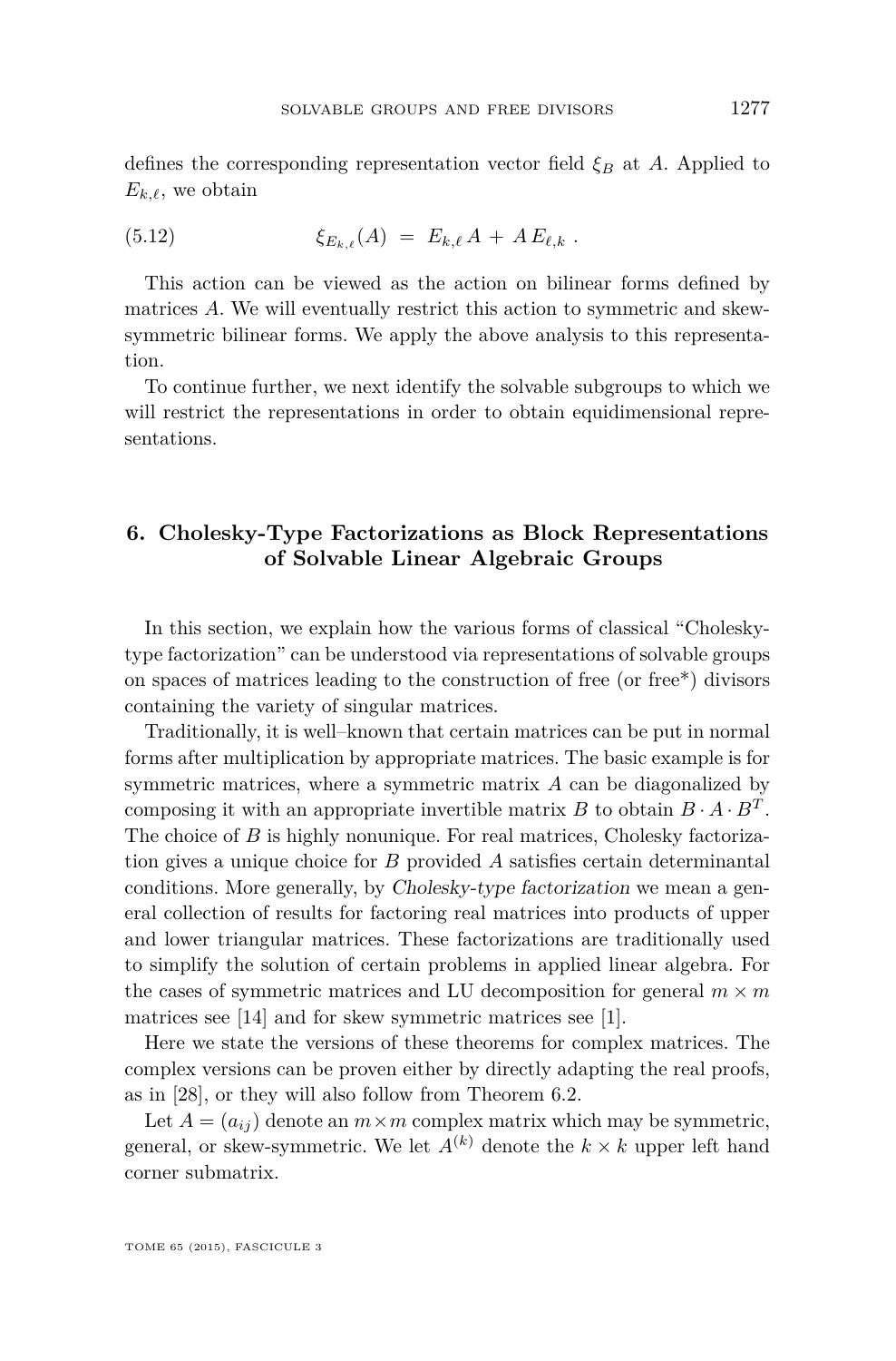<span id="page-28-0"></span>Theorem 6.1 (Complex Cholesky-Type Factorization).

- (1) Complex Cholesky factorization: If *A* is a complex symmetric matrix with  $\det(A^{(k)}) \neq 0$  for  $k = 1, \ldots, m$ , then there exists a lower triangular matrix *B*, which is unique up to multiplication by a diagonal matrix with diagonal entries  $\pm 1$ , so that  $A = B \cdot B^T$ .
- (2) Complex LU factorization: If *A* is a general complex matrix with  $\det(A^{(k)}) \neq 0$  for  $k = 1, \ldots, m$ , then there exists a unique lower triangular matrix *B* and a unique upper triangular matrix *C* which has diagonal entries  $= 1$  so that  $A = B \cdot C$ .
- (3) Complex Skew-symmetric Cholesky factorization : If *A* is a skewsymmetric matrix for  $m = 2\ell$  with  $\det(A^{(2k)}) \neq 0$  for  $k = 1, \ldots, \ell$ , then there exists a lower block triangular matrix *B* with  $2 \times 2$ – diagonal blocks of the form a) in  $(6.1)$  with complex entries  $r$  (i.e.  $= r \cdot I$ , so that  $A = B \cdot J \cdot B^T$ , for *J* the  $2\ell \times 2\ell$  skew-symmetric matrix with  $2 \times 2$ -diagonal blocks of the form b) in (6.1). Then, *B* is unique up to multiplication by block diagonal matrices with  $2 \times 2$ diagonal blocks =  $\pm I$ . For  $m = 2\ell + 1$ , then there is again a unique factorization except now *B* has an additional entry of 1 in the last diagonal position, and  $J$  is replaced by  $J'$  which has  $J$  as the upper left corner  $2\ell \times 2\ell$  submatrix, with remaining entries = 0.

(6.1)   
 a) 
$$
\begin{pmatrix} r & 0 \\ 0 & r \end{pmatrix}
$$
,  $r > 0$  and b)  $\begin{pmatrix} 0 & -1 \\ 1 & 0 \end{pmatrix}$ 

#### **Complex Cholesky Factorizations via Solvable Group Representations**

We can view these results as really statements about representations of solvable groups on spaces of  $m \times m$  complex matrices which will either be symmetric, general, or skew-symmetric (with *m* even). We consider for each of these cases the analogous representations of solvable linear algebraic groups which we shall show form towers of (possibly nonreduced) block representations for solvable groups.

General  $m \times m$  Complex Matrices : As earlier  $M_{m,m}$  denotes the space of  $m \times m$  general complex matrices, with  $B_m$  the Borel subgroup of invertible lower triangular  $m \times m$  matrices. We also let  $N_m$  be the unipotent subgroup of  $B_m^T$ , consisting of the invertible upper triangular  $m \times m$  matrices with 1's on the diagonal. The representation of  $B_m \times N_m$  on  $M_{m,m}$  is the restriction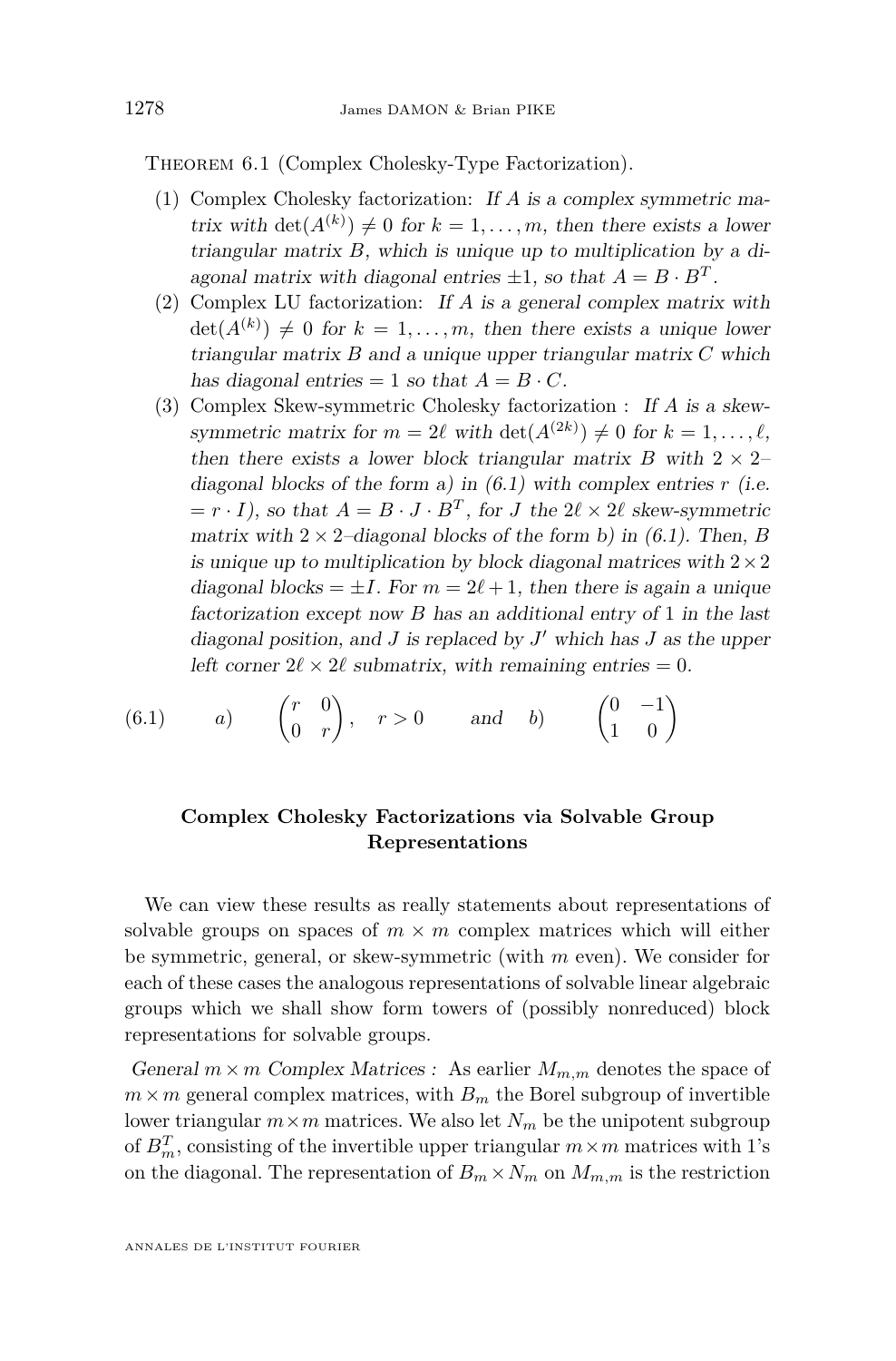<span id="page-29-0"></span>of the linear transformation representation [\(5.1\)](#page-23-0). The inclusion homomorphisms  $B_{m-1} \times N_{m-1} \hookrightarrow B_m \times N_m$  and inclusions  $M_{m-1,m-1} \hookrightarrow M_{m,m}$ are defined as in (6.2).

(6.2) 
$$
B \mapsto \begin{pmatrix} B & 0 \\ 0 & 1 \end{pmatrix}
$$
  $C \mapsto \begin{pmatrix} C & 0 \\ 0 & 1 \end{pmatrix}$  and  $A \mapsto \begin{pmatrix} A & 0 \\ 0 & 0 \end{pmatrix}$ 

These then define a tower of representations of connected solvable algebraic groups.

Second we consider restrictions of the bilinear form representations. We may decompose  $M_{m,m}$ , viewed as a representation of the Borel subgroup  $B_m$ , as  $M_{m,m} = \text{Sym}_m \oplus \text{Sk}_m$ , where  $\text{Sym}_m$  denotes the space of  $m \times m$ complex symmetric matrices and  $\text{Sk}_m$  the space of skew-symmetric matrices. Hence, we can restrict the representation to each summand.

Complex Symmetric Matrices : The representation of  $B_m$  on  $Sym_m$  is the restriction of the bilinear form representation. The inclusion homomorphisms  $B_{m-1} \hookrightarrow B_m$  and inclusions  $\text{Sym}_{m-1} \hookrightarrow \text{Sym}_m$  are defined as in (6.2) and define a tower of solvable group representations.

Complex Skew-Symmetric Matrices : If instead we consider the representation on the summand  $\text{Sk}_m$ , then we further restrict to a subgroup of  $B_m$ . For  $m = 2\ell$  or  $m = 2\ell + 1$ , we let  $D_m$  denote the subgroup of  $B_m$  consisting of all lower triangle matrices of the type described in (3) of Theorem [6.1.](#page-28-0) The representation of  $D_m$  on  $\text{Sk}_m$  is the restricted representation. The inclusion homomorphism  $D_{m-1} \hookrightarrow D_m$  and inclusion  $\text{Sk}_{m-1} \hookrightarrow \text{Sk}_m$  are as in (6.2); and together these representations again form a tower of representations of connected solvable algebraic groups.

The representations in each of these cases are equidimensional representations. Simple counting arguments show the groups and vector spaces have the same dimension. Moreover, in each case the subgroups intersect the kernels of the representations  $\psi$  and  $\theta$  in finite subgroups. Hence they are equidimensional.

The corresponding Cholesky-type factorization then asserts that the representation has an open orbit and that the exceptional orbit variety is defined by the vanishing of one of the conditions for the existence of the factorization. The open orbit is the orbit of one of the basic matrices: the identity matrix in the first two cases, and *J* for the third.

We let  $A = (a_{ij})$  denote an  $m \times m$  complex matrix which may be symmetric, general, or skew-symmetric. As above,  $A^{(k)}$  denotes the  $k \times k$  upper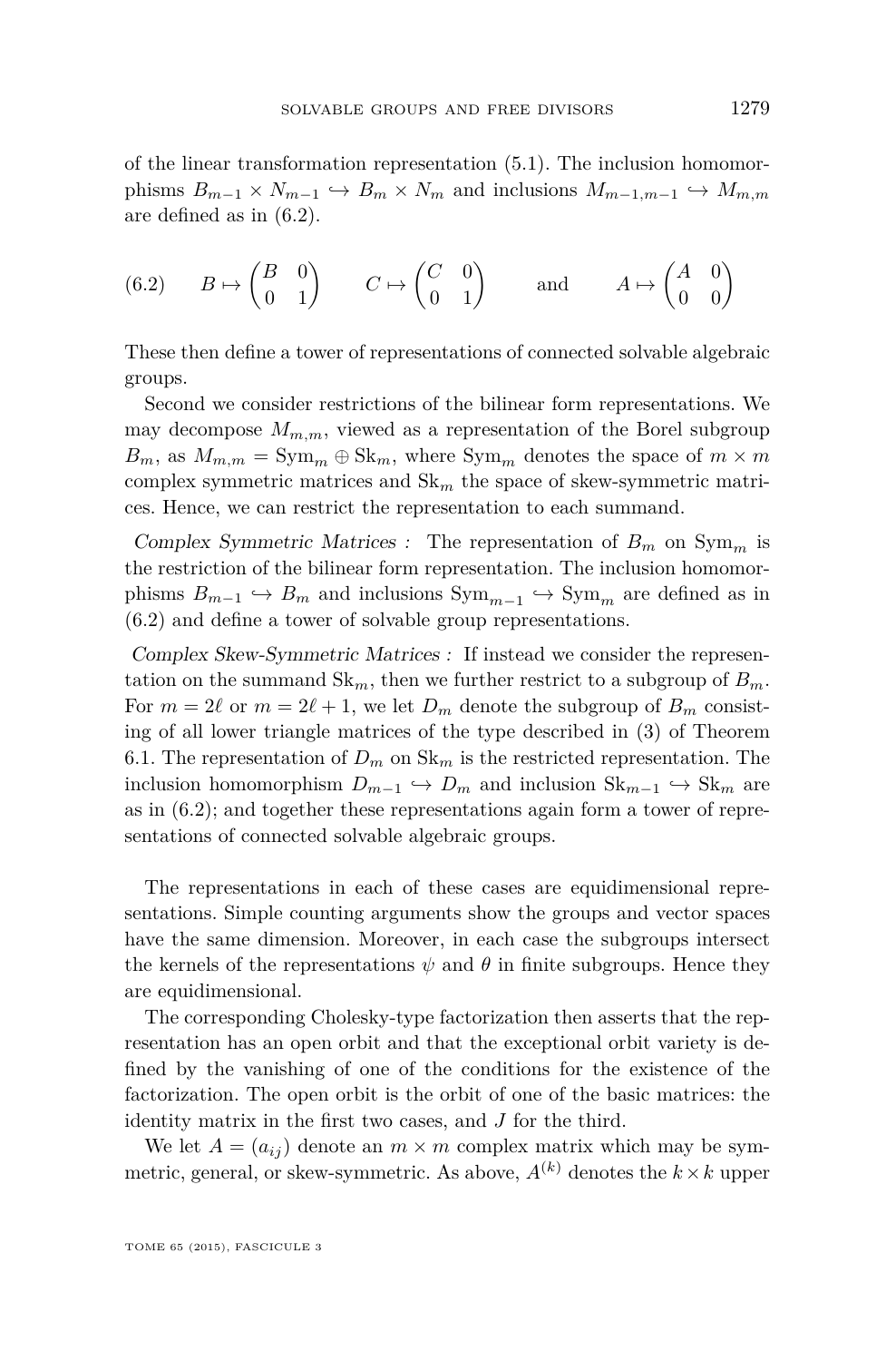<span id="page-30-0"></span>left-hand corner submatrix. Then, these towers have the following properties.

THEOREM  $6.2$ .

- i) The tower of representations of  ${B_m}$  on  ${\text{Sym}_m}$  is a tower of block representations and the exceptional orbit varieties are free divisors defined by  $\prod_{k=1}^{m} \det(A^{(k)}) = 0.$
- ii) The tower of representations of  ${B_m \times N_m}$  on  ${M_m}$  is a tower of non-reduced block representations and the exceptional orbit varieties are free\* divisors defined by  $\prod_{k=1}^{m} \det(A^{(k)}) = 0$ .
- iii) The tower of representations of  $\{D_m\}$  on  $\{Sk_m\}$  is a tower of nonreduced block representations and the exceptional orbit varieties are free\* divisors defined by  $\prod_{k=1}^{\ell} \det(A^{(2k)}) = 0$ , where  $m = 2\ell$  or  $2\ell + 1$ .

Remark 6.3. — We make three remarks regarding this result.

1) Independently, Mond and coworkers [\[6\]](#page-48-0), [\[20\]](#page-49-0) in their work with reductive groups separately discovered the result for symmetric matrices by just directly applying the Saito criterion.

2) In the cases of general or skew-symmetric matrices, the exceptional orbit varieties are only free\* divisors. We will see in Theorems [7.1](#page-35-0) and [8.1](#page-39-0) that we can modify the solvable groups so the resulting representation gives a modified Cholesky-type factorization with exceptional orbit variety which still contains the variety of singular matrices and which is a free divisor.

3) As a corollary of Theorem 6.2, we deduce Cholesky-type factorization in the complex cases as exactly characterizing the elements belonging to the open orbit in each case. The only point which has to be separately checked is the non-uniqueness, which is equivalent to determining the isotropy subgroup for the basic matrix in each case.

Proof of Theorem  $6.2$ . — The proof will be an application of Proposition [4.4](#page-21-0) for each of the cases. We begin with the case for the linear transformation representation of  $G_m = B_m \times N_m$  on  $M_{m,m}$ , the  $m \times m$  matrices. We claim that the partial flag

$$
(6.3) \qquad M = M_{m,m} \supset M^{(m-1,m-1)} \supset \cdots \supset M^{(1,1)} \supset M^{(0,0)} = 0
$$

(using the notation of § [5\)](#page-23-0) gives a nonreduced block representation. By Lemma [5.2,](#page-24-0)  $K_{\ell} = K^{(\ell,\ell)}$  is the kernel of the quotient representation  $\rho_{\ell,\ell}$ :  $G_m \to GL(M/M^{(\ell,\ell)})$ . We claim that together these give a nonreduced block representation for  $(G_m, M_{m,m})$ .

To show this, it is sufficient to compute the relative coefficient matrix for the representation of  $K_{\ell}/K_{\ell-1}$  on  $M^{(\ell,\ell)}/M^{(\ell-1,\ell-1)}$ . In fact, it is useful to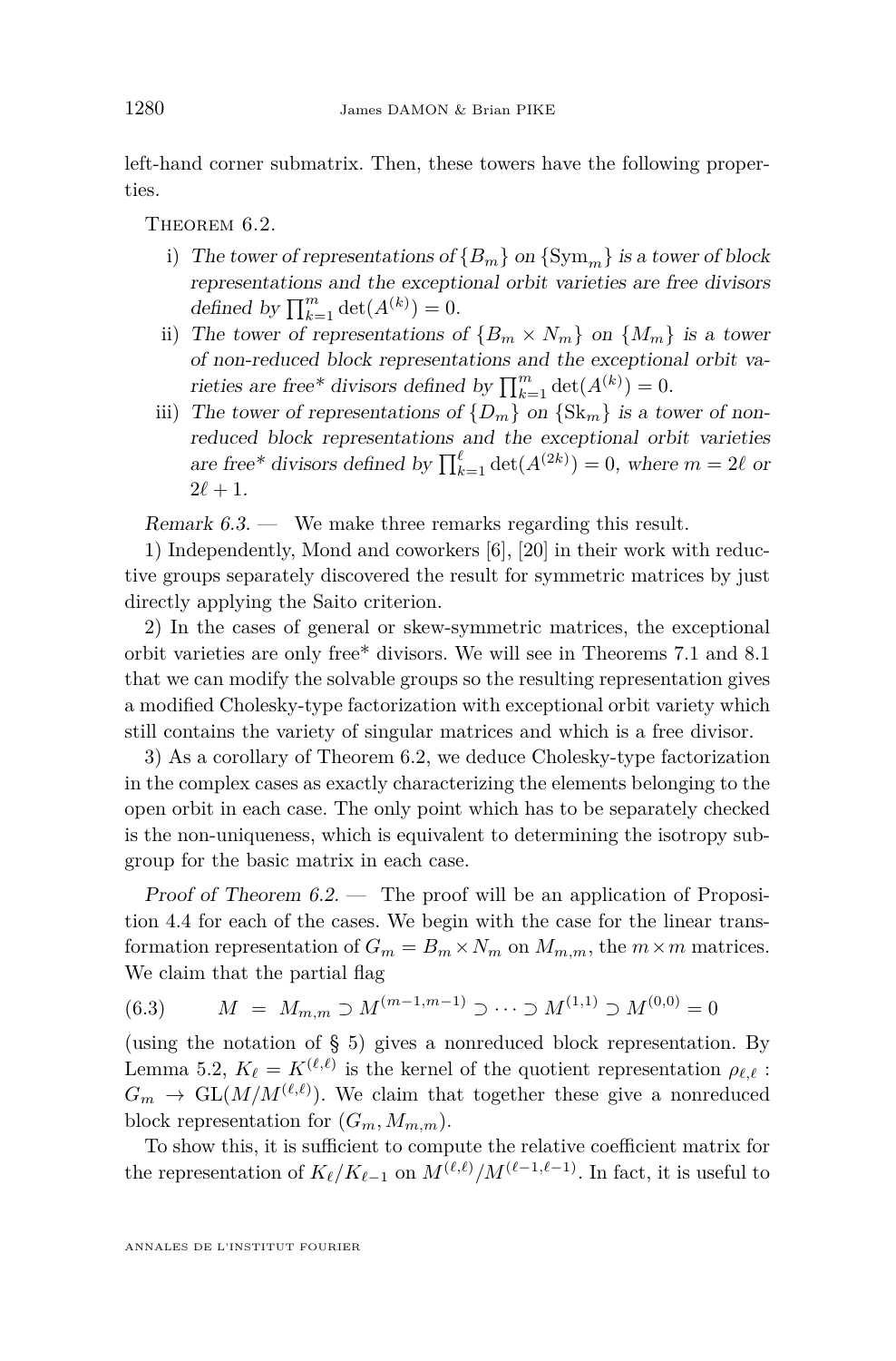introduce for  $1 \leq \ell < m$  a refinement of the decomposition by introducing subrepresentations  $M^{(\ell,\ell)} \supset M^{(\ell,\ell-1)} \supset M^{(\ell-1,\ell-1)}$  in the sequence [\(6.3\)](#page-30-0), and the corresponding kernels given by Lemma [5.2](#page-24-0)  $K_{\ell} \supset K^{(\ell, \ell-1)} \supset K_{\ell-1}$ .

First, we consider the representation of  $K_{\ell}/K^{(\ell,\ell-1)}$  on  $M^{(\ell,\ell)}/M^{(\ell,\ell-1)}$ . To simplify notation, we let  $\ell' = m - \ell$ . We use the complementary bases

$$
{E_1}_{\ell'+1}, E_2_{\ell'+1}, \ldots, E_{\ell'\ell'+1}
$$
 to  $M^{(\ell,\ell-1)}$  in  $M^{(\ell,\ell)}$ , and

$$
\{(0,E_1_{\ell'+1}), (0,E_2_{\ell'+1}), \ldots, (0,E_{\ell'\ell'+1})\} \text{ to } \mathbf{k}^{(\ell,\ell-1)} \text{ in } \mathbf{k}^{(\ell,\ell)}.
$$

Here  $\mathbf{k}^{(\ell,\ell)}/\mathbf{k}^{(\ell,\ell-1)}$  is the Lie algebra of the quotient group  $N_m^{(\ell)}/N_m^{(\ell-1)}$ , where  $N_m^{(k)}$  denotes the subgroup of  $N_m$  consisting of matrices whose upper left  $(m - k) \times (m - k)$  submatrix is the identity.

Using the notation of  $(5.7)$  and § [6,](#page-27-0) the associated representation vector fields are  $\zeta_{j,\ell'+1} = \xi_{(0,E_{j,\ell'+1})}, j = 1,\ldots,\ell$ . Then, by using [\(5.8\)](#page-25-0), we compute the the relative coefficient matrix with respect to the given bases and  $A = (a_{i,j})$ 

(6.4) 
$$
\zeta_{j,\ell'+1}(A) = -\sum_{i=1}^m a_{i,j} E_i \ell'_{+1}.
$$

Using (6.4), we see that with respect to the relative basis for  $M^{(\ell,\ell-1)}$  in  $M^{(\ell,\ell)}$  we obtain the relative coefficient matrix  $-(a_{i,j})$  for  $i, j = 1, \ldots \ell'$ . For the  $m \times m$  matrix  $A = (a_{i,j})$ , this is the matrix  $-A^{(\ell')}$ .

Next, for the representation of  $K^{(\ell,\ell-1)}/K_{\ell-1}$  on  $M^{(\ell,\ell-1)}/M^{(\ell-1,\ell-1)}$ , we use the relative bases

$$
{E_{\ell'+1,1}, E_{\ell'+1,2}, \ldots, E_{\ell'+1,\ell'+1}}
$$
 to  $M^{(\ell-1,\ell-1)}$  in  $M^{(\ell,\ell-1)}$ , and

 $\{(E_{\ell'+1,1}, 0), (E_{\ell'+1,2}, 0), \ldots, (E_{\ell'+1,\ell'+1}, 0)\}$  to  $\mathbf{k}^{(\ell-1,\ell-1)}$  in  $\mathbf{k}^{(\ell,\ell-1)}$ . Now  $\mathbf{k}^{(\ell-1,\ell-1)}/\mathbf{k}^{(\ell,\ell-1)}$  is the Lie algebra of the quotient group  $B_m^{(\ell)}/B_m^{(\ell-1)}$ , where  $B_{m}^{(k)}$  denotes the subgroup of  $B_{m}$  consisting of matrices whose upper left  $(m - k) \times (m - k)$  submatrix is the identity. By [\(5.7\)](#page-25-0) the associated representation vector fields are  $\xi_{\ell'+1,j} = \xi_{(E_{\ell'+1,j},0)}, j = 1, ..., \ell' + 1$ . An argument analogous to the above using [\(5.8\)](#page-25-0) gives the relative coefficient matrix to be the transpose of  $A^{(\ell'+1)}$ .

Hence, we see that there will be contributions to the coefficient determinant (up to a sign) of det  $A^{(\ell')}$  twice appearing for both  $M^{(\ell,\ell-1)} \subset M^{(\ell,\ell)}$ and  $M^{(\ell,\ell)}$  in  $M^{(\ell+1,\ell)}$ . Hence, the coefficient determinant is

$$
\prod_{k=1}^{m-1} \det(A^{(k)})^2 \cdot \det(A) ,
$$

which is nonreduced.

TOME 65 (2015), FASCICULE 3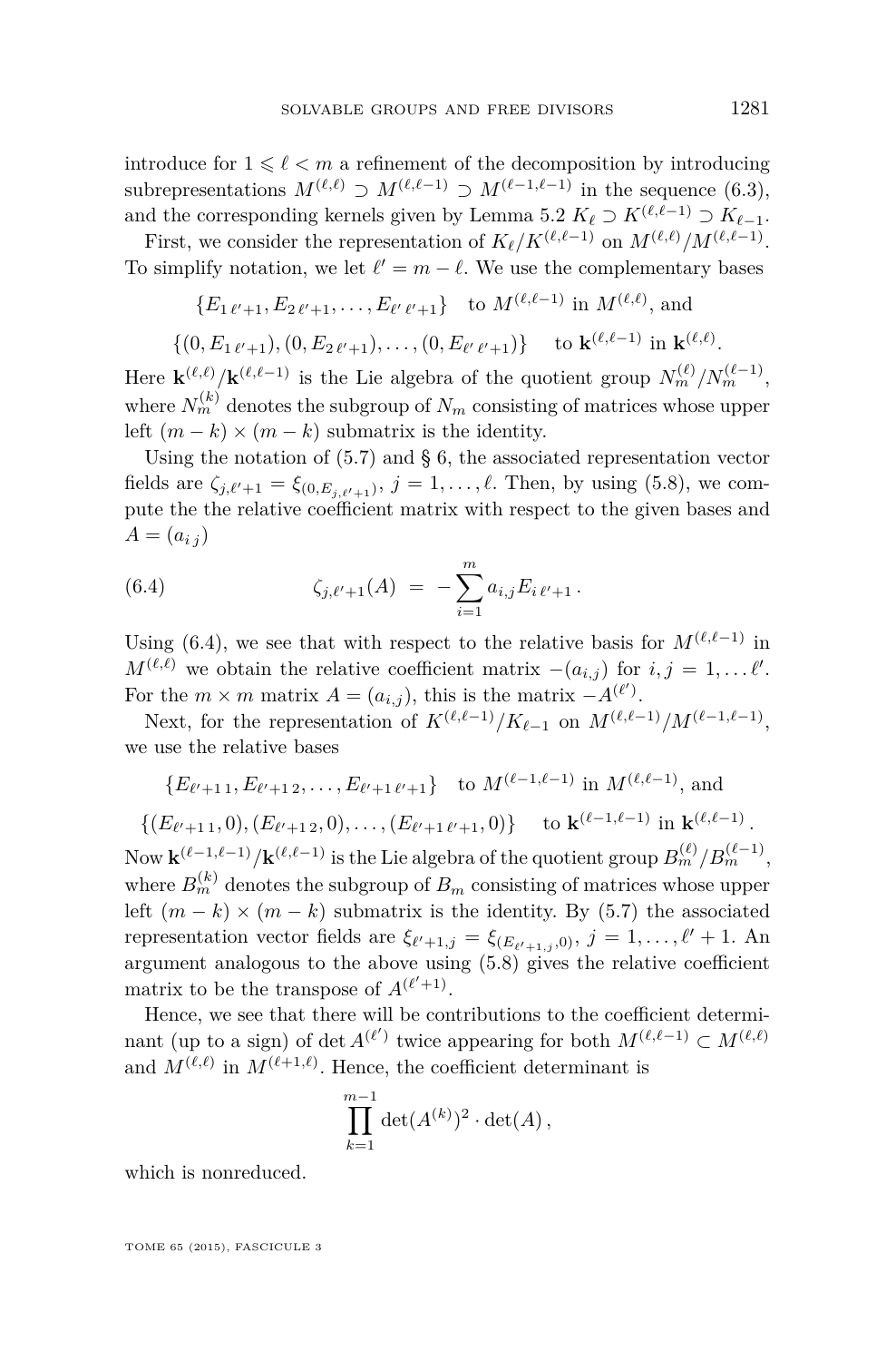Next, for (i), we let  $\text{Sym}_m^{(j,j)} = \text{Sym}_m \cap M^{(j,j)}$ . By Lemma [5.3,](#page-26-0) these are invariant subspaces. We claim that the partial flag

(6.5) 
$$
\mathrm{Sym}_m \supset \mathrm{Sym}_m^{(m-1,m-1)} \supset \cdots \supset \mathrm{Sym}_m^{(1,1)} \supset 0
$$

gives a block representation of  $B_m$  on  $Sym_m$ . By Lemma [5.3](#page-26-0)

$$
K_{\ell} = \left\{ \begin{pmatrix} \pm I_{m-\ell} & 0\\ * & * \end{pmatrix} \in B_m \right\}
$$

is in the kernel of the quotient representation

$$
\rho_{\ell,\ell}: L_m \to \mathrm{GL}(\mathrm{Sym}_m/\mathrm{Sym}_m^{(\ell,\ell)})
$$
;

and an argument similar to that in the proof of Lemma [5.2](#page-24-0) shows it is the entire kernel. Let  $\ell' = m - \ell$ . We let  $e_{i j} = E_{i j} + E_{j i} \in \text{Sym}_{m}$  and use the complementary bases

$$
\{e_1_{\ell'+1}, \dots, e_{\ell'+1_{\ell'+1}}\} \text{ to } \text{Sym}_m(\mathbb{C})^{(\ell-1,\ell-1)} \text{ in } \text{Sym}_m(\mathbb{C})^{(\ell,\ell)}, \text{ and}
$$

$$
\{E_{\ell'+11}, \dots, E_{\ell'+1_{\ell'+1}}\} \text{ to } \mathbf{k}_{\ell-1} \text{ in } \mathbf{k}_{\ell}.
$$

By an analogue of [\(5.8\)](#page-25-0), but applied to [\(5.12\)](#page-27-0), the relative coefficient matrix with respect to these bases at  $A \in \text{Sym}_m(\mathbb{C})$  is  $A^{(\ell')}$ . Hence, the coefficient determinant is

(6.6) 
$$
\prod_{\ell=1}^m \det(A^{(\ell)}) .
$$

It only remains to show that (6.6) is reduced. We first show by induction on  $\ell$  that each  $p_{\ell}(A) = \det(A^{(\ell)})$  is irreducible. Since  $p_1$  is homogeneous of degree 1, it is irreducible. Assume by the induction hypothesis that  $p_{\ell-1}$ is irreducible. Expanding the determinant  $p_\ell$  along the last column shows that its derivative in the  $E_{\ell,\ell}$  direction is  $p_{\ell-1}$ . Since  $p_{\ell-1}$  vanishes at (6.7) and  $p_\ell$  does not,  $p_\ell$  is irreducible by Lemma [4.6\(](#page-22-0)ii).

(6.7) 
$$
\begin{pmatrix} I_{\ell-1} & & \\ & 0 & 1 \\ & 1 & 0 \\ & & 0 \end{pmatrix} \in \text{Sym}_m(\mathbb{C}).
$$

Thus, (6.6) is a factorization into irreducible polynomials, and as each term  $p_\ell$  has degree  $\ell$ , all terms are relatively prime and hence (6.6) is reduced.

Lastly, consider (iii). Though  $D_m$  has a non-reduced block representation using invariant subspaces having even-sized zero blocks, it is easier to use a different group which has a finer non-reduced block representation and the same open orbit. Let  $G_m$  be defined in the same way as  $D_m$  but with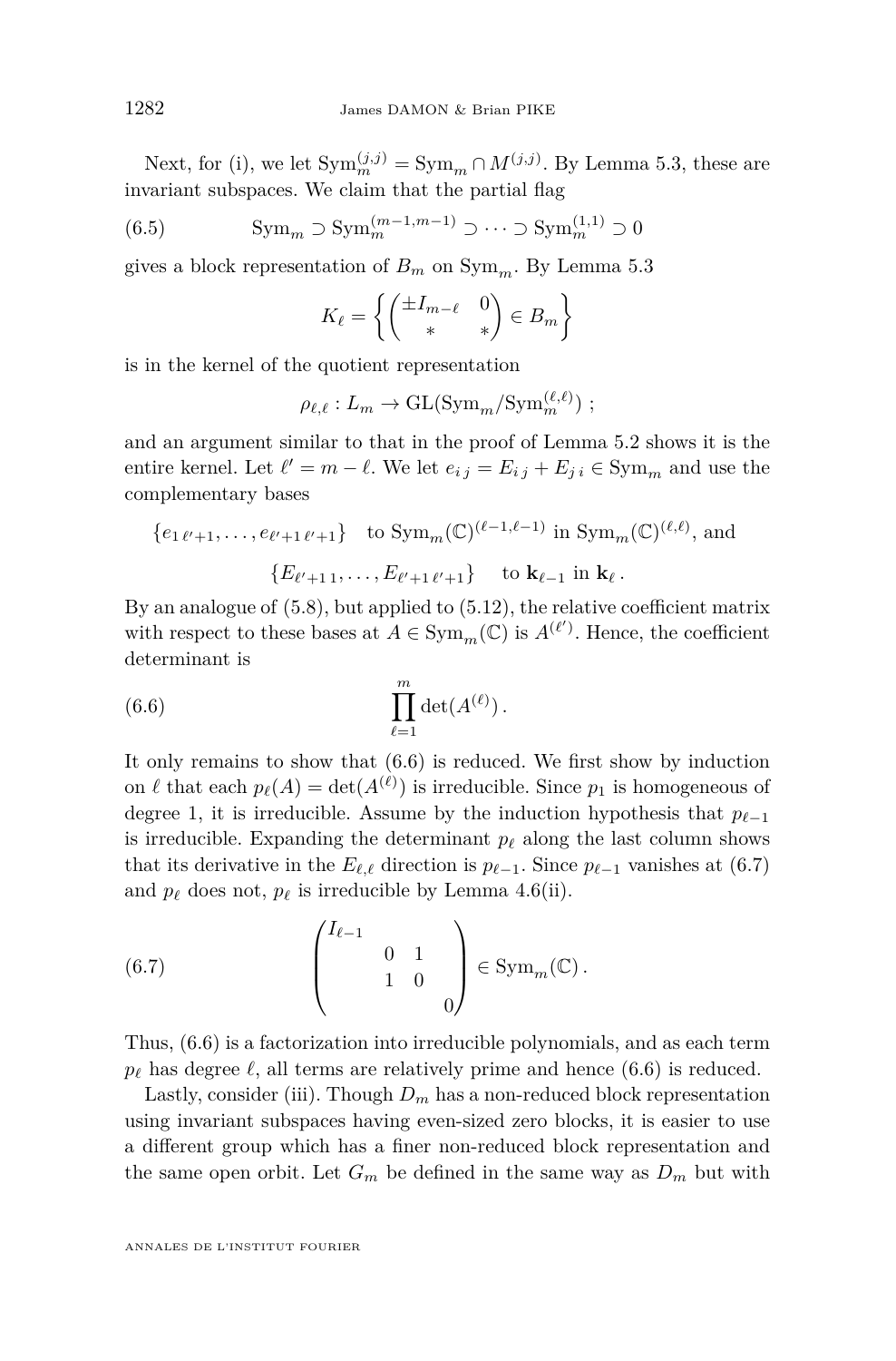

Figure 6.1. The group  $G_m$  used in the proof of Theorem [6.2\(](#page-30-0)iii).

 $2\times 2$  diagonal blocks of the form  $\begin{pmatrix} 1 & 0 \\ 0 & 0 \end{pmatrix}$ 0 *r*  $\left( n, r \neq 0. \right.$  We claim that the partial flag

(6.8) 
$$
Sk_m(\mathbb{C}) \supset Sk_m(\mathbb{C})^{(m-1,m-1)} \supset \cdots \supset Sk_m(\mathbb{C})^{(1,1)} \supset 0
$$

gives a non-reduced block representation of  $G_m$ . By Lemma [5.3,](#page-26-0) (6.8) are invariant subspaces and

(6.9) 
$$
K_{\ell} = \left\{ \begin{pmatrix} \pm I_{m-\ell} & 0 \\ * & * \end{pmatrix} \in G_m \right\}
$$

is in the kernel of the quotient representation

 $\rho_{\ell,\ell}: G_m \to \mathrm{GL}(\mathrm{Sk}_m(\mathbb{C})/\mathrm{Sk}_m(\mathbb{C})^{(\ell,\ell)})$ .

We let  $\overline{e}_{i j} = E_{i j} - E_{j i} \in Sk_m(\mathbb{C})$  for  $1 \leq i < j \leq m$  and let  $\ell' = m - \ell$ . We see in Figure 6.1 the form of  $G_m$ , and obtain the resulting complementary bases.

When  $\ell'$  is even, we use the complementary bases

$$
\{\overline{e}_1 \ell_{\ell+1}, \ldots, \overline{e}_{\ell'} \ell_{\ell+1}\} \text{ to } \text{Sk}_m(\mathbb{C})^{(\ell-1,\ell-1)} \text{ in } \text{Sk}_m(\mathbb{C})^{(\ell,\ell)}, \text{ and}
$$
  

$$
\{E_{\ell'+1,1}, E_{\ell'+1,2}, \ldots, E_{\ell'+1,\ell'}\} \text{ to } \mathbf{k}^{(\ell-1,\ell-1)} \text{ in } \mathbf{k}^{(\ell,\ell)}.
$$

By an analogue of [\(5.8\)](#page-25-0) for [\(5.12\)](#page-27-0), we find that at  $A = (a_{ij}) \in Sk_m(\mathbb{C}),$ the relative coefficient matrix for these bases is  $A^{(\ell')}$ . Its determinant is the square of the Pfaffian  $Pf(A^{(\ell')})$ .

When  $\ell'$  is odd, we use the complementary bases.

$$
\{\overline{e}_1 \ell_{+1}, \ldots, \overline{e}_{\ell'} \ell_{+1}\} \text{ to } \text{Sk}_m(\mathbb{C})^{(\ell-1,\ell-1)} \text{ in } \text{Sk}_m(\mathbb{C})^{(\ell,\ell)}, \text{ and}
$$
  

$$
\{E_{\ell'+1,1}, \ldots, E_{\ell'+1, \ell'-1}, E_{\ell'+1, \ell'+1}\} \text{ to } \mathbf{k}^{(\ell-1,\ell-1)} \text{ in } \mathbf{k}^{(\ell,\ell)}.
$$

We find that the resulting relative coefficient matrix for these bases is  $A^{(\ell'+1)}$  with column  $\ell'$  and row  $\ell' + 1$  deleted. Its determinant factors as

TOME 65 (2015), FASCICULE 3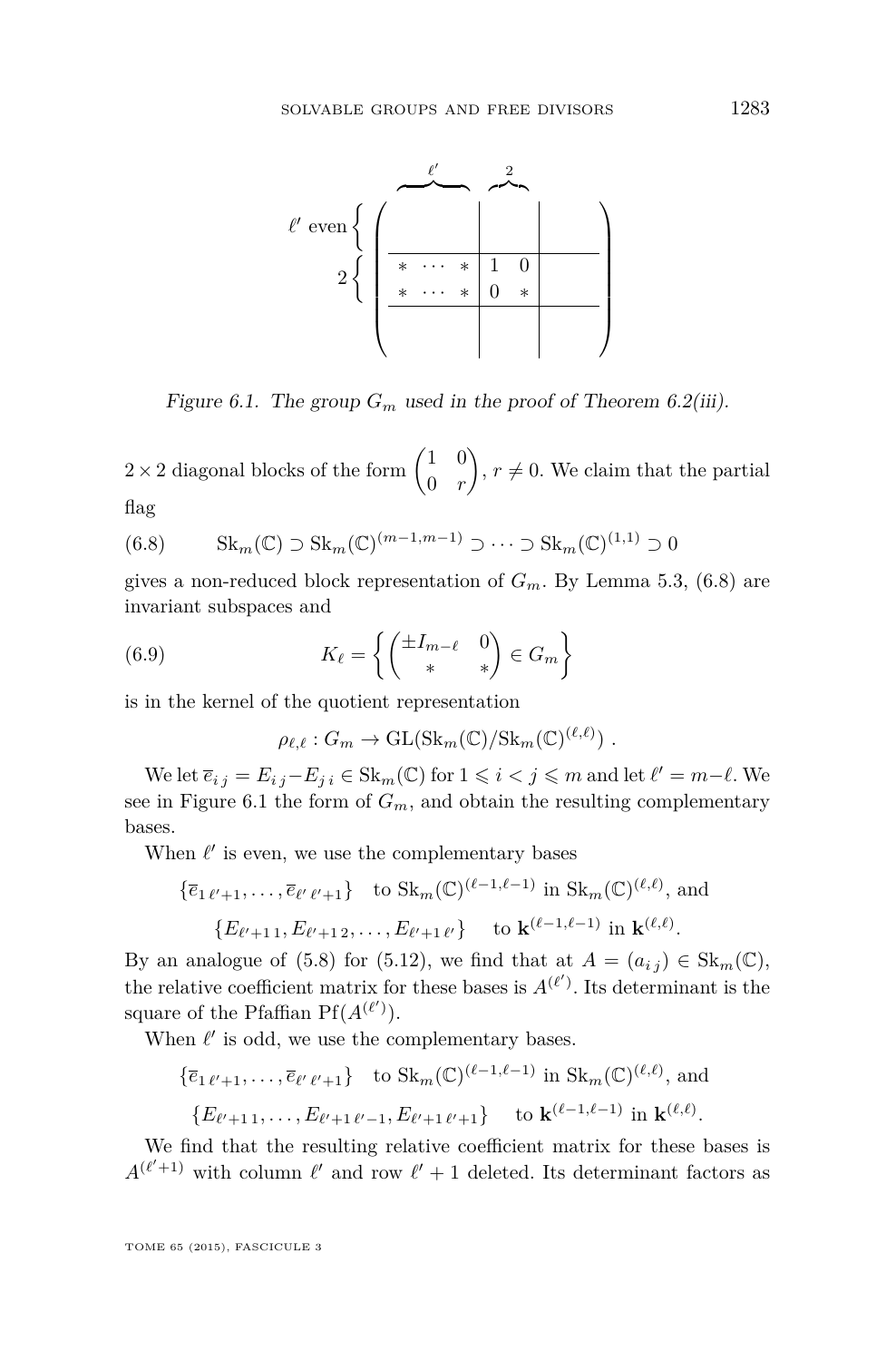<span id="page-34-0"></span>the product of Pfaffians,  $Pf(A^{(\ell'+1)})Pf(A^{(\ell'-1)})$  (see [\[27\]](#page-49-0), §406-415). Hence, the coefficient determinant is nonreduced, with factorization

$$
\left(\prod_{i=1}^{k-1} \text{Pf}(A^{(2i)})^4\right) \text{Pf}(A^{(2k)}) \qquad \text{or} \qquad \left(\prod_{i=1}^{k-1} \text{Pf}(A^{(2i)})^4\right) \text{Pf}(A^{(2k)})^3
$$

when  $m = 2k$  or  $m = 2k + 1$ , respectively.

We now show that  $G_m$  and  $D_m$  have the same open orbit. Let *J* be the matrix from Theorem [6.1](#page-28-0) (3), an element of the open orbit of  $G_m$ . Let *K* be the group of invertible  $m \times m$  diagonal matrices with  $2 \times 2$  diagonal blocks in  $SL_2(\mathbb{C})$  (with a last entry of 1 if *m* is odd). Easy calculations show that *K* lies in the isotropy group at *J*, and that for all  $A \in G_m$  (resp., all *B* ∈ *D<sub>m</sub>*), there exists a *C* ∈ *K* so that  $AC \in D_m$  (resp.,  $BC \in G_m$ ); thus  $AJA<sup>T</sup> = ACJ(AC)<sup>T</sup>$  (resp.,  $BJB<sup>T</sup> = BCJ(BC)<sup>T</sup>$ ), and  $G<sub>m</sub>$  and  $D<sub>m</sub>$  have the same open orbit.

#### **7. Modified Cholesky-Type Factorizations as Block Representations**

In the previous section we saw that for both general  $m \times m$  matrices and skew-symmetric matrices, the corresponding exceptional orbit varieties are only free\* divisors. In this section we address the first case by considering a modification of the Cholesky-type representation for general  $m \times m$  matrices. This further extends to the space of  $(m-1) \times m$  general matrices. In each case there will result a modified form of Cholesky-type factorization.

General  $m \times m$  complex matrices : For general  $m \times m$  complex matrices we let  $C_m$  denote the subgroup of invertible upper triangular matrices with first diagonal entry  $= 1$  and other entries in the first row 0.  $C_m$  is naturally isomorphic to  $B_{m-1}^T$  via

(7.1) 
$$
B_{m-1}^T \longrightarrow C_m
$$

$$
B \longrightarrow \begin{pmatrix} 1 & 0 \\ 0 & B \end{pmatrix}
$$

We consider the action of  $B_m \times C_m$  on  $V = M_{m,m}$  by  $(B, C) \cdot A = B A C^{-1}$ . This is the restriction of the linear transformation representation. We again have the natural inclusions  $M_{m,m} \hookrightarrow M_{m+1,m+1}$  and  $B_m \times C_m \hookrightarrow B_{m+1} \times$  $C_{m+1}$  where the inclusions (of each factor) are as in [\(6.2\)](#page-29-0). These inclusions define a tower of representations of  ${B_m \times C_m}$  on  ${M_{m,m}}$ .

*.*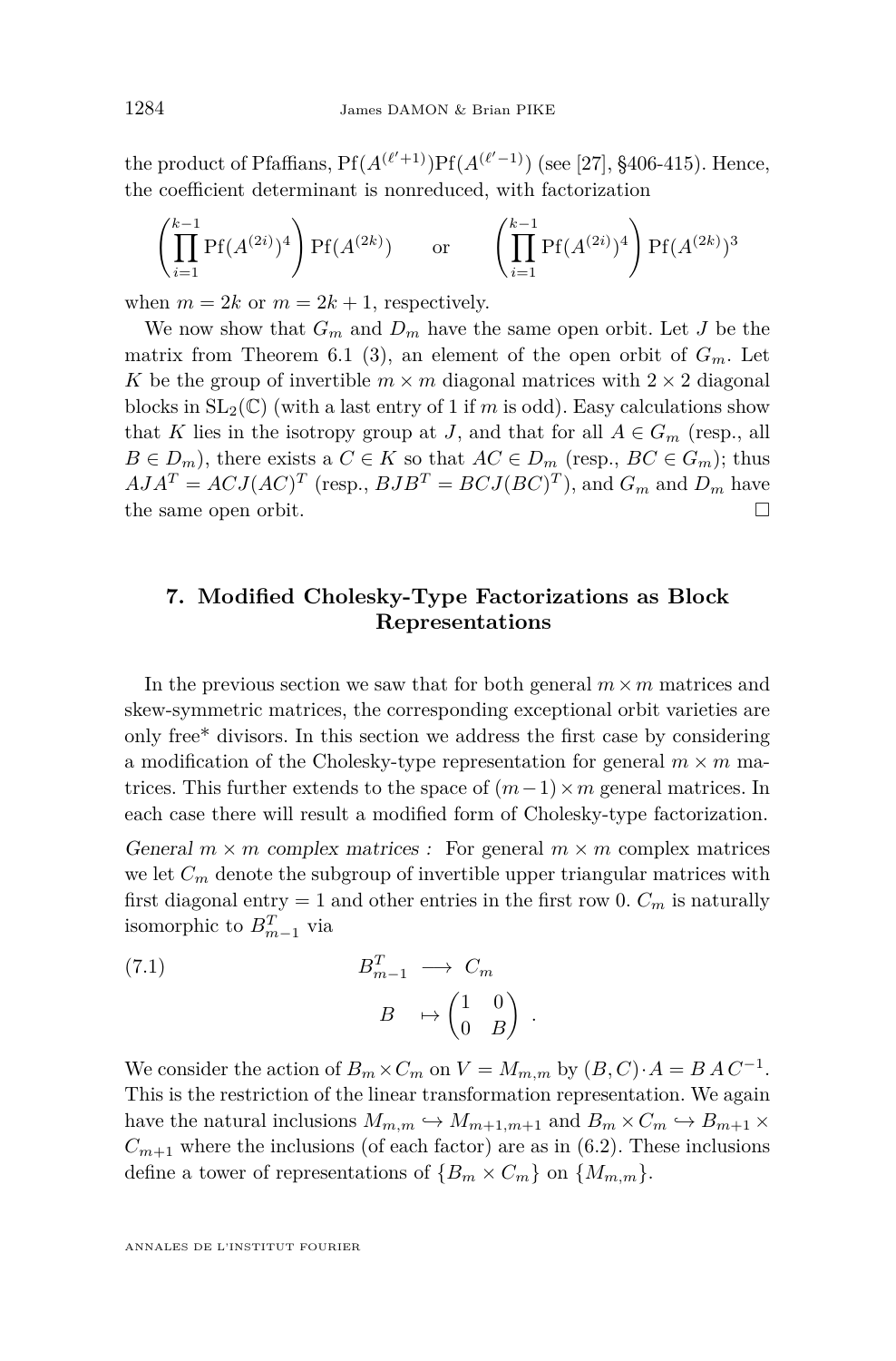<span id="page-35-0"></span>General  $(m-1) \times m$  complex matrices : We modify the preceding action to obtain a representation of  $B_{m-1} \times C_m$  on  $V = M_{m-1,m}$  by  $(B, C) \cdot A =$ *BAC*<sup>−1</sup>. We again have the natural inclusions  $M_{m-1,m}$   $\hookrightarrow$   $M_{m,m+1}$  as in [\(6.2\)](#page-29-0). Together with the natural inclusions  $B_{m-1} \times C_m \hookrightarrow B_m \times C_{m+1}$ , we again obtain a tower of representations of  ${B_{m-1} \times C_m}$  on  ${M_{m-1,m}}$ .

To describe the exceptional orbit varieties, for an  $m \times m$  matrix A, we let  $\hat{A}$  denote the  $m \times (m-1)$  matrix obtained by deleting the first column of  $A$ . If instead *A* is an  $(m-1) \times m$  matrix, we let  $\hat{A}$  denote the  $(m-1) \times (m-1)$ matrix obtained by deleting the first column of *A*. In either case, we let  $\hat{A}^{(k)}$  denote the  $k \times k$  upper left submatrix of  $\hat{A}$ , for  $1 \leq k \leq m-1$ . Then, the towers of modified Cholesky-type representations given above have the following properties.

THEOREM 7.1 (Modified Cholesky-Type Representation).

(1) Modified LU decomposition: The tower of representations  ${B_m \times B_m}$  $C_m$  on  $\{M_{m,m}\}\$  has a block representation and the exceptional orbit varieties are free divisors defined by

$$
\prod_{k=1}^m \det(A^{(k)}) \cdot \prod_{k=1}^{m-1} \det(\hat{A}^{(k)}) = 0.
$$

(2) Modified Cholesky-type representation for  $(m-1) \times m$  matrices: The tower of representations  ${B_{m-1} \times C_m}$  on  ${M_{m-1,m}}$  has a block representation and the exceptional orbit varieties are free divisors defined by

$$
\prod_{k=1}^{m-1} \det(A^{(k)}) \cdot \prod_{k=1}^{m-1} \det(\hat{A}^{(k)}) = 0.
$$

Proof. — For (1), we let  $\tau$  denote the restriction of  $\rho$  to  $G_m = B_m \times C_m$ . We will apply Proposition [4.4](#page-21-0) using the same chain of invariant subspaces  ${W_i}$  of  $M = M_{m,m}$  formed from  $M^{(\ell,\ell)}$  and the refinements obtained by introducing the intermediate subspaces  $M^{(\ell,\ell-1)}$  used in the proof of ii) in Theorem [6.2.](#page-30-0) We let  $K^{(\ell,\ell-1)}$  denote the corresponding kernels for  $G_m$  =  $B_m \times C_m$  acting on  $M_{m,m}$ . Because the group  $B_m$  is unchanged the computation for the representation of  $K^{(\ell,\ell-1)}/K_{\ell-1}$  on  $M^{(\ell,\ell-1)}/M^{(\ell-1,\ell-1)}$  is the same as in ii) of Theorem [6.2.](#page-30-0)

We next have to replace the calculation for  $N_m$  by that for  $C_m$  for the representation of  $K_{\ell}/K^{(\ell,\ell-1)}$  on  $M^{(\ell,\ell)}/M^{(\ell,\ell-1)}$ . We note that this changes exactly one vector in the basis, replacing  $E_{\ell'+1}$  by  $E_{\ell'+1}$ , *N*hen we compute the associated representation vector field, we obtain the column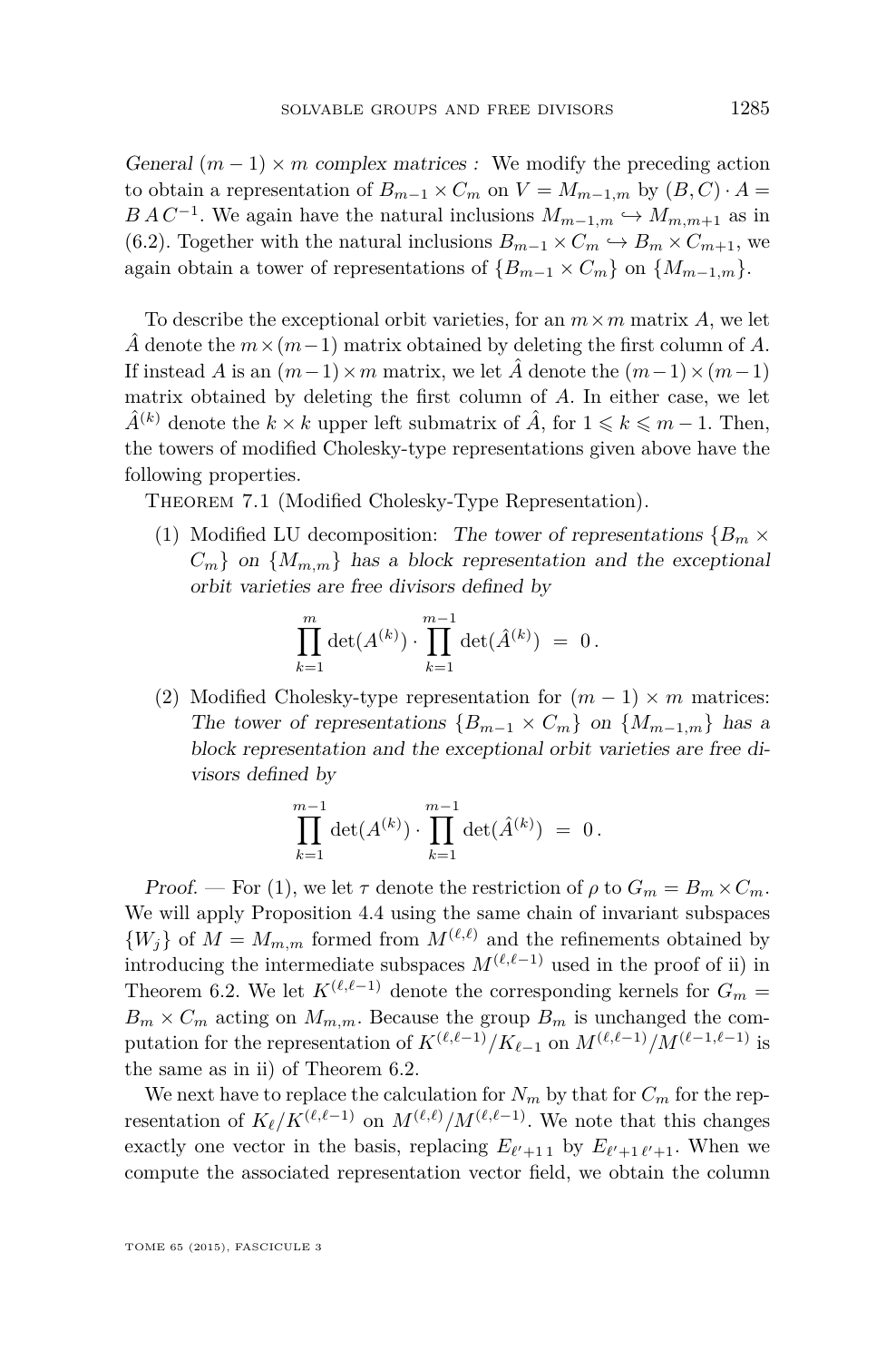vector formed from the first  $\ell'$  entries of the  $\ell' + 1$  column of *A*. Hence, we remove the first column and replace it by the  $\ell' + 1$ -st column. This is exactly the matrix  $-(\hat{A})^{(\ell')}$ . Hence the coefficient determinant is (up to a sign)

(7.2) 
$$
\prod_{j=1}^{m} \det(A^{(j)}) \cdot \prod_{k=1}^{m-1} \det(\hat{A}^{(k)}) .
$$

We now show (7.2) is reduced. We proceed by induction on the size of the determinant. The functions  $A \mapsto \det(A^{(1)})$  and  $A \mapsto \det(\hat{A}^{(1)})$  are irreducible since they are homogeneous of degree 1. Suppose  $A \mapsto \det(A^{(k)})$ (respectively,  $A \mapsto \det(\hat{A}^{(k)})$ ) are irreducible for  $k < j$ . These determinants are related by differentiation:

$$
\frac{\partial \det(A^{(j)})}{\partial a_{j\,j}} = \det(A^{(j-1)}) \quad \text{and} \quad \frac{\partial \det(\hat{A}^{(j)})}{\partial a_{j\,j+1}} = \det(\hat{A}^{(j-1)})\,.
$$

Thus, we may apply Lemma [4.6\(](#page-22-0)ii), using the induction hypothesis, to  $(7.3)a$ ) (respectively,  $(7.3)b$ ) and deduce that the  $j \times j$  determinants are irreducible.

(7.3) 
$$
a) \begin{pmatrix} I_{j-2} & 0 & 1 \\ 0 & 1 & 0 \\ 1 & 0 & 0 \end{pmatrix}
$$
  $b) \begin{pmatrix} 0_{(j-2)\times 1} & I_{j-2} & 0 & 1 \\ 0 & 1 & 0 \\ 0 & 0 & 0 \end{pmatrix}$ 

Thus, each factor of (7.2) is irreducible. Based on the (polynomial) degrees of  $A \mapsto \det(A^{(j)})$  and  $A \mapsto \det(\hat{A}^{(j)})$  and their values at (7.3)a), we conclude the factors are irreducible and distinct; hence, (7.2) is reduced.

Hence, the modified Cholesky-type representation on  $m \times m$  complex matrices is a block representation. Furthermore, the induced quotient representation of  $G_m = B_m \times C_m$  on  $M_{m,m}/M^{(1,1)}$  has kernel  $K_1$  and it is easy to check that  $G_m/K_1 \simeq G_{m-1}$ . Hence, the  $(G_m, M_{m,m})$  form a tower of block representations.

We obtain (2) of the theorem by modifying the proof of (1). Now  $G_m =$  $B_{m-1} \times C_m$  is acting on  $M = M_{m-1,m}$ , and when using the intermediate subspaces  $M^{(\ell,\ell-1)}$ , the last nontrivial group and subspace in the block structure for  $(G_m, M_{m,m})$  is  $K^{(m-1,m)} \subset G_m = B_{m-1} \times C_m$  and  $M_{m,m}^{(1,0)}$ , whose relative coefficient determinant is the determinant function.

By Proposition [3.1,](#page-16-0) the representation of  $G_m/K^{(1,0)}$  on the quotient  $M_{m,m}/M_{m,m}^{(1,0)}$  gives a block representation isomorphic to the one described. In turn, the block representation for  $M_{m-1,m}$  has  $M_{m-1,m}^{(1,1)}$  as an invariant subspace with  $K^{(1,1)}$  the kernel of the induced quotient representation.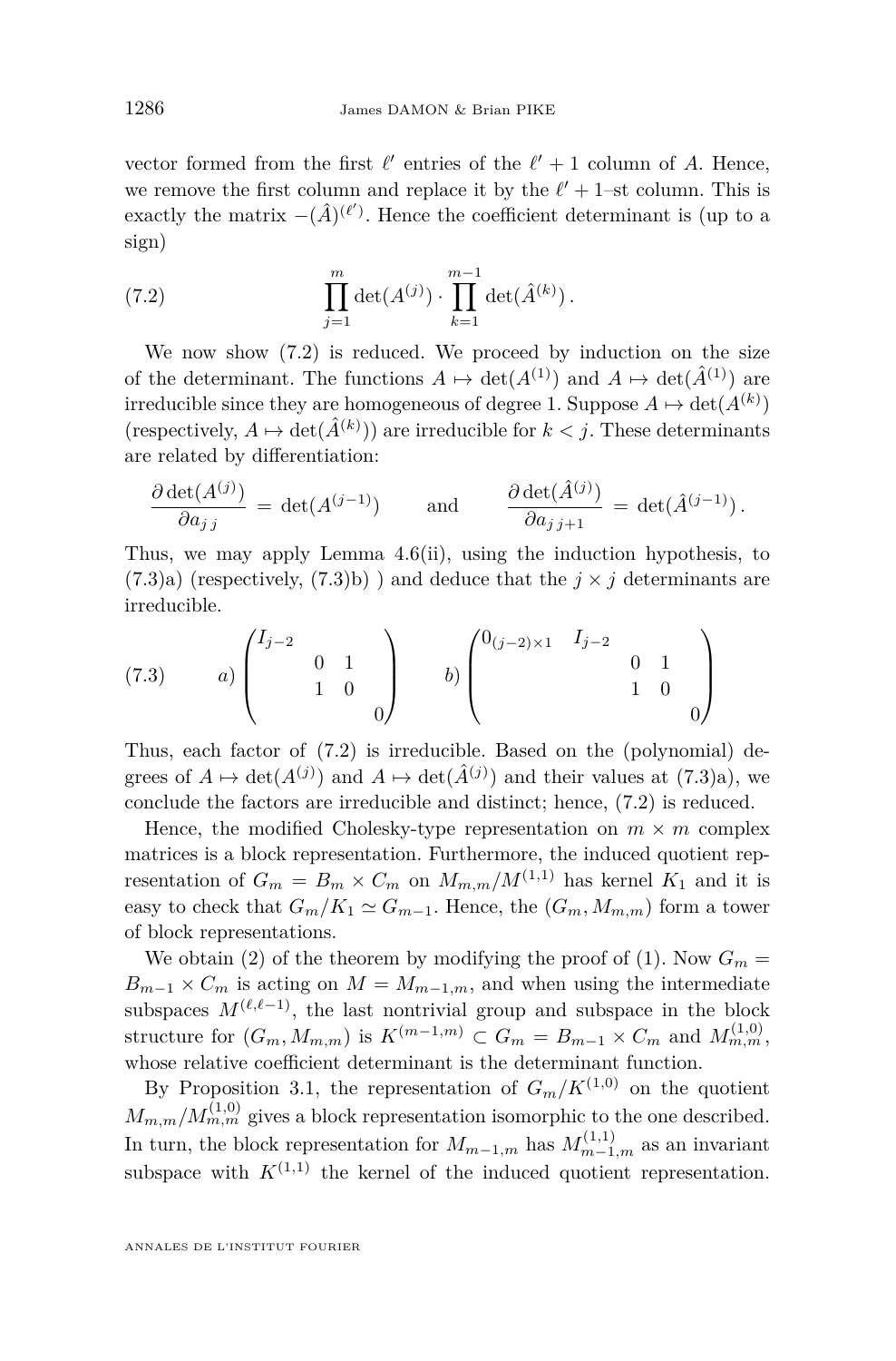<span id="page-37-0"></span>Forming the quotient  $M_{m-1,m}/M_{m-1,m}^{(1,1)}$  gives a block representation of  $G_m/K^{(1,1)}$  isomorphic to the one on  $M_{m-2,m-1}$ . Hence, we obtain a tower of block representations.

We have the following consequences for modified forms of Cholesky-type factorizations which follow from Theorem [7.1.](#page-35-0)

Theorem 7.2 (Modified Cholesky-Type Factorization).

- (1) Modified LU decomposition: If *A* is a general complex  $m \times m$ matrix with  $\det(A^{(k)}) \neq 0$  for  $k = 1, ..., m$  and  $\det(\hat{A}^{(k)}) \neq 0$  for  $k = 1, \ldots, m-1$ , then there exists a unique lower triangular matrix *B* and a unique upper triangular matrix *C*, which has first diagonal entry = 1, and remaining first row entries = 0 so that  $A = B \cdot K \cdot C$ , where  $K$  has the form of a) in  $(7.4)$ .
- (2) Modified Cholesky factorization for  $(m-1) \times m$  matrices: If *A* is an  $(m-1) \times m$  complex matrix with  $\det(A^{(k)}) \neq 0$  for  $k = 1, \ldots, m-1$ ,  $\det(\hat{A}^{(k)}) \neq 0$  for  $k = 1, ..., m - 1$ , then there exists a unique  $(m-1) \times (m-1)$  lower triangular matrix *B* and a unique  $m \times m$ matrix *C* having the same form as in (1), so that  $A = B \cdot K' \cdot C$ , where  $K'$  has the form of b) in  $(7.4)$ .

$$
(7.4)
$$

|    |                                           | $\begin{pmatrix} 1 & 1 & 0 & 0 & 0 \end{pmatrix}$                                                |  |     |    |                                       |                                                                                                              |  |  |
|----|-------------------------------------------|--------------------------------------------------------------------------------------------------|--|-----|----|---------------------------------------|--------------------------------------------------------------------------------------------------------------|--|--|
|    |                                           | $\begin{bmatrix} 0 & 1 & 1 & 0 & 0 \end{bmatrix}$                                                |  |     |    |                                       | $\begin{pmatrix} 1 & 1 & 0 & 0 & 0 & 0 \\ 0 & 1 & 1 & 0 & 0 & 0 \end{pmatrix}$                               |  |  |
| a) |                                           | $\begin{bmatrix} 0 & 0 & \ddots & 1 & 0 \\ 0 & 0 & 0 & 1 & 1 \\ 0 & 0 & 0 & 0 & 1 \end{bmatrix}$ |  | and | b) |                                       | $\begin{bmatrix} 0 & 0 & \ddots & 1 & 0 & 0 \\ 0 & 0 & 0 & 1 & 1 & 0 \\ 0 & 0 & 0 & 0 & 1 & 1 \end{bmatrix}$ |  |  |
|    | $\begin{bmatrix} 0 & 0 & 0 \end{bmatrix}$ |                                                                                                  |  |     |    | $\begin{pmatrix} 0 & 0 \end{pmatrix}$ |                                                                                                              |  |  |
|    |                                           |                                                                                                  |  |     |    |                                       |                                                                                                              |  |  |

The factorization theorem follows from Theorem [7.1](#page-35-0) by directly checking that the matrices a), respectively b), in  $(7.4)$  are not in the exceptional orbit varieties.

We summarize in Table [7.1,](#page-38-0) each type of complex (modified) Choleskytype representation, the space of complex matrices, the solvable group and the representation type.

#### **8. Block Representations for Nonlinear Solvable Lie Algebras**

In the preceding section we saw that the Cholesky-type representations for the spaces of general  $m \times m$  and  $m \times (m + 1)$  matrices were nonreduced block representations, yielding free\* divisors. However, by modifying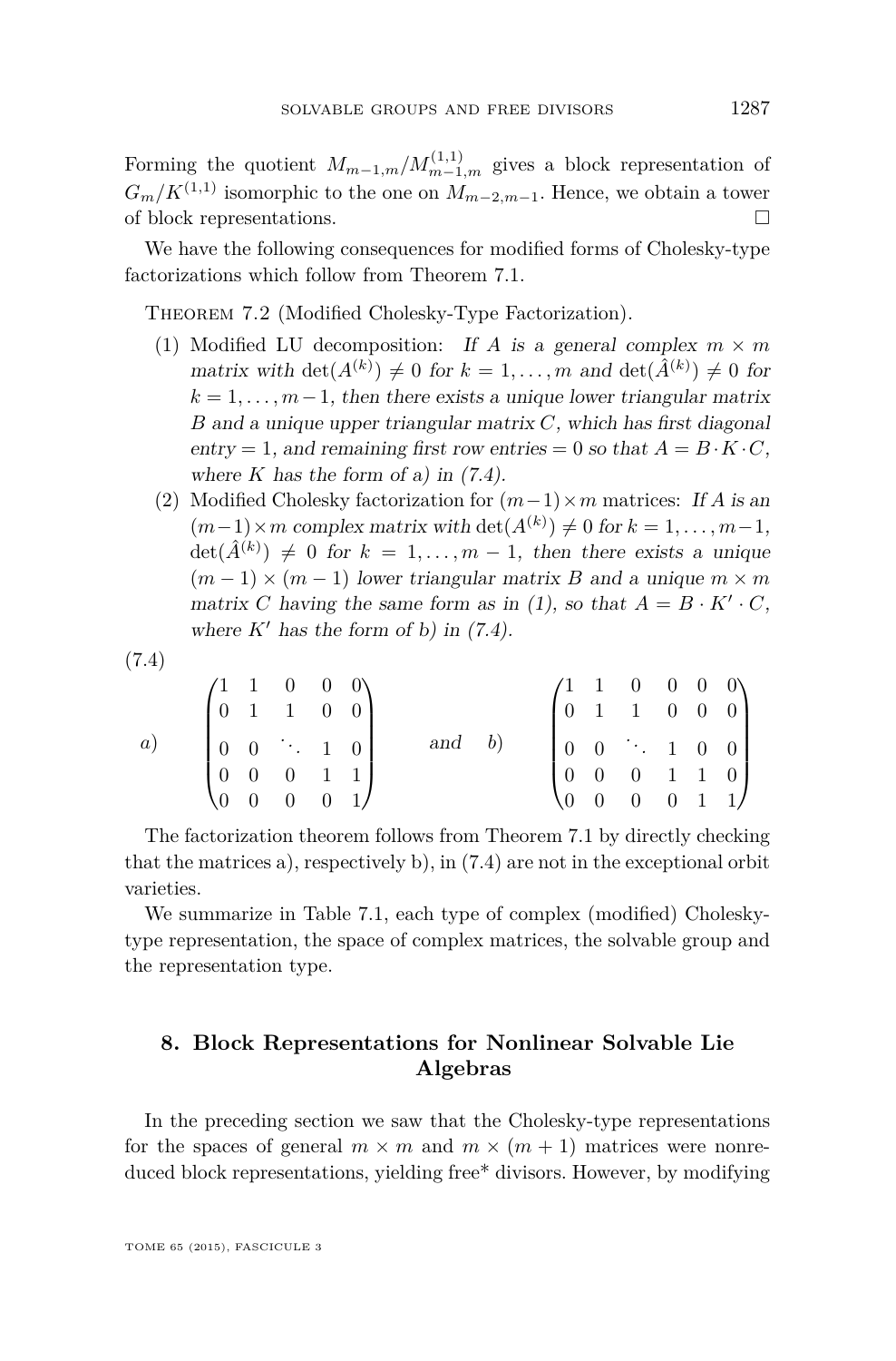<span id="page-38-0"></span>

| Cholesky-type            |                       | Matrix Space Solvable Group | Representation |  |  |
|--------------------------|-----------------------|-----------------------------|----------------|--|--|
| Factorization            |                       |                             |                |  |  |
| Symmetric matrices       | $Sym_m$               | $B_m$                       | Bil            |  |  |
| General matrices         | $M_{m,m}$             | $B_m \times N_m$            | LТ             |  |  |
| Skew-symmetric           | $\operatorname{Sk}_m$ | $D_m$                       | Bil            |  |  |
| Modified Cholesky        |                       |                             |                |  |  |
| -type Factorization      |                       |                             |                |  |  |
| General $m \times m$     | $M_{m,m}$             | $B_m \times C_m$            | LТ             |  |  |
| General $(m-1) \times m$ | $M_{m-1,m}$           | $B_{m-1} \times C_m$        | LТ             |  |  |

Table 7.1. Solvable groups and (nonreduced) Block representations for (modified) Cholesky-type Factorization arising from either the linear transformation representation (LT) or bilinear representation (Bil).

the solvable groups and representations we obtained block representations, whose exceptional orbit varieties are free divisors and contain the determinantal varieties. In this section, we take a different approach to modifying the Cholesky representation on  $\text{Sk}_m(\mathbb{C})$  to obtain a representation whose exceptional orbit variety is a free divisor containing the Pfaffian variety. The underlying reason for this change is that factorization properties of determinants of submatrices of skew-symmetric matrices suggests that a reduced exceptional orbit variety may not be possible for a solvable linear algebraic group. However, the essential ideas of the block representation will continue to be valid if we replace the finite dimensional solvable Lie algebra by an infinite dimensional solvable holomorphic Lie algebra which has the analog of a block representation.

We will then obtain the exceptional orbit varieties which are "nonlinear" free divisors. The resulting sequence of free divisors on  $\text{Sk}_m(\mathbb{C})$  (for all m) have the tower-like property that they are formed by repeated additions of generalized determinantal and Pfaffian varieties (c.f., Theorem [4.3\(](#page-20-0)iii)). We shall present the main ideas here, but we will refer to §5.2 of [\[28\]](#page-49-0) for certain technical details of the computations.

We first consider the bilinear form representation on  $\text{Sk}_m(\mathbb{C})$  of the group

(8.1) 
$$
G_m = \left\{ \begin{pmatrix} T_2 & 0_{2,m-2} \\ 0_{m-2,2} & B_{m-2} \end{pmatrix} \right\},
$$

where  $T_2$  is the group of  $2 \times 2$  invertible diagonal matrices. Let  $\mathfrak{g}_m$  be the Lie algebra of  $G_m$ . When  $m=3$ , the exceptional orbit variety of this representation is the normal crossings linear free divisor on  $\text{Sk}_3(\mathbb{C})$ . For  $m > 3$ , this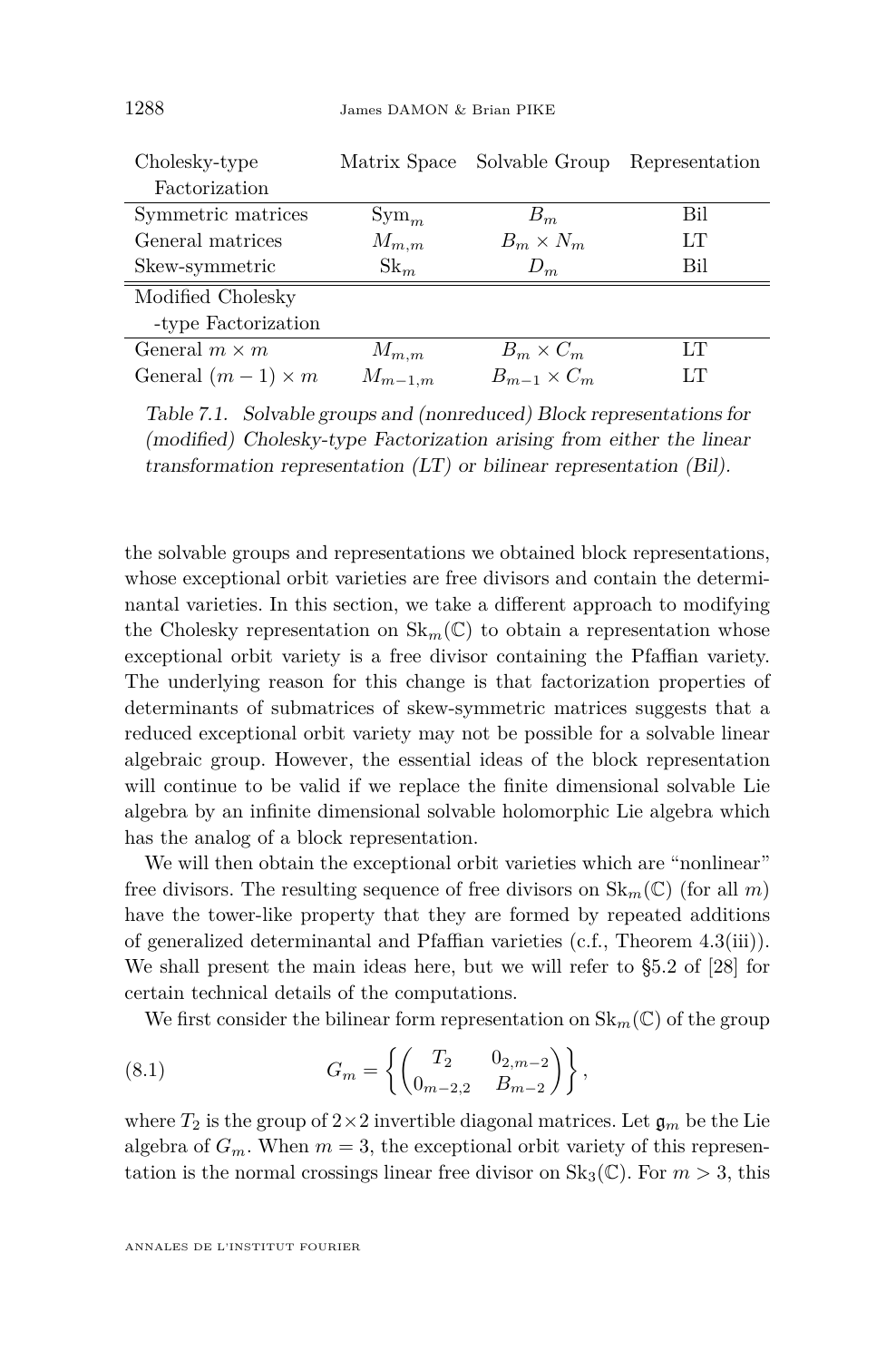<span id="page-39-0"></span>representation cannot have an open orbit, as dim  $(\text{Sk}_m(\mathbb{C})) - \dim(G_m) =$  $m-3$ . Nonetheless, this is a representation of the finite dimensional solvable Lie algebra  $\mathfrak{g}_m$  on  $\text{Sk}_m(\mathbb{C})$ . The associated representation vector fields generate a solvable holomorphic Lie algebra  $\mathcal{L}_m^{(0)}$ . Our goal is to construct an extension of  $\mathcal{L}_m^{(0)}$  by adjoining as generators  $m-3$  nonlinear Pfaffian vector fields to obtain a solvable holomorphic Lie algebra  $\mathcal{L}_m$  which is a free  $\mathcal{O}_{s_m}$ -module of rank  $s_m = \dim_{\mathbb{C}} Sk_m(\mathbb{C}) = \binom{m}{2}$ , where we abbreviate  $\mathcal{O}_{\text{Sk}_m(\mathbb{C}),0}$  as  $\mathcal{O}_{s_m}$ . Then we will apply Saito's criterion to deduce that the resulting "exceptional orbit variety" is a free divisor.

For  $S \subseteq \{1, \ldots, m\}$  and  $A \in Sk_m(\mathbb{C})$ , we define  $Pf_S(A)$  to be the Pfaffian of the matrix obtained by deleting all rows and columns of *A* not indexed by *S*. For any  $i \in \{2, \ldots, m\}$ , let  $\epsilon(i)$  be either 1 or 2, so that  $\epsilon(i)$  and *i* have opposite parity, and hence  $\{\epsilon(i), \epsilon(i) + 1, \ldots, i\}$  has even cardinality. As in § [6,](#page-27-0) we let  $\overline{e}_{i,j} = E_{i,j} - E_{j,i} \in Sk_m(\mathbb{C})$  for  $1 \leq i < j \leq m$ . Then for  $2 \leq k \leq m-2$ , define

(8.2) 
$$
\eta_k(A) = \sum_{k < p < q \leq m} \text{Pf}_{\{\epsilon(k),\dots,k,p,q\}}(A) \cdot \overline{e}_{p,q},
$$

which is a (homogeneous) vector field on  $\text{Sk}_m(\mathbb{C})$  of degree  $\lfloor \frac{k}{2} \rfloor$ . Here  $\overline{e}_{p,q}$ , viewed as a constant vector field, denotes  $\frac{\partial}{\partial a_{p,q}} - \frac{\partial}{\partial a_q}$  $\frac{\partial}{\partial a_{q,p}}$  and hence has degree  $-1$ .

For example, if  $m = 2\ell$ , the degrees of the  $\eta_k$  form a sequence  $1, 1, 2, 2, \ldots$ , ending with a single top degree  $\ell - 1$ ; while for  $m = 2\ell + 1$ , the sequence consists of successive pairs of integers. For *m* even, the top vector field is just Pf(*A*) *em*−1*,m*.

Then,  $\mathcal{L}_m$  will be the  $\mathcal{O}_{s_m}$ –module generated by a basis  $\{\xi_{E_i,j}\}\$  of representation vector fields associated to  $G_m$  and  $\{\eta_k, 2 \leq k \leq m-2\}$ . Note this module has  $s_m$  generators so Saito's criterion may be applied. We let, as earlier,  $\hat{A}$  denote the matrix  $A$  with the left column removed, and let  $\hat{A}$ be the matrix *A* with the two left columns deleted.

Then, the modification of the Cholesky-type representation for the  $\text{Sk}_m(\mathbb{C})$  is given by the following result.

THEOREM 8.1. — The  $\mathcal{O}_{s_m}$ -module  $\mathcal{L}_m$  is a solvable holomorphic Lie algebra for  $m \ge 3$ . In addition, it is a free  $\mathcal{O}_{s_m}$ -module of rank  $s_m$ , and it defines a free divisor on  $\text{Sk}_m(\mathbb{C})$  given by the equation

(8.3) 
$$
\prod_{k=1}^{m-2} \det \left( \hat{\hat{A}}^{(k)} \right) \cdot \prod_{k=2}^{m} Pf_{\{\epsilon(k),...,k\}}(A) = 0.
$$

TOME 65 (2015), FASCICULE 3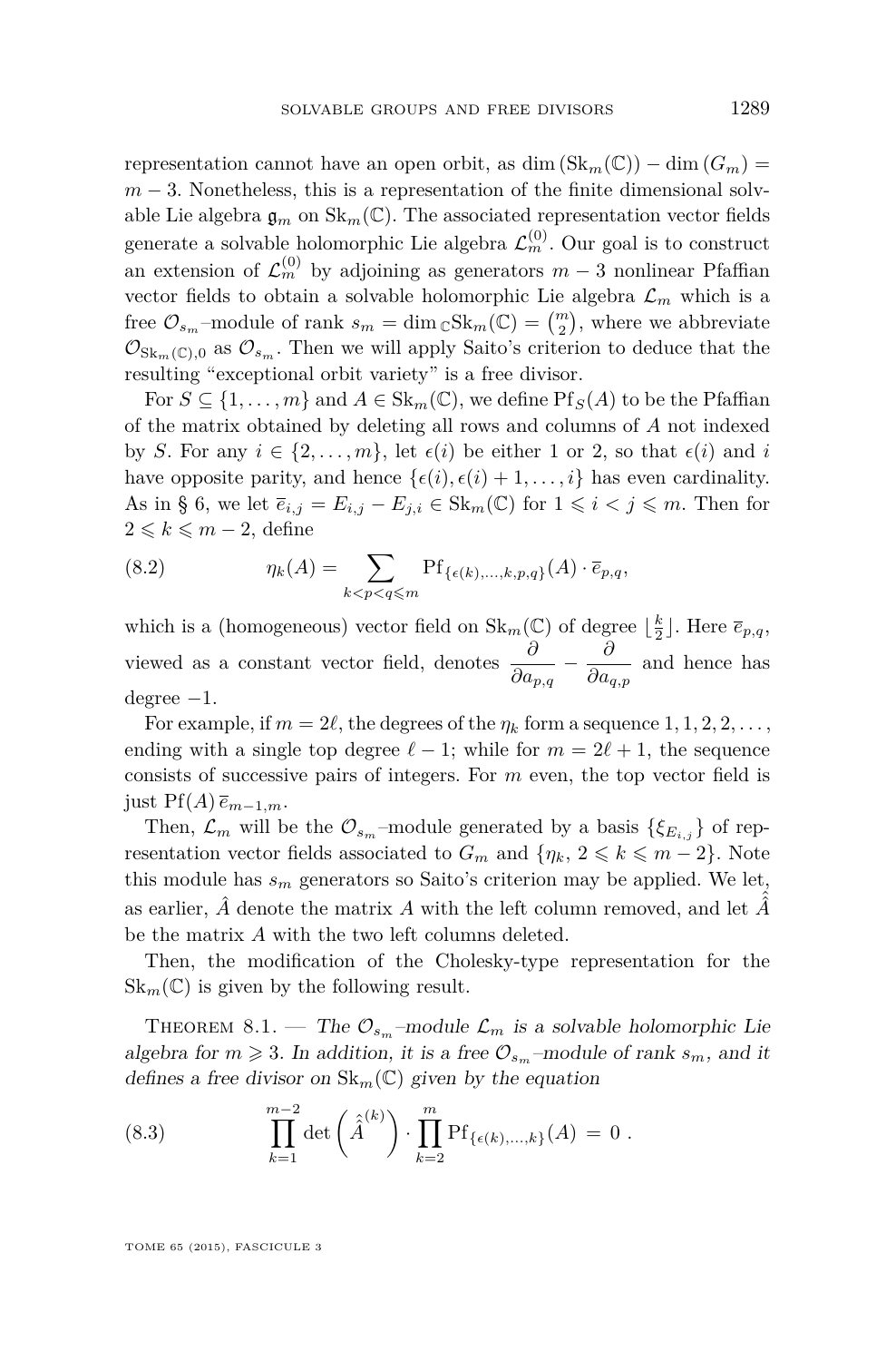Remark 8.2. — We note in  $(8.3)$ , that when k is odd,  $\epsilon(k) = 2$ , so that  $Pf_{\{\epsilon(k),...,k\}}(A)$  is the Pfaffian of the  $(k-1) \times (k-1)$  upper left-hand submatrix of the matrix obtained from *A* by first deleting the top row and first column.

Before proving this theorem, we illustrate it in the simplest nontrivial case of  $Sk_4(\mathbb{C})$ .

Example 8.3. — First, dim  $\text{cSk}_4(\mathbb{C}) = 6$ ; while dim  $G_4 = 5$ , with Lie algebra **g**<sub>4</sub> having basis  $\{E_{1,1}, E_{2,2}, E_{3,3}, E_{4,3}, E_{4,4}\}$ . For  $\mathcal{L}_4$ , we adjoin to the representation vector fields associated to the basis for **g**<sup>4</sup> an additional generator  $\eta_2 = \text{Pf}(A) \cdot \overline{e}_{3,4}$  (=  $\text{Pf}(A) \cdot (\frac{\partial}{\partial \overline{z}})$  $\frac{\partial}{\partial a_{3,4}} - \frac{\partial}{\partial a_{4}}$  $\frac{1}{\partial a_{4,3}}$ ). Then the coefficient matrix using the basis  $\{\bar{e}_{1,2}, \bar{e}_{1,3}, \bar{e}_{2,3}, \bar{e}_{1,4}, \bar{e}_{2,4}, \bar{e}_{3,4}\}$  is

| $a_{12}$ | $a_{12}$ |          |          |          |       |
|----------|----------|----------|----------|----------|-------|
| $a_{13}$ |          | $a_{13}$ |          |          |       |
|          | $a_{23}$ | $a_{23}$ |          |          |       |
| $a_{14}$ |          |          | $a_{13}$ | $a_{14}$ |       |
|          | $a_{24}$ |          | $a_{23}$ | $a_{24}$ |       |
|          |          | $a_{34}$ | 0        | $a_{34}$ | Pf(A) |

which has block lower triangular form, with determinant

$$
a_{1\,2}a_{1\,3}a_{2\,3}(a_{1\,3}a_{2\,4}-a_{1\,4}a_{2\,3})\cdot \text{Pf}(A)
$$
.

The term  $a_{23}$  is the Pfaffian  $Pf_{\{2,3\}}(A)$  as described in Remark 8.2. The determinant has degree 7 and, by the theorem, defines a free divisor, which is not a linear free divisor.

Proof of Theorem  $8.1$ . — To prove the theorem we will apply Saito's Criterion (Theorem [1.1\(](#page-5-0)2)). For it, we first show that  $\mathcal{L}_m$  is a holomorphic Lie algebra. Since  $\mathfrak{g}_m$  is a Lie algebra, it is sufficient to show that both  $[\xi, \eta_k]$  and  $[\eta_k, \eta_l] \in \mathcal{L}_m$  for all  $2 \leq \ell, k \leq m-2$  and any representation vector field  $\xi$  associated to  $G_m$ .

PROPOSITION 8.4. — If  $E_{p,q} \in \mathfrak{g}_m$ , then

$$
[\xi_{E_{p,q}}, \eta_k] = \begin{cases} \eta_k & \text{if } p = q \text{ and } \epsilon(k) \leqslant p \leqslant k \\ 0 & \text{otherwise} \end{cases}.
$$

If  $k < l$ , then

$$
[\eta_k, \eta_l] = \frac{1}{2} (\delta_{\epsilon(k), \epsilon(l)} + l - k - 1) \text{Pf}_{\{\epsilon(k), \dots, k\}} \cdot \eta_l.
$$

ANNALES DE L'INSTITUT FOURIER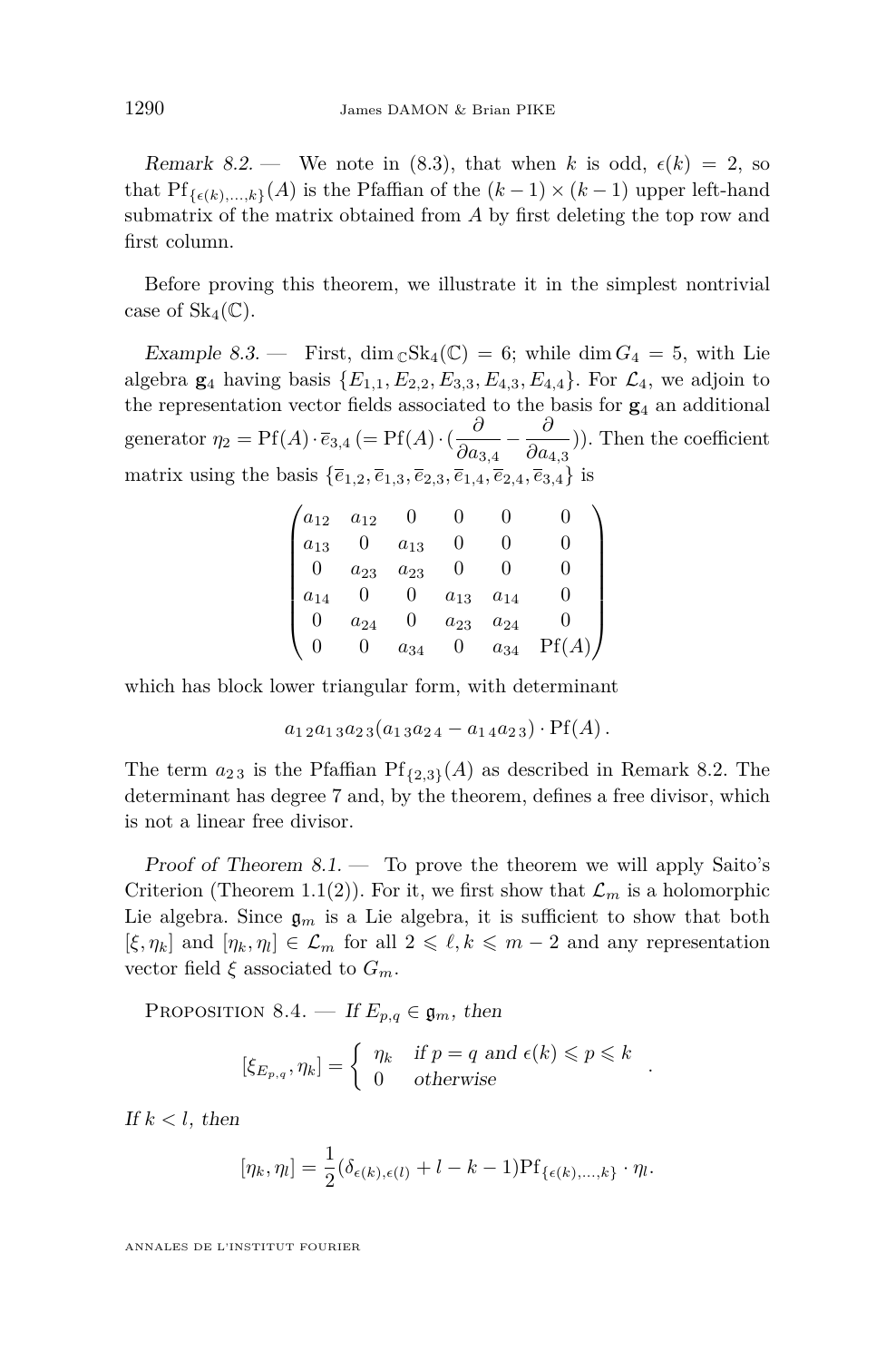<span id="page-41-0"></span>Proof. — The full details are given in Appendix A of [\[28\]](#page-49-0). However, we remark that the computation of these Lie brackets is very lengthy, and makes repeated applications of the following Pfaffian identity of Dress– Wenzel.  $\Box$ 

THEOREM 8.5 (Dress–Wenzel [\[15\]](#page-49-0)). — Let  $I_1, I_2 \subseteq \{1, ..., m\}$ . Write the symmetric difference  $I_1 \Delta I_2 = \{i_1, \ldots, i_\ell\}$  with  $i_1 < \cdots < i_\ell$ . Then

$$
\sum_{\tau=1}^{\ell} (-1)^{\tau} P f_{I_1 \Delta \{i_{\tau}\}} P f_{I_2 \Delta \{i_{\tau}\}} = 0.
$$

We next show that  $\mathcal{L}_m$  is free as an  $\mathcal{O}_{s_m}$ –module. To do this, we determine the coefficient matrix of the generators of  $\mathcal{L}_m$ .

By the discussion in § [5](#page-23-0) and § [6.1,](#page-28-0) the bilinear form representation has the invariant subspaces  $\text{Sk}_m(\mathbb{C})^{(\ell,\ell)} = \text{Sk}_m(\mathbb{C}) \cap M^{(\ell,\ell)}$ , and the kernels of the induced quotient representations for  $0 \leq \ell \leq m - 3$  are

(8.4) 
$$
K_{\ell} = \left\{ \begin{pmatrix} \pm I_{m-\ell} & 0 \\ * & B_{\ell} \end{pmatrix} \in G_m \right\}.
$$

(The kernels for  $\ell = m - 2, m - 1$  do not take this form.) We denote the Lie algebras of  $K_{\ell}$  by  $\mathbf{k}_{\ell}$ .

For the decomposition, we consider  $\operatorname{Sk}_m(\mathbb{C})^{(\ell,\ell)}$  for  $0 \leq \ell \leq m-3$  (together with  $\text{Sk}_m(\mathbb{C})$ ). First, the complementary basis for  $\text{Sk}_m(\mathbb{C})^{(m-3,m-3)}$ in  $\text{Sk}_m(\mathbb{C})$  is  $\{\bar{e}_{1,2}, \bar{e}_{1,3}, \bar{e}_{2,3}\}$ , and  $\{E_{1,1}, E_{2,2}, E_{3,3}\}$  is a complementary basis for  $\mathbf{k}_{m-3}$  in  $\mathbf{g}_m$ .

For  $\ell \leq m - 3$ , as earlier we let  $\ell' = m - \ell$ , and use the complementary bases

$$
\{\overline{e}_{1 \ell'+1}, \ldots, \overline{e}_{\ell' \ell'+1}\}\
$$
 to  $\text{Sk}_{m}(\mathbb{C})^{(\ell-1,\ell-1)}$  in  $\text{Sk}_{m}(\mathbb{C})^{(\ell,\ell)}$ .

For the subgroups  $K_{\ell}$ , we use the corresponding complementary bases

$$
{E_{\ell'+13},\ldots,E_{\ell'+1\ell'+1}}
$$
 to  $\mathbf{k}_{\ell-1}$  in  $\mathbf{k}_{\ell}$ .

As

$$
\dim\left(\text{Sk}_m(\mathbb{C})^{(\ell,\ell)}/\text{Sk}_m(\mathbb{C})^{(\ell-1,\ell-1)}\right) \;=\; \ell' \;=\; \dim\mathbf{k}_\ell/\mathbf{k}_{\ell-1}+1\,,
$$

we adjoin a single  $\eta_k$  with  $k = m - \ell - 1 = \ell' - 1$ . We note that just as for  $\xi_{E_{\ell'+1}}$ , this  $\eta_{\ell'-1}$  has 0 coefficients for the relative basis of  $\operatorname{Sk}_m(\mathbb{C})/\operatorname{Sk}_m(\mathbb{C})^{(\ell,\ell)}.$ 

PROPOSITION  $8.6.$  — With the above relative bases (with the corresponding  $\eta_{\ell'-1}$  adjoined to the appropriate relative bases as indicated) the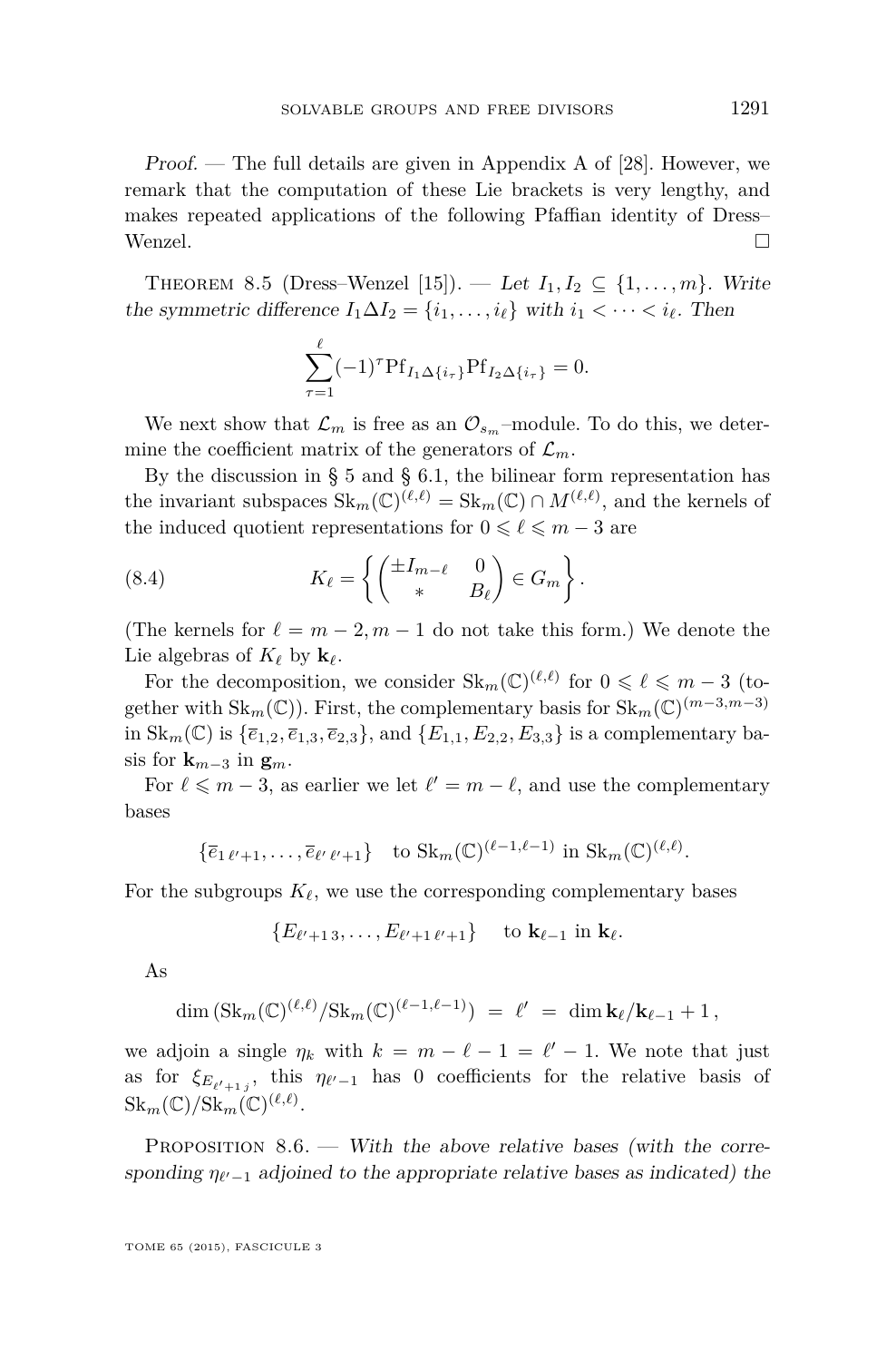coefficient matrix of L*<sup>m</sup>* is block lower triangular with *m*−2 diagonal blocks  ${D_{\ell}}$  (as in [\(2.5\)](#page-12-0)), where at  $A = (a_{ij}) \in Sk_m(\mathbb{C}),$ 

$$
D_{m-2}(A) = \begin{pmatrix} a_{12} & a_{12} & 0 \\ a_{13} & 0 & a_{13} \\ 0 & a_{23} & a_{23} \end{pmatrix}
$$

and for  $1 \leq \ell \leq m - 3$ , with  $\ell' = m - \ell$ , there is the  $\ell' \times \ell'$  diagonal block

$$
(8.5) \t D_{\ell}(A) = \begin{pmatrix} a_{1,3} & \cdots & a_{1,\ell'+1} & 0 \\ \vdots & \ddots & \vdots & \vdots \\ a_{\ell'-1,3} & \cdots & a_{\ell'-1,\ell'+1} & 0 \\ a_{\ell',3} & \cdots & a_{\ell',\ell'+1} & \mathrm{Pf}_{\{\epsilon(\ell'-1),\ldots,\ell'-1\}}(A) \end{pmatrix}.
$$

Hence, the coefficient determinant for this block is

(8.6) 
$$
\det(D_{\ell}(A)) = \det(\hat{A}^{(\ell'-1)}) \cdot \Pr_{\{\epsilon(\ell'-1),\ldots,\ell'-1\}}(A).
$$

Proof. — We claim that the coefficient matrix with respect to the two sets of bases is block lower triangular with  $m-2$  blocks. The first block corresponds to  $\mathbf{g}_m/K_{m-3}$  and a direct calculation shows it is the 3×3 block  $D_{m-2}$  in the proposition. For the subsequent blocks, we note by Lemma [2.1](#page-9-0) and the remark concerning  $\eta_k$  preceding the proposition, that the columns corresponding to  $\{E_{\ell'+1,3}, \ldots, E_{\ell'+1,\ell'+1}, \eta_{\ell'-1}\}$  will be 0 above the  $\ell' \times \ell'$ diagonal block *D`*.

Moreover, for this block, by the calculations carried out in [§6,](#page-27-0) the upper left  $(\ell' - 1) \times (\ell' - 1)$  submatrix is  $\hat{A}^{(\ell' - 1)}$  (because  $E_{\ell' + 1, 1}$  and  $E_{\ell' + 1, 2}$  are missing in the basis for  $\mathbf{k}_{\ell}/\mathbf{k}_{\ell-1}$ ). Also, by the form of  $\eta_{\ell'-1}$ , the column for it will only have an entry  $\mathrm{Pf}_{\{\epsilon(\ell'-1),\ldots,\ell'-1\}}$  in the last row of the block. Thus,  $D_{\ell}$  and  $\det(D_{\ell})$  have the forms as stated.

Then, applying Proposition [8.6](#page-41-0) to each diagonal block yields as the coefficient determinant (up to sign) the left-hand side of [\(8.3\)](#page-39-0). Lemma [4.6](#page-22-0) can be used as in earlier cases to show that the determinant is reduced. Thus, by Saito's Criterion  $\mathcal{L}_m$  is a free  $\mathcal{O}_{s_m}$ –module which defines a free divisor on  $\text{Sk}_m(\mathbb{C})$  with defining equation [\(8.3\)](#page-39-0).

Lastly, since the degree 0 subalgebra  $\mathbf{g}_m$  of  $\mathcal{L}_m$  is solvable, the solvability of  $\mathcal{L}_m$  follows from the next lemma, completing the proof of the Theorem.  $\Box$ 

LEMMA 8.7. — A holomorphic Lie algebra  $\mathcal L$  generated by homogeneous vector fields of degree  $\geq 0$  is solvable if and only if the degree 0 subalgebra is solvable.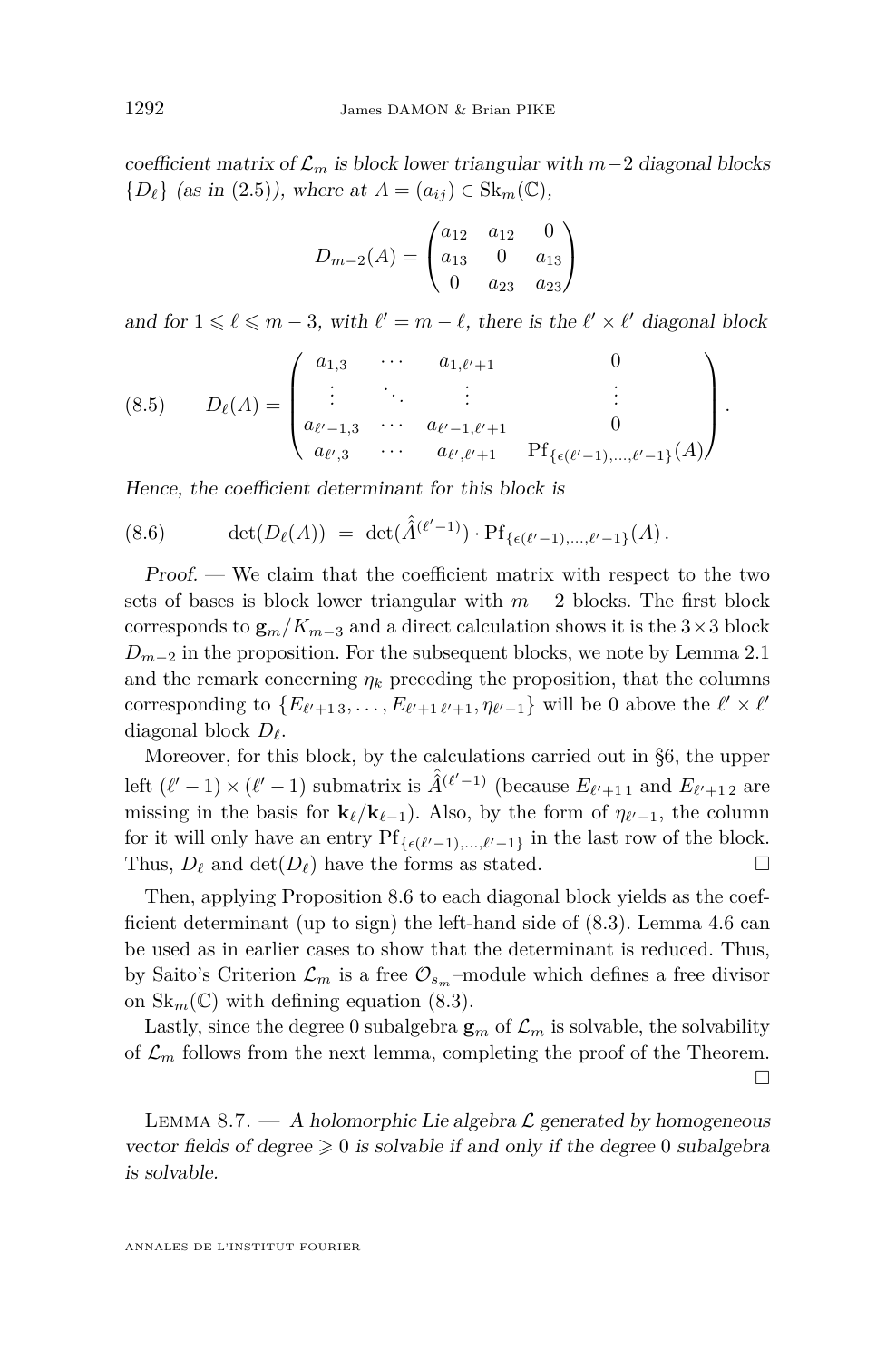<span id="page-43-0"></span>Proof. — Let  $L_0$  denote the Lie algebra of vector fields of degree zero (it is a linear Lie algebra). Also, let  $\mathcal{L}^{(k)}$  denote the holomorphic sub-Lie algebra generated by the homogeneous vector fields of degree  $\geq k$ . Then, as  $[\mathcal{L}^{(k)}, \mathcal{L}^{(j)}] \subset \mathcal{L}^{(k+j)}$ , it follows that the Lie algebra  $\mathcal{L}^{(k)}/\mathcal{L}^{(k+1)}$  is abelian for  $k \geqslant 1$ . Lastly, the projection induces an isomorphism  $\mathcal{L}/\mathcal{L}^{(1)}$  =  $\mathcal{L}^{(0)}/\mathcal{L}^{(1)} \simeq L_0$ . This is solvable by assumption. Hence, if we adjoin to  $\{\mathcal{L}^{(k)}\}\$  the pullback of the derived series of  $L_0$  via the projection of  $\mathcal L$  onto  $L_0$ , we obtain a filtration by subalgebras, each an ideal in the preceding, whose successive quotients are abelian. Hence,  $\mathcal{L}$  is solvable.

For the reverse direction we just note that  $L_0$ , as a quotient of the solvable Lie algebra  $\mathcal{L}$ , is solvable.

#### **9. Block Representations by Restriction and Extension**

In this section we apply the restriction and extension properties of block representations to obtain free divisors which will be used in part II.

Suppose  $\rho: G \to GL(V)$  is a block representation with associated decomposition

$$
V = W_k \supset W_{k-1} \supset \cdots \supset W_1 \supset W_0 = (0)
$$

with  $K_j = \text{ker}(\rho_j)$  for the induced representation  $\rho_j : G \to \text{GL}(V/W_j)$ .

If we restrict to the representation of  $K_m$  on  $W_m$ , we will obtain a decomposition descending from  $W_m$  with corresponding normal subgroups  $K_i$ . We already know that the resulting coefficient matrix has the necessary block triangular form. There is a problem because the corresponding relative coefficient determinants are those for  $\rho$  restricted to the subspace  $W_m$ . Although the relative coefficient determinants were reduced and relatively prime as polynomials on  $V$ , this may not continue to hold on  $W_m$ .

A simple example illustrating this problem occurs for the bilinear form representation of  $B_2$  on  $Sym_2(\mathbb{C})$ . Suppose we restrict to the subspace  $W_1 \subset \text{Sym}_2(\mathbb{C})$  of symmetric matrices with upper left entry = 0. The corresponding normal subgroup of  $B_2$  has upper left entry  $= 1$ . In terms of the basis used in § [6,](#page-27-0) the coefficient matrix is  $A = \begin{pmatrix} 0 & a_{12} \\ a_{12} & a_{22} \end{pmatrix}$ . Thus, the relative coefficient matrix is  $a_{12}^2$ , so it is a nonreduced block representation.

Nonetheless, in many cases of interest we may restrict a tower of block representations by modifying the lowest degree one to obtain another tower of block representations.

TOME 65 (2015), FASCICULE 3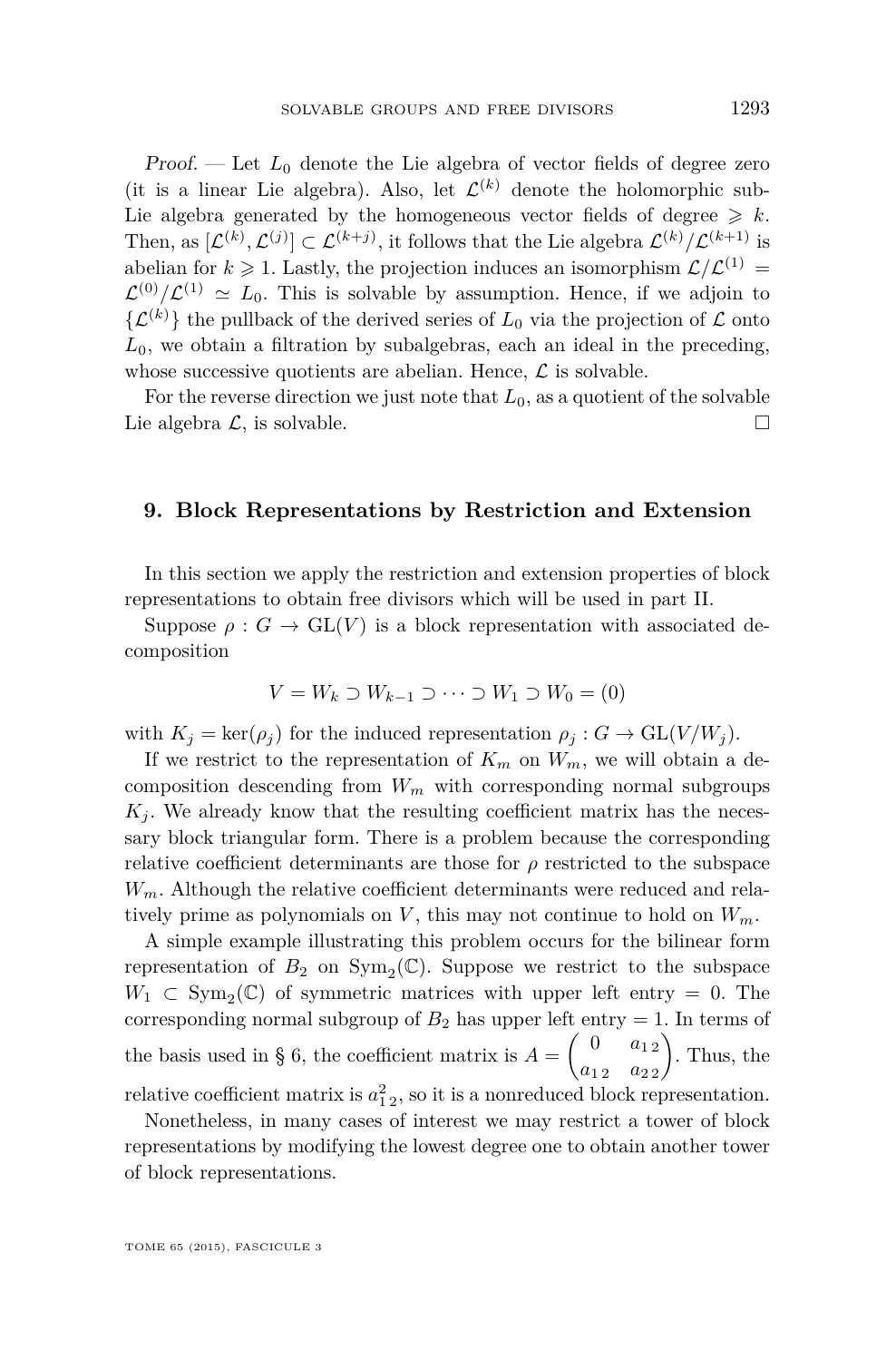#### **Restricted Symmetric Representations**

<span id="page-44-0"></span>We consider several restrictions of the tower of representations  $\{(B_m, \text{Sym}_m)\}.$  First, for the subrepresentations  $\{(G_m, W_{m-1})\}$  for  $m \geq 3$ . Here  $G_m \subset B_m$  is the subgroup of matrices  $B = (b_{i,j}) \in B_m$  with entries  $b_{21} = 0$  so that the upper left  $3 \times 3$ –block has the form a) in (9.1).

$$
(9.1) \t a) \t \begin{pmatrix} * & 0 & 0 \\ 0 & * & 0 \\ * & * & * \end{pmatrix} \t b) \t \begin{pmatrix} * & 0 & 0 & 0 \\ 0 & * & 0 & 0 \\ 0 & * & * & 0 \\ 0 & * & * & * \end{pmatrix}.
$$

As in § [6,](#page-27-0) we let  $W_{m-1} = \text{Sym}_{m}^{(m-1,m-1)}(\mathbb{C}) \subset \text{Sym}_{m}(\mathbb{C})$ , which is the subspace of symmetric matrices with the upper left entry equal to 0. With the same inclusions as for  $\{(B_m, \text{Sym}_m(\mathbb{C}))\}, \{(G_m, W_{m-1})\}$  is again a tower of representations.

Second, we consider the restriction of the same tower  $\{(B_m, \text{Sym}_m(\mathbb{C}))\}$ but to the subspace  $W_{m-2}$ , which consists of matrices with the upper left hand  $2 \times 2$  block equal to 0. We only consider the tower beginning with  $m \geq 4$ . This time we choose  $G_m$  to be the subgroup of  $B_m$  consisting of matrices with upper left  $4 \times 4$ –block of the form b) in (9.1).

PROPOSITION 9.1. — The two restrictions of the tower  $\{(\mathcal{B}_m, \mathrm{Sym}_m(\mathbb{C}))\}$ define block representations of towers. Thus, the exceptional orbit varieties are free divisors and have defining equations given by: for the first case

$$
(9.2) \quad -a_{12} a_{22} \cdot (a_{33} a_{12}^2 - 2a_{23} a_{12} a_{13} + a_{22} a_{13}^2) \cdot \prod_{k=4}^m \det(A_1^{(k)}) = 0;
$$

and for the second case

$$
(9.3) \t-a_{13} a_{23} \cdot (a_{13} a_{24} - a_{14} a_{23})
$$
  

$$
(a_{33} a_{24}^2 - 2a_{34} a_{24} a_{23} + a_{44} a_{23}^2) \cdot \prod_{k=5}^{m} \det(A_2^{(k)}) = 0.
$$

where  $A_r^{(k)}$  denotes the upper left  $k \times k$  submatrix of  $A_r$ , which is obtained from *A* by setting  $a_{i,j} = 0$  for  $1 \leq i, j \leq r$ .

Remark  $9.2.$  — The middle term in  $(9.2)$  is the determinant of the generic  $3 \times 3$  symmetric matrix with  $a_{1,1} = 0$  and for (9.3) it is minus the determinant of the  $3 \times 3$  lower-right submatrix of  $A_1^{(4)}$  (so  $a_{2,2} = 0$ ), and it is reduced.

ANNALES DE L'INSTITUT FOURIER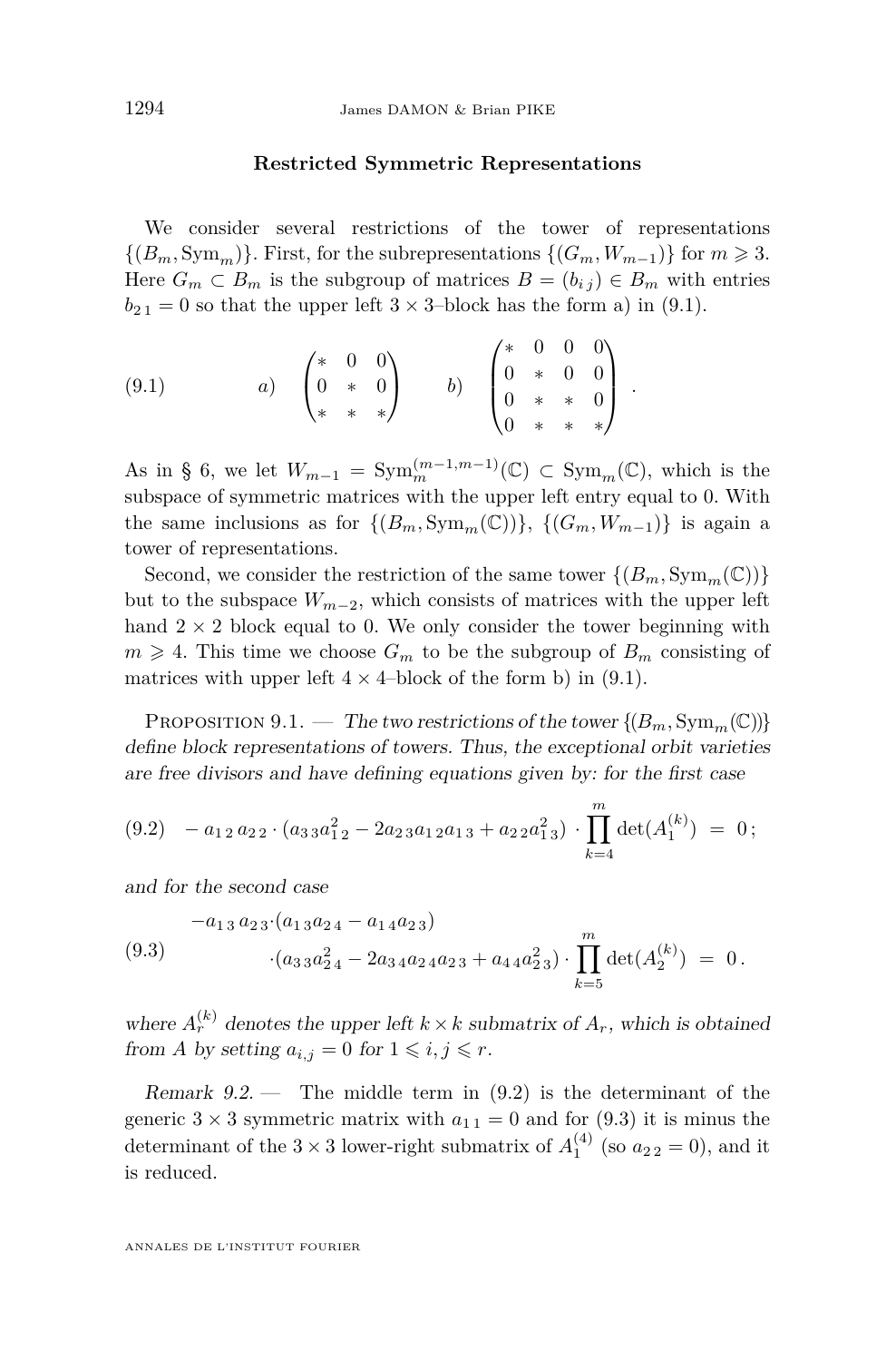Proof. — The proof of each statement is similar so we just consider the second case. It is the restriction of the tower  $\{(B_m, \text{Sym}_m(\mathbb{C}))\}$  to the subspace  $W_{m-2}$ , which consists of matrices with the upper left hand  $2\times 2$  block equal to 0. Then, we will apply the Restriction Property, Proposition [3.2.](#page-17-0)

It is only necessary to consider the diagonal block corresponding to  $W_{m-2}/W_{m-4}$  and  $G_m/K_{m-4}$ . It is sufficient to consider the subrepresentation on  $W_2 \subset \text{Sym}_4(\mathbb{C})$ . We use the complementary bases

$$
\{E_{11}, E_{22}, E_{32}, E_{33}, E_{42}, E_{43}, E_{44}\} \text{ to } \mathbf{k}_{m-4} \text{ in } \mathbf{g}_m, \text{ and}
$$

$$
\{e_{13}, e_{23}, e_{33}, e_{14}, e_{24}, e_{34}, e_{44}\} \text{ to } W_{m-4} \text{ in } W_{m-2}
$$

(using the notation of § [6\)](#page-27-0).

The corresponding relative coefficient matrix has the form

| $a_{\rm 1\,3}$ |          |          | $a_{13}$ |            |                |            |
|----------------|----------|----------|----------|------------|----------------|------------|
|                | $a_{23}$ |          | $a_{23}$ |            |                |            |
|                |          | $a_{23}$ | $a_{33}$ |            |                |            |
| $a_{14}$       |          |          |          | U          | $a_{\rm 1\,3}$ | $a_{14}$   |
| O              | $a_{24}$ |          |          |            | $a_{2\,3}$     | $a_{23}$   |
|                |          | $a_{24}$ | $a_{33}$ | $a_{2\,3}$ | $a_{33}$       | $a_{3\,4}$ |
|                |          |          |          | $a_{24}$   |                | $a_{4\,4}$ |

This has for its determinant the reduced polynomial

$$
-a_{13}a_{23}\cdot\left(a_{13}a_{24}-a_{14}a_{23}\right)\cdot\left(a_{33}a_{24}^{2}-2a_{34}a_{24}a_{23}+a_{44}a_{23}^{2}\right).
$$

Then, the subsequent relative coefficient determinants are those for  $(B_m, \text{Sym}_m(\mathbb{C}))$ , but with  $a_{11} = a_{12} = a_{22} = 0$ . Just as for the unrestricted case, we see using Lemma [4.6](#page-22-0) that they are reduced and relatively prime. Hence, we obtain a tower of block representations. Thus, the exceptional orbit variety is free with defining equation the product of the relative coefficient determinants.  $\hfill \square$ 

#### **Restricted General Representations**

We second consider the restrictions of the tower of block representations formed from  $(B_m \times C_m, M_{m,m})$  and  $(B_{m-1} \times C_m, M_{m-1,m})$  as in § [6.](#page-27-0) These together form a tower of block representations. We consider the restriction to the subspaces where  $a_{1,1} = 0$  for  $m \ge 3$ . We replace  $B_m$  by the subgroup  $B'_m$  with upper left hand  $2\times 2$  matrix a diagonal matrix.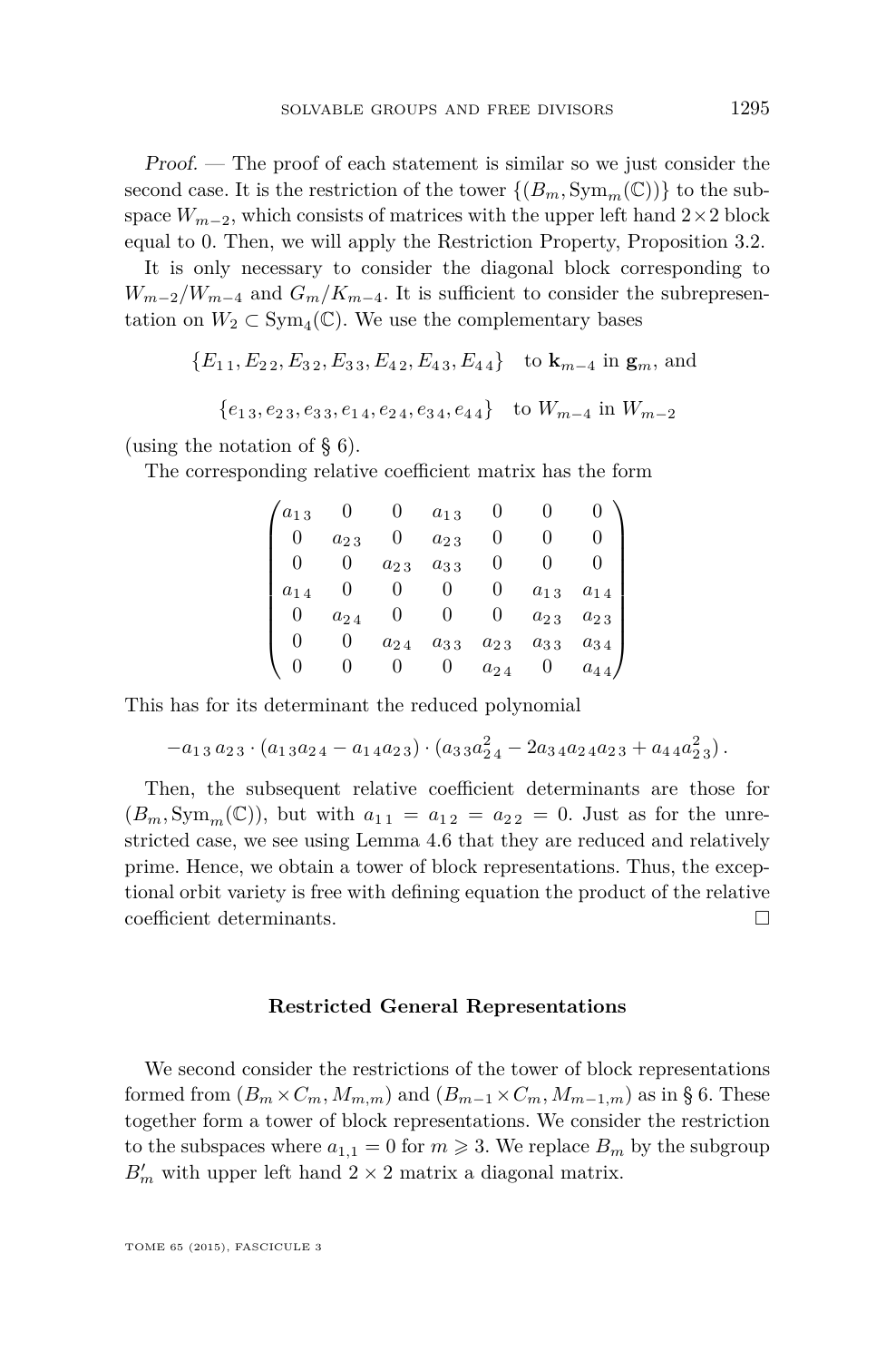PROPOSITION 9.3. — For restrictions of the tower formed from  $(B_m \times$  $C_m$ ,  $M_{m,m}$ ) and  $(B_{m-1} \times C_m, M_{m-1,m})$  define block representations of towers so the exceptional orbit varieties are free divisors and have defining equations given by: for  $M_{m,m}$  with  $m \geq 3$ ,

$$
(9.4) \ \ a_{1\,2}\,a_{2\,1}\,a_{2\,2}\cdot(a_{1\,2}\,a_{2\,3}-a_{1\,3}\,a_{2\,2})\cdot\prod_{k=3}^{m}\det(A_1^{(k)})\cdot\prod_{k=3}^{m-1}\det(\hat{A}_1^{(k)})\ =\ 0\,;
$$

and for  $M_{m-1,m}$ , with  $m \geqslant 3$ ,

$$
(9.5) \ \ a_{1\,2}\,a_{2\,1}\,a_{2\,2}\cdot(a_{1\,2}\,a_{2\,3}-a_{1\,3}\,a_{2\,2})\cdot\prod_{k=3}^{m-1}\det(A_1^{(k)})\cdot\prod_{k=3}^{m-1}\det(\hat{A}_1^{(k)})\ =\ 0
$$

with  $A_1^{(k)}$  as defined earlier.

Proof. — The proof is similar to that for Proposition [9.1.](#page-44-0) It is sufficient to consider the (lowest degree) representation of  $G_2 = B'_2 \times C_3$  on  $M_{2,3}$ , and then restrict the other relative coefficient determinants by evaluating those from Theorem [7.1](#page-35-0) with  $a_{1,1} = 0$  and use Lemma [4.6](#page-22-0) to see that they are reduced and relatively prime.

We compute the coefficient matrix using the complementary bases

$$
\{(E_{1,1},0), (E_{2,2},0), (0, E_{2,2})\} \text{ to } \mathbf{k}_{m-2} \text{ in } \mathbf{g}_m, \text{ and}
$$

$$
\{E_{1,2}, E_{2,1}, E_{2,2}\} \text{ to } W_{m-2} \text{ in } W_{m-1}.
$$

The corresponding coefficient determinant will be, up to sign,

$$
a_{1\,2}\,a_{2\,1}\,a_{2\,2}\cdot\left(a_{1\,2}a_{2\,3}-a_{1\,3}a_{2\,2}\right).
$$

The preceding involve restrictions of block representations of solvable linear algebraic groups. We may also apply the Extension Property, Proposition [3.3,](#page-18-0) to extend block representations for a class of groups which extend both solvable and reductive groups.

Example 9.4 (Extension of a solvable group by a reductive group).  $-$ We consider the restriction of the bilinear form representation to the group

$$
G_3 = \left\{ \begin{pmatrix} * & 0 & 0 \\ 0 & * & * \\ 0 & * & * \end{pmatrix} \in \text{GL}_3(\mathbb{C}) \right\}
$$

and to the subspace  $V_3 = \text{Sym}_3^{(2,2)}(\mathbb{C}) \subset \text{Sym}_3(\mathbb{C})$ , consisting of matrices with upper left entry zero. We considered the restriction to this subspace in Proposition [9.1;](#page-44-0) however, now the group  $G_3$  is reductive. This representation also will play a role in part II in the computations for  $3 \times 3$  symmetric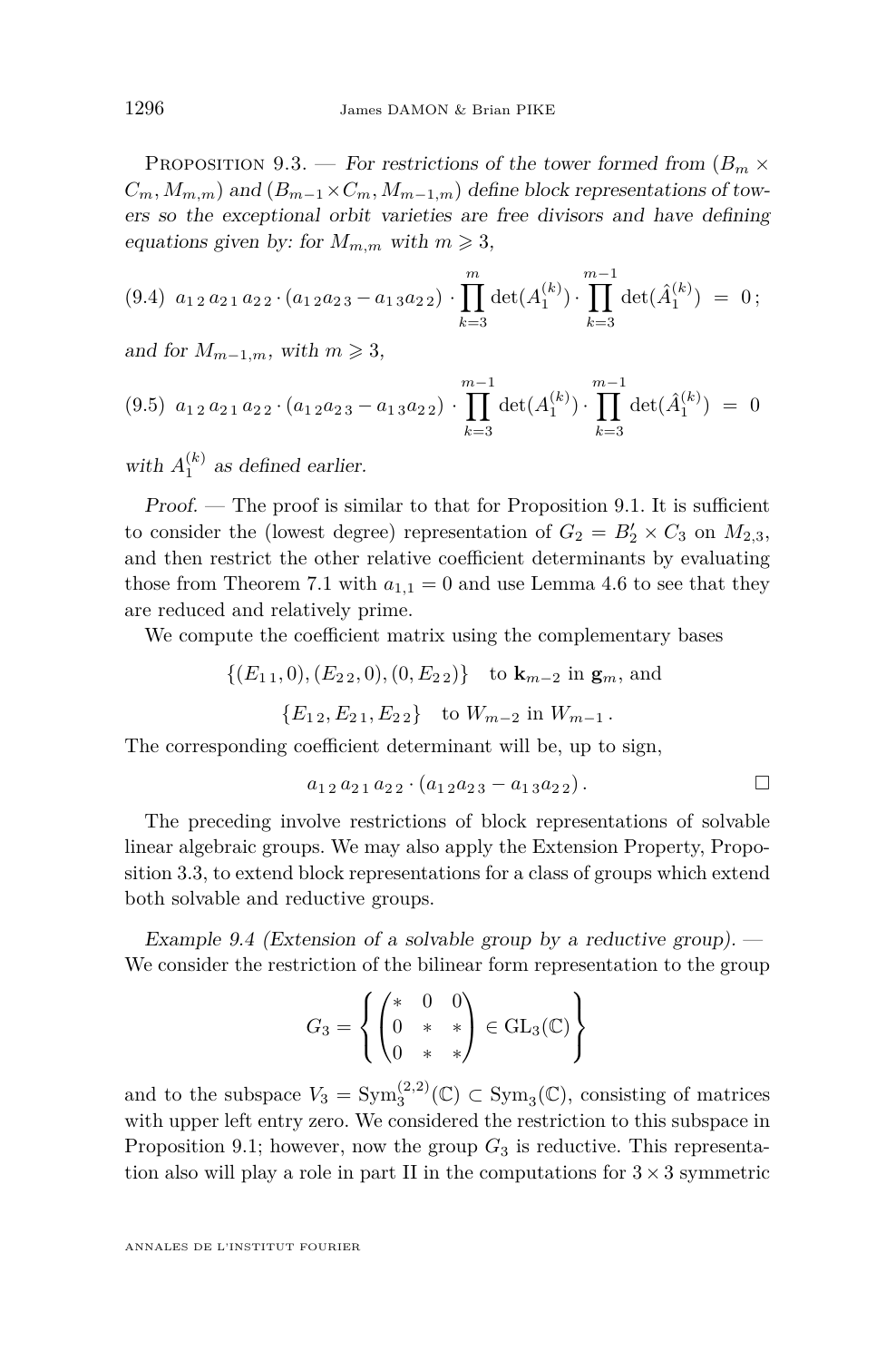matrix singularities. A direct calculation shows that this equidimensional representation has coefficient determinant

$$
-(a_{2\,2}a_{3\,3}-a_{2\,3}^2)\cdot(a_{3\,3}a_{1\,2}^2-2a_{2\,3}a_{1\,2}a_{1\,3}+a_{2\,2}a_{1\,3}^2),
$$

which defines the exceptional orbit variety as a linear free divisor on *V*3. The second term in the product is the determinant of the  $3\times 3$  matrix with  $a_{1,1} = 0.$ 

The Extension Property, Proposition [3.3,](#page-18-0) now allows us to inductively extend the reductive group  $G_3$  by a solvable group, and the representation to a representation of the extended group, obtaining a linear free divisor for the larger representation. We again use the notation of  $\S 6$ . For  $m \geq 3$ , we more generally let  $V_m = \text{Sym}_m^{(m-1,m-1)}(\mathbb{C}) \subset \text{Sym}_m(\mathbb{C})$  (also the subspace considered in Proposition [9.1\)](#page-44-0). However, the extended group

$$
(9.6) \qquad G_m = \left\{ \begin{pmatrix} A & 0 \\ B & C \end{pmatrix} \in \mathrm{GL}_m(\mathbb{C}) : A \in G_3, C \in B_{m-3}(\mathbb{C}) \right\}
$$

is no longer reductive (nor solvable). We note that it is the extension of  $G_3$  by the solvable subgroup  $K_{m-3}$  consisting of elements in  $G_m$  with  $A = I$  in (9.[6](#page-27-0)). These subgroups were used earlier in both § 6 for the tower structure of  $Sym_m(\mathbb{C})$  and also in Proposition [9.1.](#page-44-0) Then,  $(G_m, V_m)$  for the bilinear form representation restricts to  $G_m$  acting on  $V_m$  form a tower of representations using the same inclusions [\(6.2\)](#page-29-0) as earlier.

PROPOSITION 9.5. — The  $\{(G_m, V_m)\}\)$  for  $m \geq 3$  form a tower of block representations so the exceptional orbit varieties are linear free divisors and their defining equations are given by

(9.7) 
$$
(a_{2\,2}a_{3\,3}-a_{2\,3}^2)\cdot \prod_{j=3}^m \det(A_1^{(j)}) = 0.
$$

Proof. — To verify this claim, we apply the extension property to the entire tower in the form of Proposition [4.4.](#page-21-0) The first group and representation are  $(G_3, V_3)$  which is a block representation with just one block.

Next, we let  $W_1 = \text{Sym}_m^{(1,1)}(\mathbb{C}) \subset V_m$ . The kernel of the quotient representation  $G_m \to GL(V_m/W_1)$  is the product of a finite group with the subgroup  $K_1 \subset G_m$ . Then,  $G_m/K_1$  is naturally identified with  $G_{m-1}$ , and  $V_m/W_1$  with  $V_{m-1}$ . With these identifications,  $G_m/K_m \to GL(V_m/W_m)$  is isomorphic as a representation to  $G_{m-1} \to GL(V_{m-1})$ . This establishes iii) of Proposition [4.4.](#page-21-0)

Lastly, the coefficient determinant for  $K_1$  acting on  $V_m$  with  $a_{1,1} = 0$  is  $\det(A_1^{(m)})$ . As this is not identically zero,  $K_1$  has a relatively open orbit. Also, this polynomial is irreducible and relatively prime to the coefficient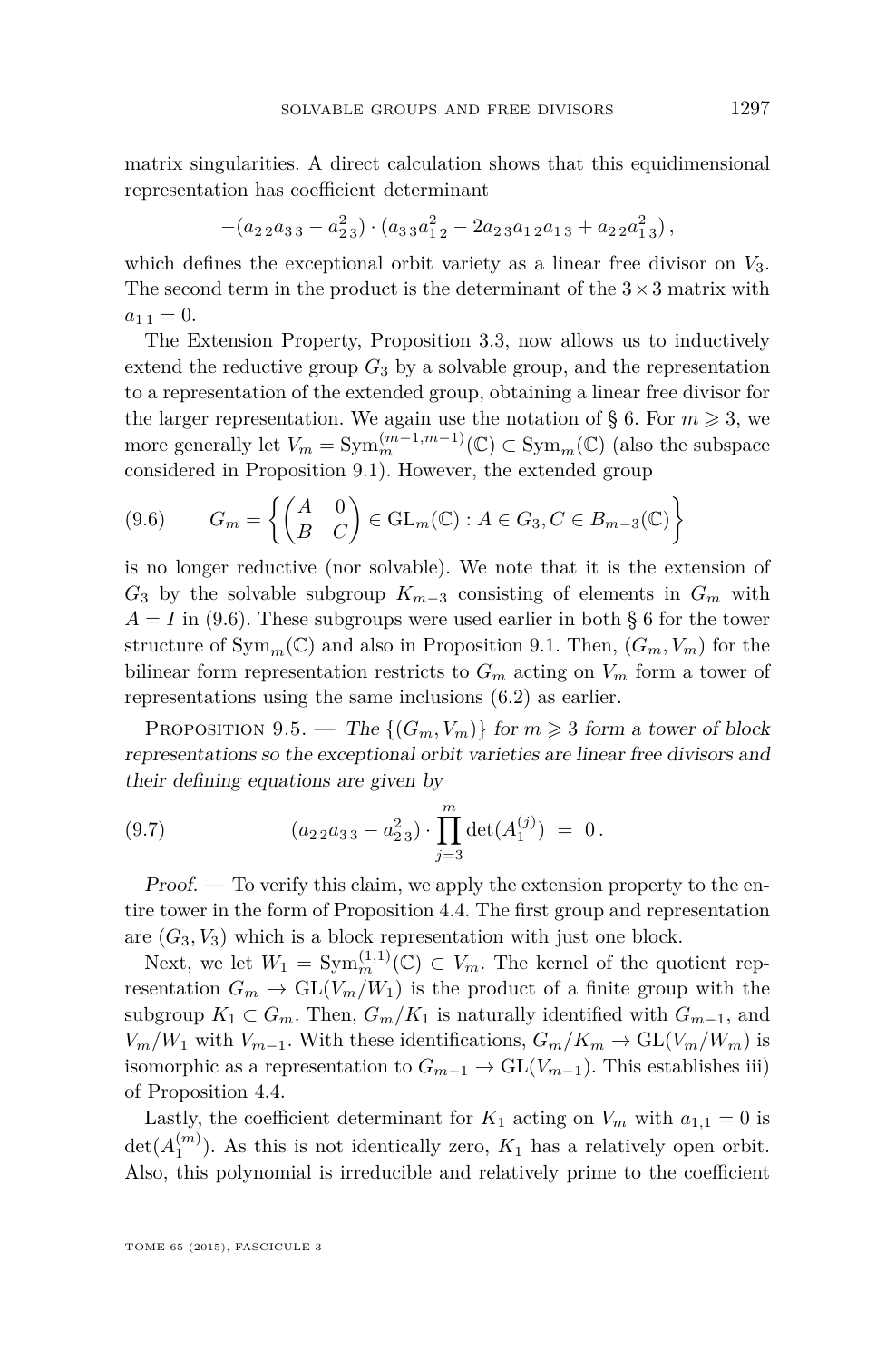<span id="page-48-0"></span>determinant for  $G_m/K_1$ . Thus, ii) of Proposition [4.4](#page-21-0) follows and the claim for  $(G_m, V_m)$  follows.

It appears that linear free divisors can often be extended to larger linear free divisors using an extension of the original group by a solvable group. For more examples see [\[28,](#page-49-0) §5.3].

#### BIBLIOGRAPHY

- [1] P. Benner, R. Byers, H. Fassbender, V. Mehrmann & D. Watkins, "Choleskylike factorizations of skew-symmetric matrices", Electron. Trans. Numer. Anal. **11** (2000), p. 85-93 (electronic).
- [2] A. Borel, Linear algebraic groups, second ed., Graduate Texts in Mathematics, vol. 126, Springer-Verlag, New York, 1991, xii+288 pages.
- [3] J. W. Bruce, "On families of symmetric matrices", Mosc. Math. J. **3** (2003), no. 2, p. 335-360.
- [4] J. W. Bruce & F. Tari, "On families of square matrices", Proc. London Math. Soc. (3) **89** (2004), no. 3, p. 738-762.
- [5] D. A. BUCHSBAUM & D. EISENBUD, "Algebra structures for finite free resolutions, and some structure theorems for ideals of codimension 3", Amer. J. Math. **99** (1977), no. 3, p. 447-485.
- [6] R.-O. BUCHWEITZ  $&$  D. MOND, "Linear free divisors and quiver representations" in Singularities and computer algebra, London Math. Soc. Lecture Note Ser., vol. 324, Cambridge Univ. Press, Cambridge, 2006, p. 41-77.
- [7] L. Burch, "On ideals of finite homological dimension in local rings", Proc. Cambridge Philos. Soc. **64** (1968), p. 941-948.
- [8] J. Damon, "Higher multiplicities and almost free divisors and complete intersections", Mem. Amer. Math. Soc. **123** (1996), no. 589, p. x+113.
- [9] ——— , "On the legacy of free divisors: discriminants and Morse-type singularities", Amer. J. Math. **120** (1998), no. 3, p. 453-492.
- [10] ——— , "On the legacy of free divisors. II. Free<sup>∗</sup> divisors and complete intersections", Mosc. Math. J. **3** (2003), no. 2, p. 361-395.
- [11] J. DAMON & D. MOND, "A-codimension and the vanishing topology of discriminants", Invent. Math. **106** (1991), no. 2, p. 217-242.
- [12] J. Damon & B. Pike, "Solvable group representations and free divisors whose complements are  $K(\pi, 1)$ 's", Topology Appl. **159** (2012), no. 2, p. 437-449.
- [13] ——— , "Solvable groups, free divisors and nonisolated matrix singularities II: vanishing topology", Geom. Topol. **18** (2014), no. 2, p. 911-962.
- [14] J. W. Demmel, Applied numerical linear algebra, Society for Industrial and Applied Mathematics (SIAM), Philadelphia, PA, 1997, xii+419 pages.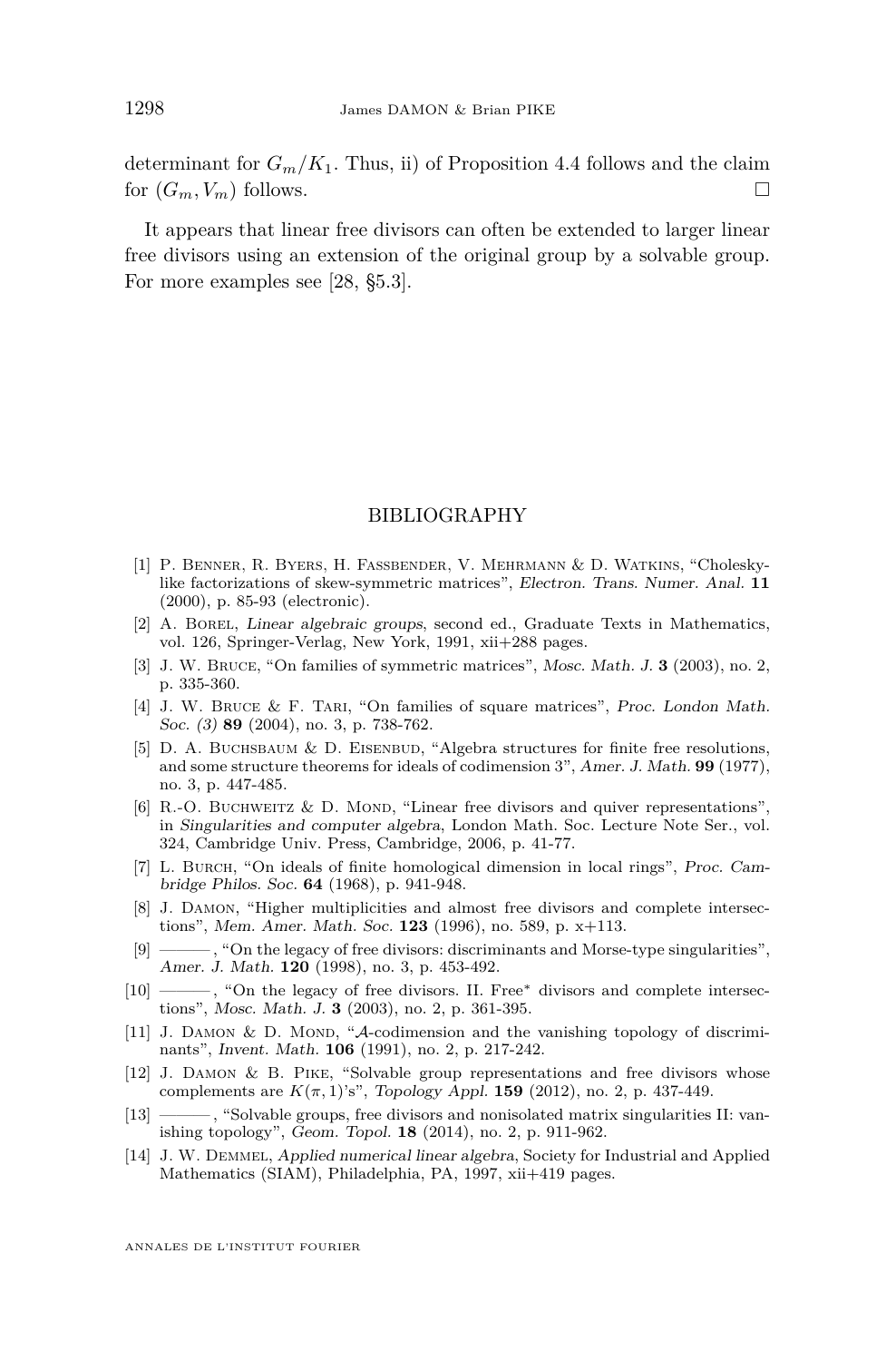- <span id="page-49-0"></span>[15] A. W. M. Dress & W. Wenzel, "A simple proof of an identity concerning Pfaffians of skew symmetric matrices", Adv. Math. **112** (1995), no. 1, p. 120-134.
- [16] J. A. EAGON  $&$  D. G. NORTHCOTT, "Ideals defined by matrices and a certain complex associated with them.", Proc. Roy. Soc. Ser. A **269** (1962), p. 188-204.
- [17] A. Frühbis-Krüger, "Classification of simple space curve singularities", Comm. Algebra **27** (1999), no. 8, p. 3993-4013.
- [18] A. Frühbis-Krüger & A. Neumer, "Simple Cohen-Macaulay codimension 2 singularities", Comm. Algebra **38** (2010), no. 2, p. 454-495.
- [19] V. V. Goryunov & V. M. Zakalyukin, "Simple symmetric matrix singularities and the subgroups of Weyl groups *Aµ*, *Dµ*, *Eµ*", Mosc. Math. J. **3** (2003), no. 2, p. 507-530.
- [20] M. Granger, D. Mond, A. Nieto-Reyes & M. Schulze, "Linear free divisors and the global logarithmic comparison theorem", Ann. Inst. Fourier (Grenoble) **59** (2009), no. 2, p. 811-850.
- [21] M. Granger, D. Mond & M. Schulze, "Free divisors in prehomogeneous vector spaces", Proc. Lond. Math. Soc. (3) **102** (2011), no. 5, p. 923-950.
- [22] G.-M. Greuel & D. T. Lê, "Spitzen, Doppelpunkte und vertikale Tangenten in der Diskriminante verseller Deformationen von vollständigen Durchschnitten", Math. Ann. **222** (1976), no. 1, p. 71-88.
- [23] G. Haslinger, "Families of Skew-Symmetric Matrices", PhD Thesis, University of Liverpool, 2001.
- [24] D. Hilbert, "Ueber die Theorie der algebraischen Formen", Math. Ann. **36** (1890), no. 4, p. 473-534.
- [25] T. Kimura, Introduction to prehomogeneous vector spaces, Translations of Mathematical Monographs, vol. 215, American Mathematical Society, Providence, RI, 2003, Translated from the 1998 Japanese original by Makoto Nagura and Tsuyoshi Niitani and revised by the author, xxii+288 pages.
- [26] F. S. Macaulay, The algebraic theory of modular systems, Cambridge Mathematical Library, Cambridge University Press, Cambridge, 1994, Revised reprint of the 1916 original, With an introduction by Paul Roberts, xxxii+112 pages.
- [27] T. Muir, A treatise on the theory of determinants, Revised and enlarged by William H. Metzler, Dover Publications, Inc., New York, 1960, vii+766 pages.
- [28] B. Pike, "Singular Milnor numbers of non-isolated matrix singularities", PhD Thesis, Dept. of Mathematics, University of North Carolina, 2010, [http://dc.lib.unc.](http://dc.lib.unc.edu/cdm/ref/collection/etd/id/3212) [edu/cdm/ref/collection/etd/id/3212](http://dc.lib.unc.edu/cdm/ref/collection/etd/id/3212).
- [29] K. Saito, "Theory of logarithmic differential forms and logarithmic vector fields", J. Fac. Sci. Univ. Tokyo Sect. IA Math. **27** (1980), no. 2, p. 265-291.
- [30] M. Sato & T. Kimura, "A classification of irreducible prehomogeneous vector spaces and their relative invariants", Nagoya Math. J. **65** (1977), p. 1-155.
- [31] M. Sato, "Theory of prehomogeneous vector spaces (algebraic part)—the English translation of Sato's lecture from Shintani's note", Nagoya Math. J. **120** (1990), p. 1-34, Notes by Takuro Shintani, Translated from the Japanese by Masakazu Muro.
- [32] M. SCHAPS, "Deformations of Cohen-Macaulay schemes of codimension 2 and nonsingular deformations of space curves", Amer. J. Math. **99** (1977), no. 4, p. 669-685.

Manuscrit reçu le 24 août 2012, révisé le 27 septembre 2014, accepté le 27 novembre 2014.